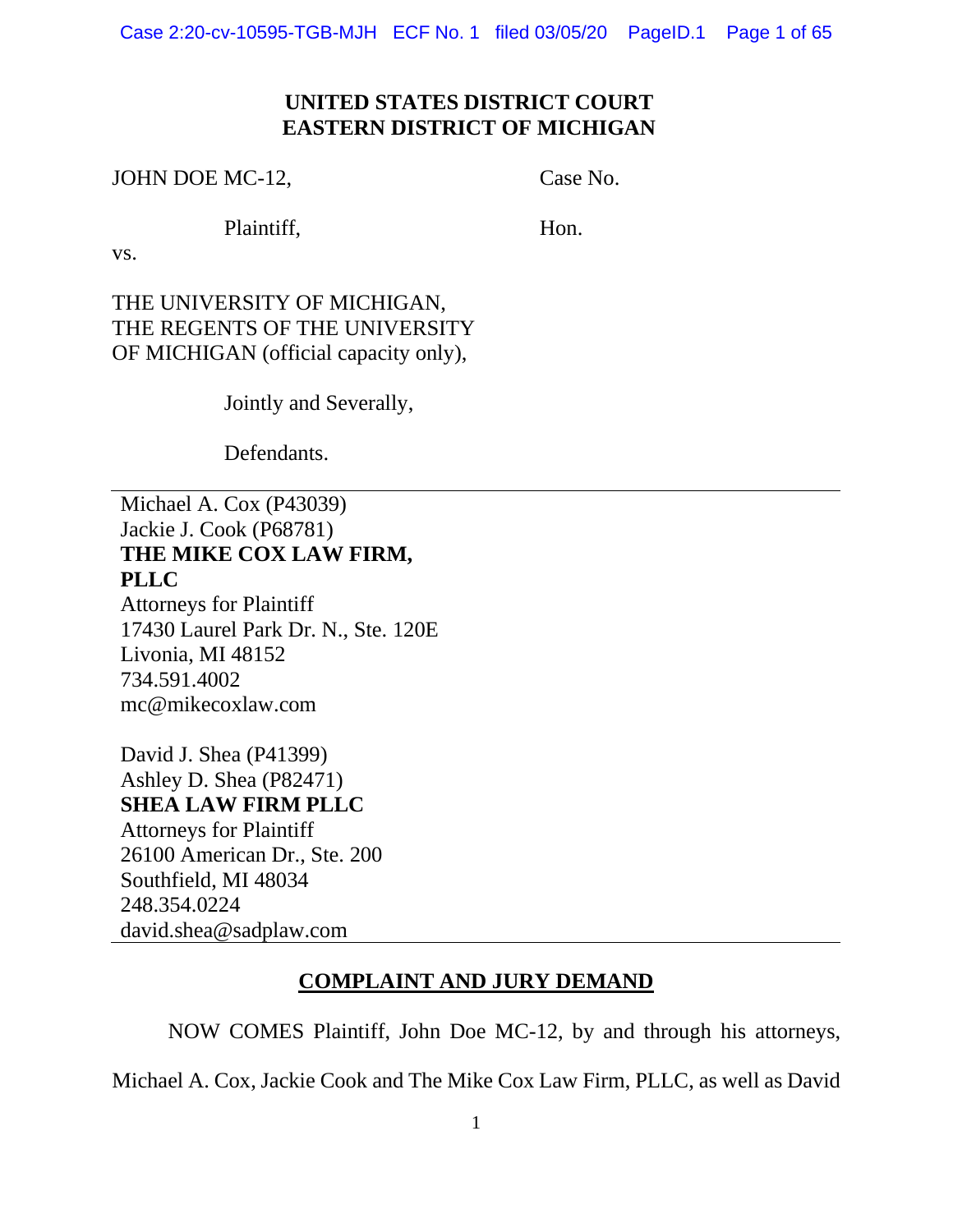J. Shea and Shea Law Firm PLLC, and for his Complaint against the Defendants states as follows:

#### **I. INTRODUCTION**

1. While employed as a physician by the University of Michigan (UM) from 1968 until 2003, Dr. Robert Anderson used his position to repeatedly and regularly sexually assault university students, many of whom were athletes.

2. Beginning almost immediately in 1968 or 1969, UM received complaints from male students about Dr. Anderson sexually assaulting them during the course of putative medical examinations.

3. In 1979, UM removed Anderson from his position as University Health Services (UHS) Director after receiving repeated complaints that Anderson was sexually assaulting male students during medical examinations on campus, and then UM moved Anderson to the position of Athletic Department physician. As physician for the Athletic Department, Anderson continued sexually assaulting male student athletes until he retired in 2003, many of whom were attending on scholarship playing for UM's football, wrestling, and hockey teams.

4. To UM, the Athletic Department became the perfect place to hide Dr. Anderson's past, present, and future sexual abuse of young men from public disclosure. The fact Dr. Anderson was given free rein to abuse hundreds of male athletes with impunity was, in the end, a calculated risk worth taking by Defendants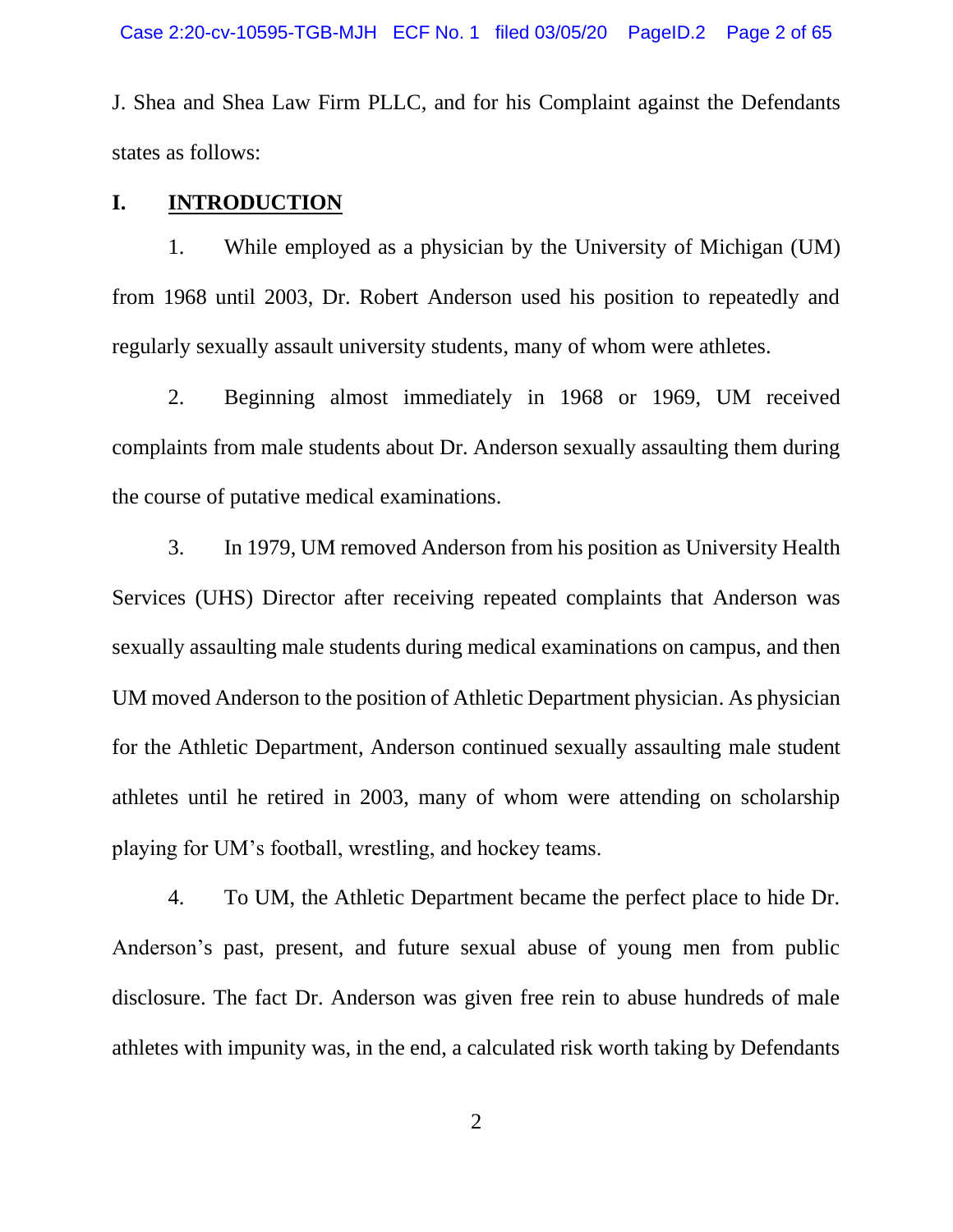for the greater good of UM.

5. Plaintiff was an undergraduate student who received an athletic scholarship to attend UM from 1993 to 1998 as a member of the wrestling team.

6. Several times while Plaintiff was an UM student seeking medical care, Anderson sexually assaulted, abused, and molested Plaintiff, by nonconsensual digital anal penetration and excessive genital fondling and manipulation under the guise of medical treatment.

7. UM is responsible for Plaintiff's damages stemming from Anderson's sexual assaults on UM's campus, as UM placed vulnerable student athletes, like Plaintiff, in Anderson's care despite knowing he was a sexual predator.

8. This is a civil action against UM for declaratory, injunctive, equitable, and monetary relief for injuries sustained by Plaintiff as a result of the acts, conduct, and omissions of UM and The Regents of the University of Michigan (Regents) (collectively the Defendants) in their official capacity, and their respective employees, representatives, and agents relating to sexual assault, abuse, molestation, and nonconsensual sexual touching and harassment by Anderson against Plaintiff while a UM student.

9. Plaintiff files this case anonymously because of the extremely sensitive nature of the case as Plaintiff was a victim of sexual assault, and the suit will require disclosure of information "of the utmost intimacy"; Plaintiff is therefore entitled to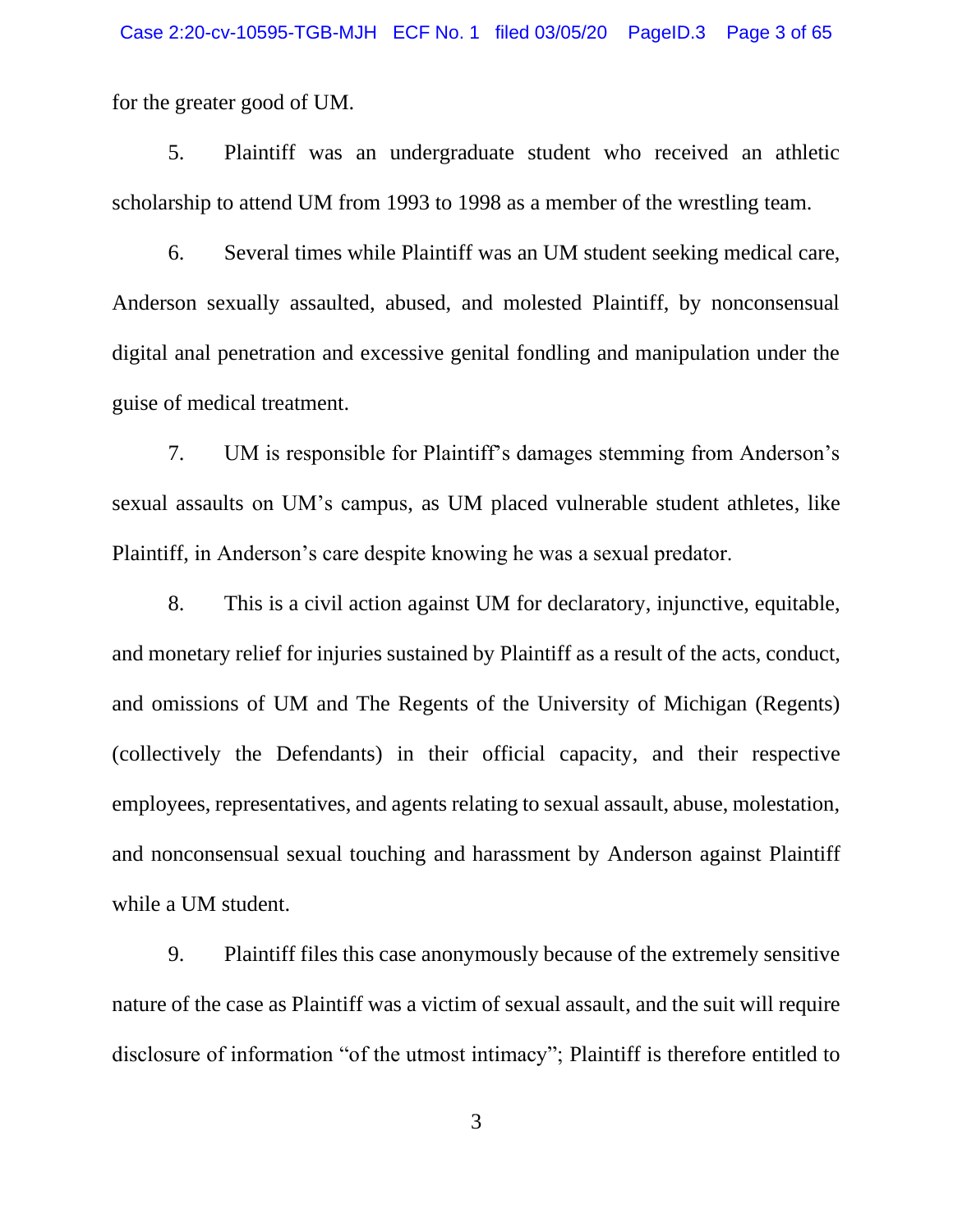protect his identity in this public filing by not disclosing his name. *Doe v. Porter*, 370 F.3d 558, 560 (CA 6, 2004), citing *Doe v. Stegall,* 653 F.2d 180, 185–86 (CA 5,1981).

#### **II. JURISDICTION AND VENUE**

10. Subject matter jurisdiction is founded upon 28 U.S.C. §1331 which gives district courts jurisdiction of all civil actions arising under the Constitution, laws and treaties of the United States, including but not limited to, Title IX of the Educational Amendments of 1972, 20 U.S.C. §1681, *et seq*., and the Fourteenth Amendment of the United States Constitution pursuant to 42 U.S.C. §1983.

11. Subject matter jurisdiction is also founded upon 28 U.S.C. §1343 which gives district courts original jurisdiction over any civil actions authorized by law to be brought by any person to redress the deprivation, under color of any State Law, statute, ordinance, regulation, custom or usage, of any right, privilege or immunity secured by the Constitution of the United States or by any Act of Congress providing for equal rights of citizens or of all persons within the jurisdiction of the United States, and any civil action to recover damages or to secure equitable relief under any Act of Congress providing for the protection of civil rights.

12. Plaintiff further invokes the supplemental jurisdiction of this Court, pursuant to 28 U.S.C. §1367(a) to hear and decide claims arising under state law that are so related to the claims within the original jurisdiction of this Court that they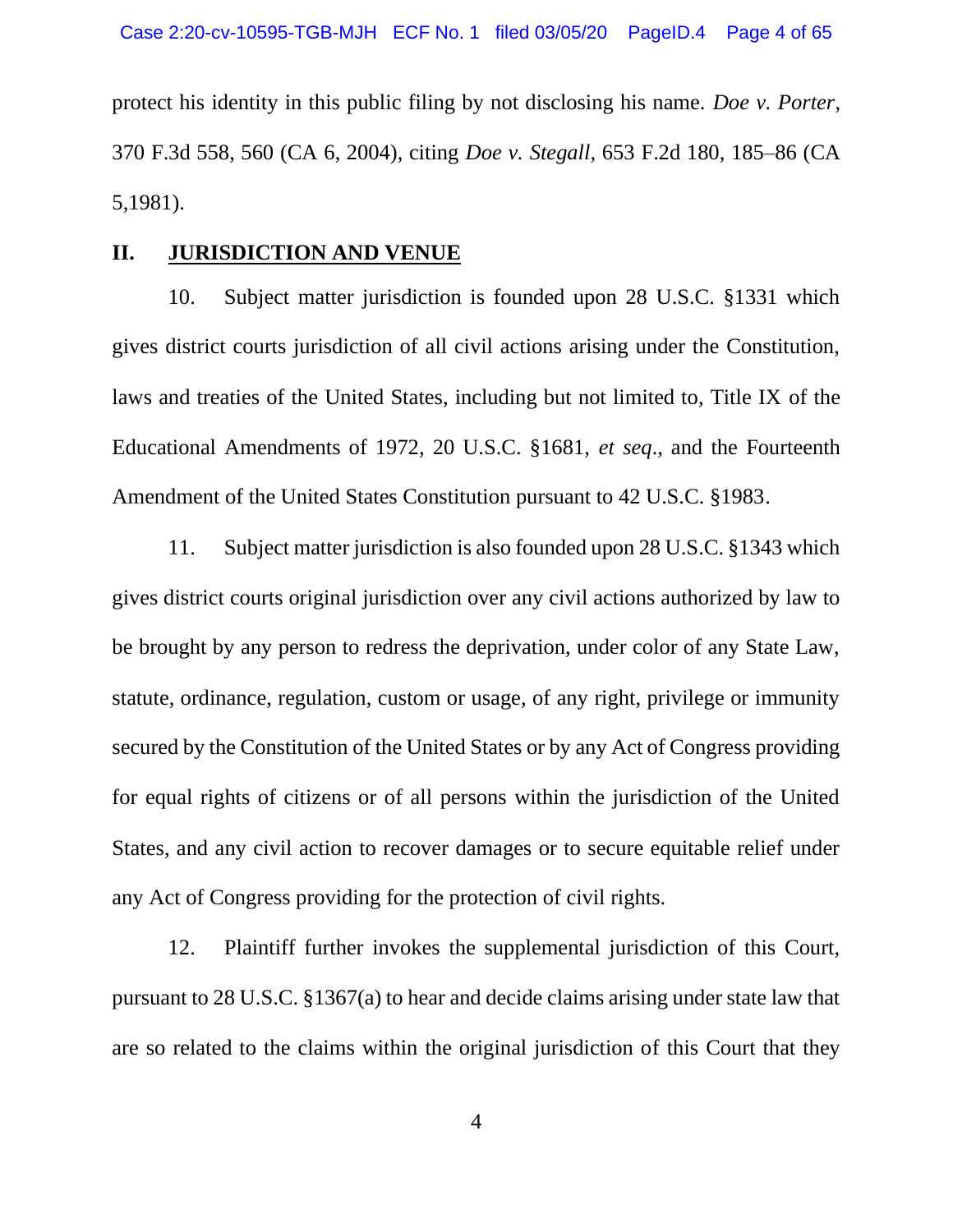form part of the same case or controversy.

13. The claims are cognizable under the United States Constitution, 42 U.S.C. § 1983, 20 U.S.C. §1681 *et seq*., and under Michigan Law.

14. The amount in controversy exceeds the jurisdictional minimum of \$75,000.00.

15. The events giving rise to this lawsuit occurred in Washtenaw County, Michigan which sits in the Southern Division of the Eastern District of Michigan.

16. Venue is proper in the United States District Court for the Eastern District of Michigan, pursuant to 28 U.S.C. §1391(b)(2), in that this is the judicial district in which the events giving rise to the claim occurred.

17. Plaintiff's Complaint is timely filed within the applicable statutes of limitations and under M.C.L. § 600.6431(3).

#### **III. PARTIES**

18. Plaintiff is a resident of the State of New York.

19. UM is a public university organized and existing under the laws of the State of Michigan.

20. UM receives federal financial assistance and is therefore subject to Title IX of the Education Amendments of 1972, 20 U.S.C. §1681(a).

21. The Regents of the University of Michigan is a body corporate, with the right to be sued, vested with the government of the university. M.C.L. § 390.3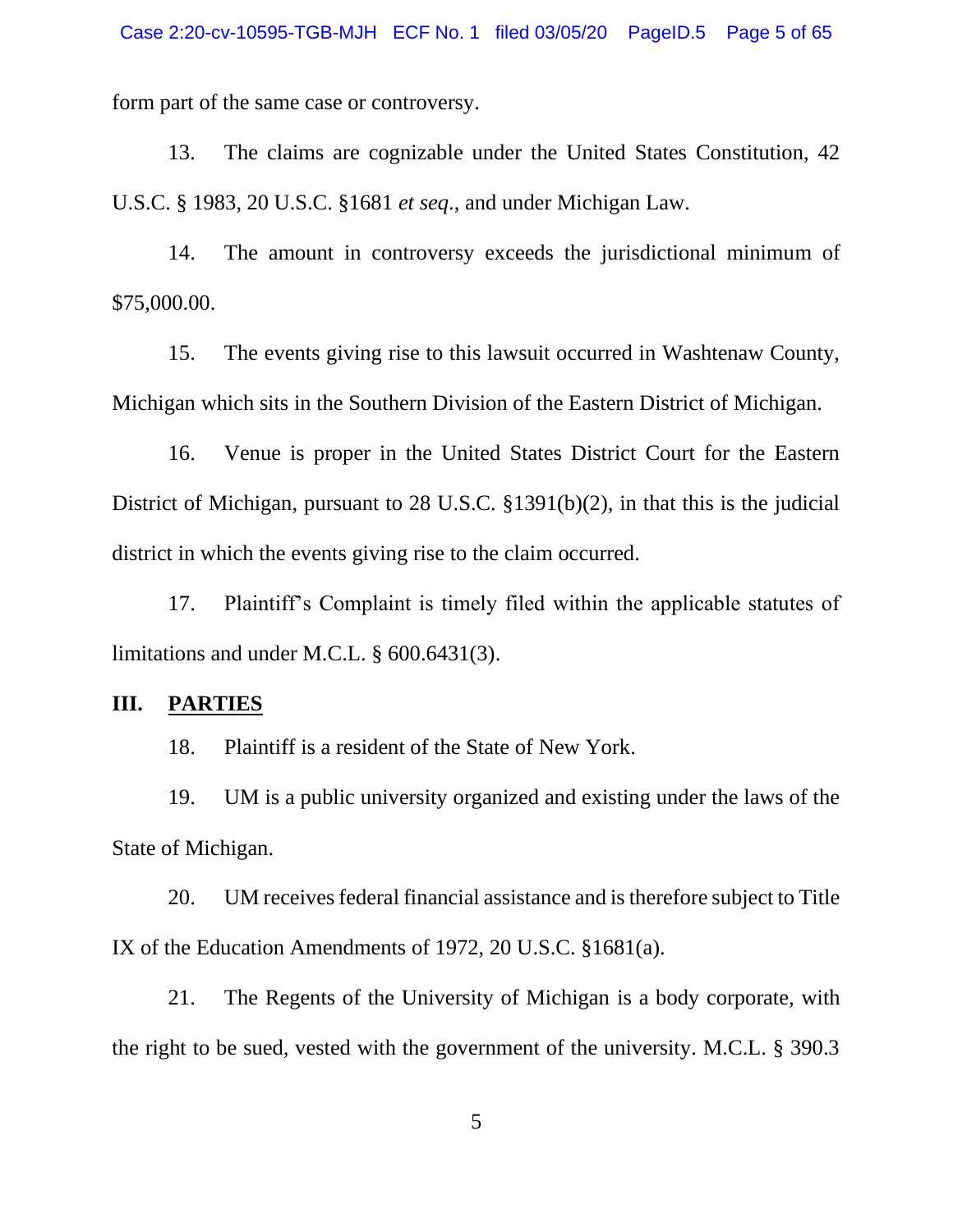and 390.4.

#### **IV. COMMON FACTUAL ALLEGATIONS**

22. From 1968 until 2003, Anderson was a physician employed by UM treating students on UM's Ann Arbor campus, during which time UM gave Anderson unfettered access to young college students, including young male athletes.

23. In 1968, Anderson started as the University Health Service (UHS) Director as well as UM football team physician.

24. **UM was warned in 1968 by an undergraduate student that Anderson was a sexual predator**. In 1968 or 1969, a gay UM student, Gary Bailey, went for an examination by Anderson, an examination that Mr. Bailey later described to the Detroit News as "very traumatic."

25. Bailey states "he (Anderson) had me drop my pants, he felt my penis and genitals, and subsequently, he (Anderson) wanted me to feel his (Anderson's) penis and genitals." Bailey further states, "Back then you did not question a doctor's authority…He asked me to pull on his penis."

26. Bailey filed a written complaint with the UM health service and filled out a form, complaining that Anderson had dropped his pants and asked him to fondle his genitals during the exam.

27. No one from UHS or any other UM agency followed up with Mr. Bailey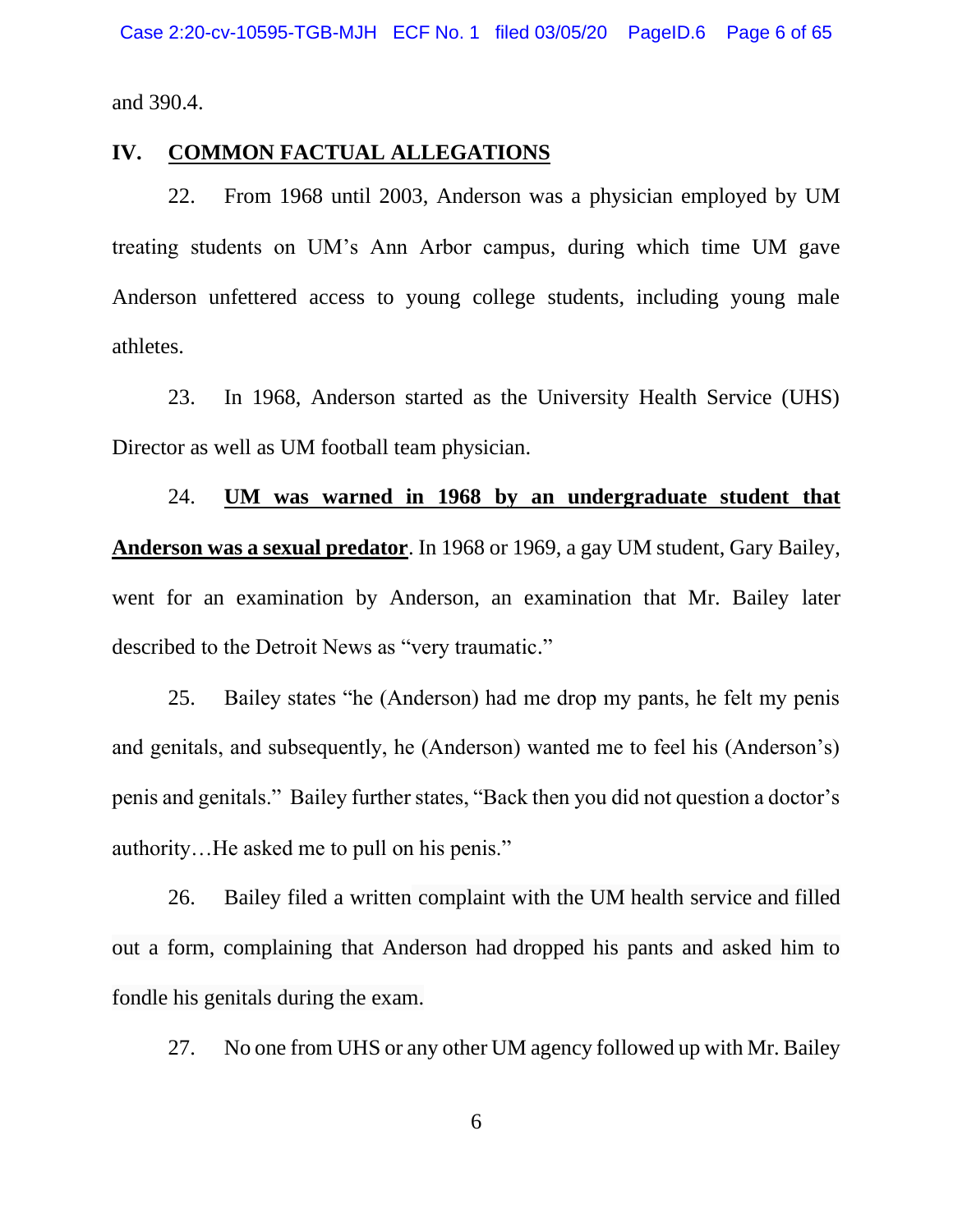or contacted him as part of an investigation into Mr. Bailey's written sexual assault complaint.

28. On information and belief, UM never acted on and/or investigated Bailey's complaint against Anderson.

29. In 1973, Anderson fondled the genitals of another undergraduate man to the point of ejaculation. The complainant reported this incident in 1994 to the predecessor of Michigan's Department of Licensing and Regulatory Affairs (LARA).

30. On information and belief, in the ordinary course of a reported sexual assault by a regulated professional, LARA would have contacted UM as Anderson's employer. Yet, UM continued to employ Anderson until his voluntary retirement in 2003.

31. **UM was warned again in 1975 by an undergraduate student athlete that Anderson was a sexual predator**. In 1975, UM's head wrestling coach, Bill Johannesen, admitted that whenever one of his wrestlers went to Anderson they had to "drop their drawers" even if the injury was to the wrestler's elbow.

32. In 1975, UM student and scholarship member of UM's wrestling team, Tad Deluca, gave notice of Anderson's sexual misconduct in a 10-page letter to his head wrestling coach, Bill Johannesen, complaining, among other things, that "Something was wrong with Anderson, regardless of what you are there for, he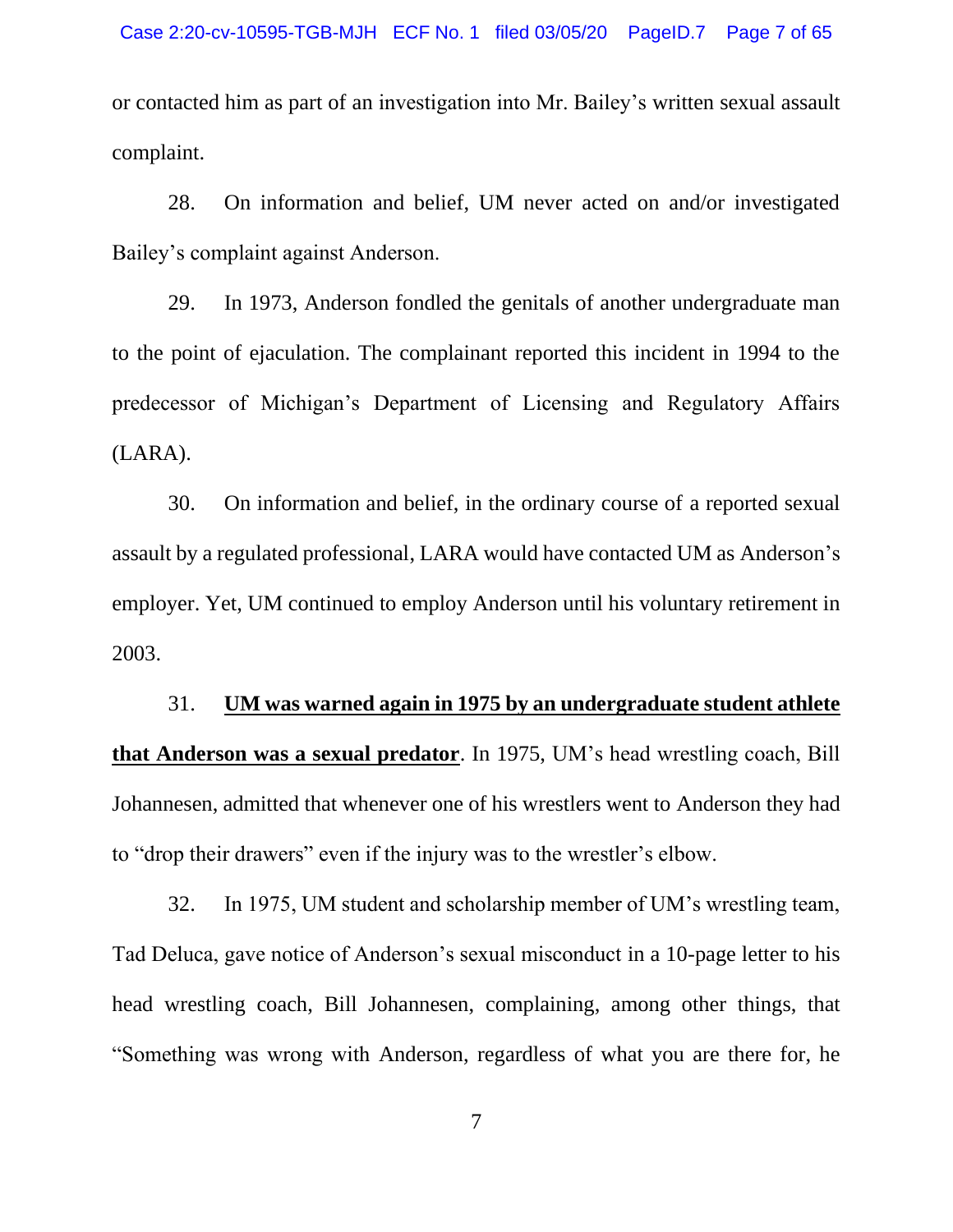*insists* that you 'drop your drawers and cough'' (emphasis added).

33. Neither UM, Coach Johannesen, nor any agents of UM investigated Mr. Deluca's complaints about Anderson's sexual assaults; instead Coach Johannesen took away Deluca's athletic scholarship and kicked him off the wrestling team.

34. Deluca appealed to then Athletic Director Don Canham and provided him with a copy of the letter sent to Coach Johannesen, giving Director Canham notice of the allegations against Anderson.

35. Director Canham did not investigate the sexual abuse complaints against Anderson, and instead, upheld the revocation of Mr. Deluca's athletic scholarship.

36. Mr. Deluca had to hire an attorney and appeal to UM's Board of Intercollegiate Athletics to have his scholarship reinstated.

37. **UM was warned again in 1979 by a graduate student that Anderson was a sexual predator**. According to records of the Washtenaw County Prosecutor's Office, around the same time period, a then-graduate student at the UM was seen by Anderson at the UHS when Anderson "gave undue attention to my genitals and rectal area. It was very physically and socially uncomfortable…he inserted his finger into my rectum for a period that was longer than any other hernia or rectal evaluation."

38. This graduate student complained loudly to the desk clerk, and then an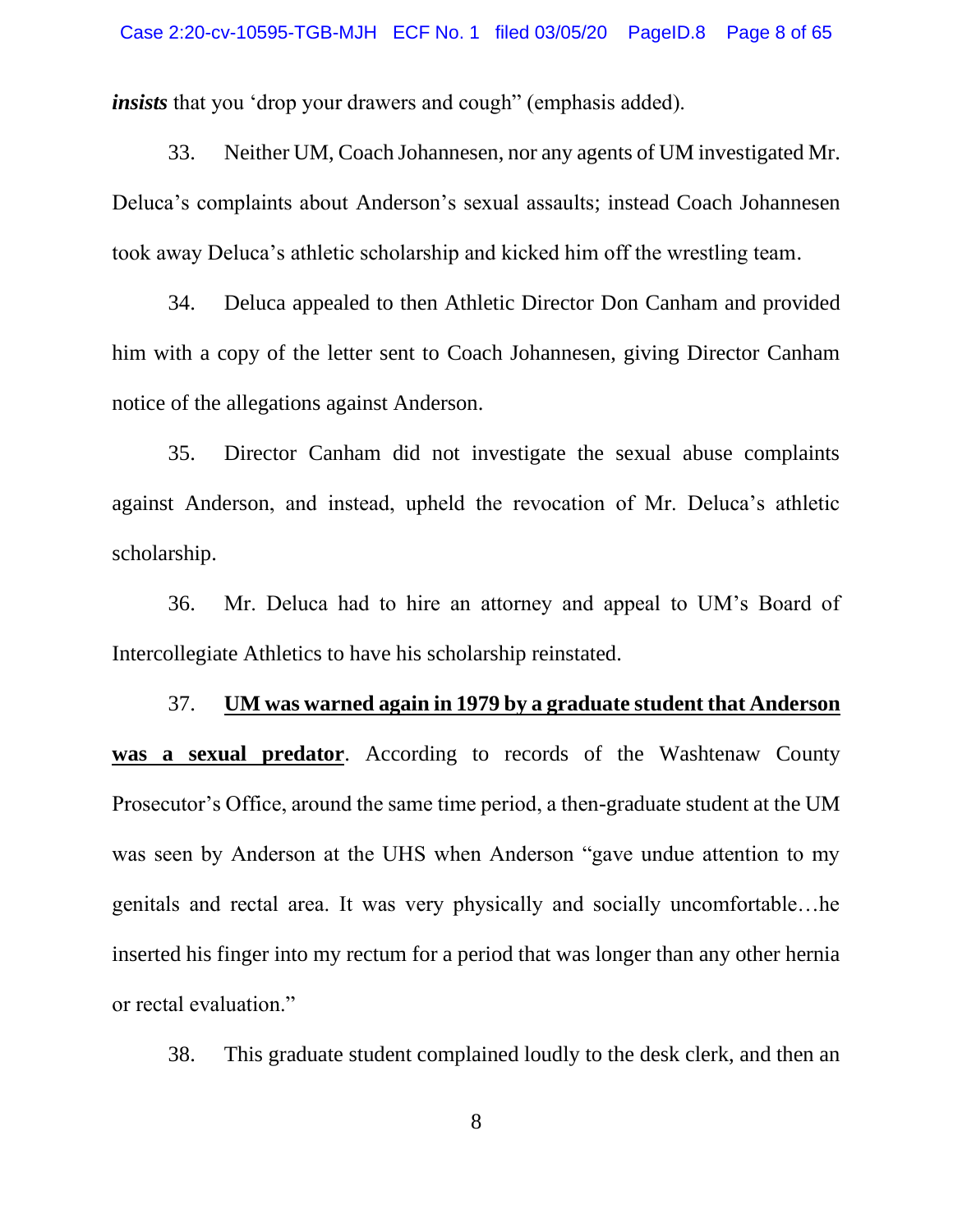administrator, both of whom "dismissed" him and ordered a security guard to escort him out of UHS, instead of investigating his allegation against Anderson.

## 39. **UM was warned again in 1979 by an UM activist that Anderson**

**was a sexual predator preying on gay students**. In 1979, a local UM activist reported, among other things, to Tom Easthope, the-then Vice President of Student Life at UM, that Anderson had assaulted several members of the gay community at UM, as Easthope reported to the UM's Public Safety Department, Anderson was "fooling around with boys in the exam room."

# 40. **UM acknowledged in 1979 that Anderson was a sexual predator**. Based on the information reported to him, Easthope decided to terminate Anderson but was nervous because Anderson was "big shot" at UM.

41. Easthope confronted Anderson telling Anderson he knew Anderson was fooling around in the exam rooms with boy patients and Anderson did not deny Easthope's accusation.

42. Easthope told Anderson, "You gotta go."

43. After firing Anderson, Easthope decided to allow Anderson to resign to avoid an employee termination fight which would delay Anderson's leaving his job, and presumably, the UM.

44. Neither Easthope nor his superiors or subordinates followed up to ensure that Anderson left the UM after his severance from UHS.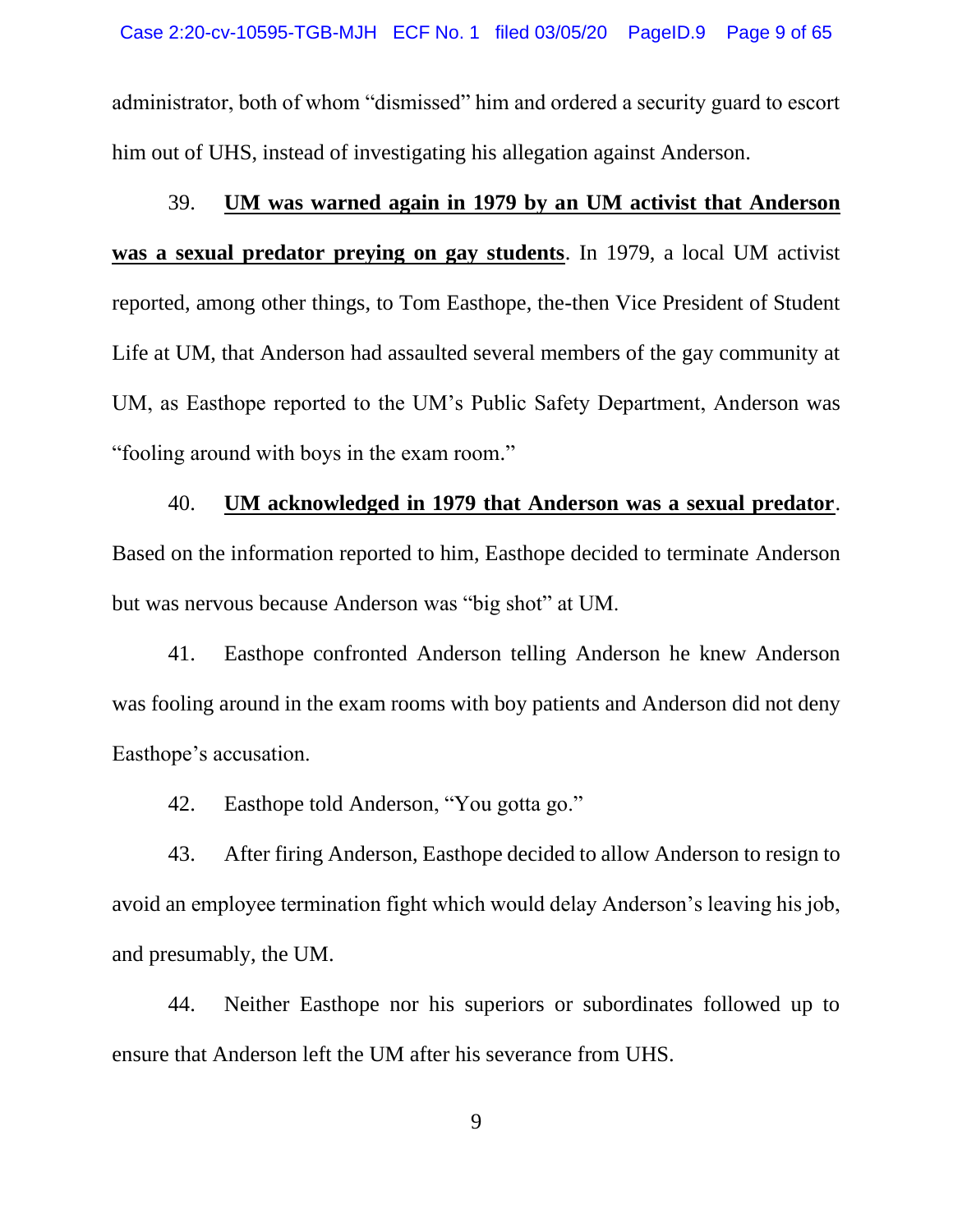45. This despite that when Easthope was recently confronted about Anderson, Easthope estimated "I bet there are over 100 people that could be on that list (of young men abused by Anderson)."

46. According to UM human resource records, instead of terminating Anderson from the UM, UM "demoted" Anderson effective January 14, 1980 and moved him to the Athletic Department to be the primary care physician.

47. Instead of termination, according to longtime UM athletic trainer Russell Miller, Athletic Director Canham, a legendary and powerful figure at the UM, "worked out a deal" to bring Anderson over to the Athletic Department.

48. Dana Mills, the then Administrative Manager at the UHS, said the "V.P.'s Office" would have been responsible for Anderson's transfer to the Athletic Department.

49. Anderson was highly regarded as a university physician, especially by leaders in the Athletic Department, including a longtime UM athletic trainer who called Anderson an "unbelievable team doctor"; another UM athletic trainer who called Anderson "very incredible"; and one longtime coach of the UM football coaching staff during the 1980s, 1990s, and 2000s who called Anderson "a tremendous asset."

50. Indeed, UM went so far as to overtly fraudulently conceal (with Anderson's assent) Anderson's predatory sexual conduct against college age males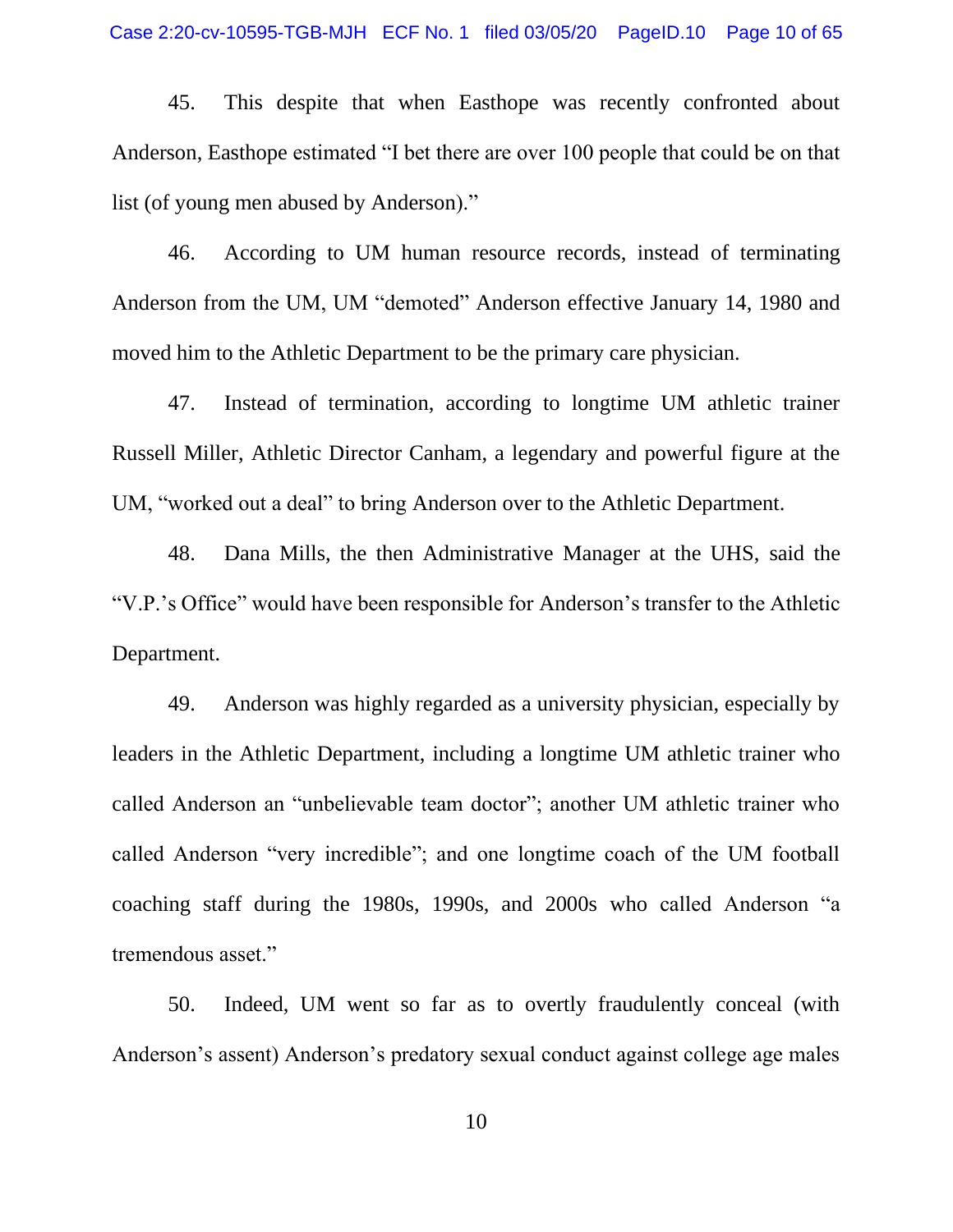and intentionally conceal the reason for Anderson's termination/demotion, by praising Anderson in the published Acknowledgement preface of Volume III of the President's Report of THE UNIVERSITY OF MICHIGAN for 1979-1980.

51. The UM outright lied in this publication by telling the public: "The University Health Service staff wish to acknowledge the 11 years of leadership provided by Robert E. Anderson, M.D. In January of 1980, Anderson resigned as Director of the University Health Service to devote more time to his clinical field of urology/andrology and athletic medicine…his many contributions to health care are acknowledged…The University Health Service staff wish to thank Anderson for his years of leadership and to dedicate the Annual Report to him."

52. UM outright lied when it described Anderson's departure as voluntary and lauded his "leadership" when UM and its executives knew that (a) Easthope fired Anderson for his sexual assaults on male students, and (b) Anderson's termination was changed to a written demotion in his human resources file, through the efforts of Athletic Director and other "V.P.s", so Anderson could go to the Athletic Department.

53. After UM "demoted" the "big shot" Anderson to work full-time at the Athletic Department, Anderson had access to hundreds of male scholarship athletes, many from middle or working class families who could not afford to attend UM without an athletic scholarship, and were trained to unquestioningly endure physical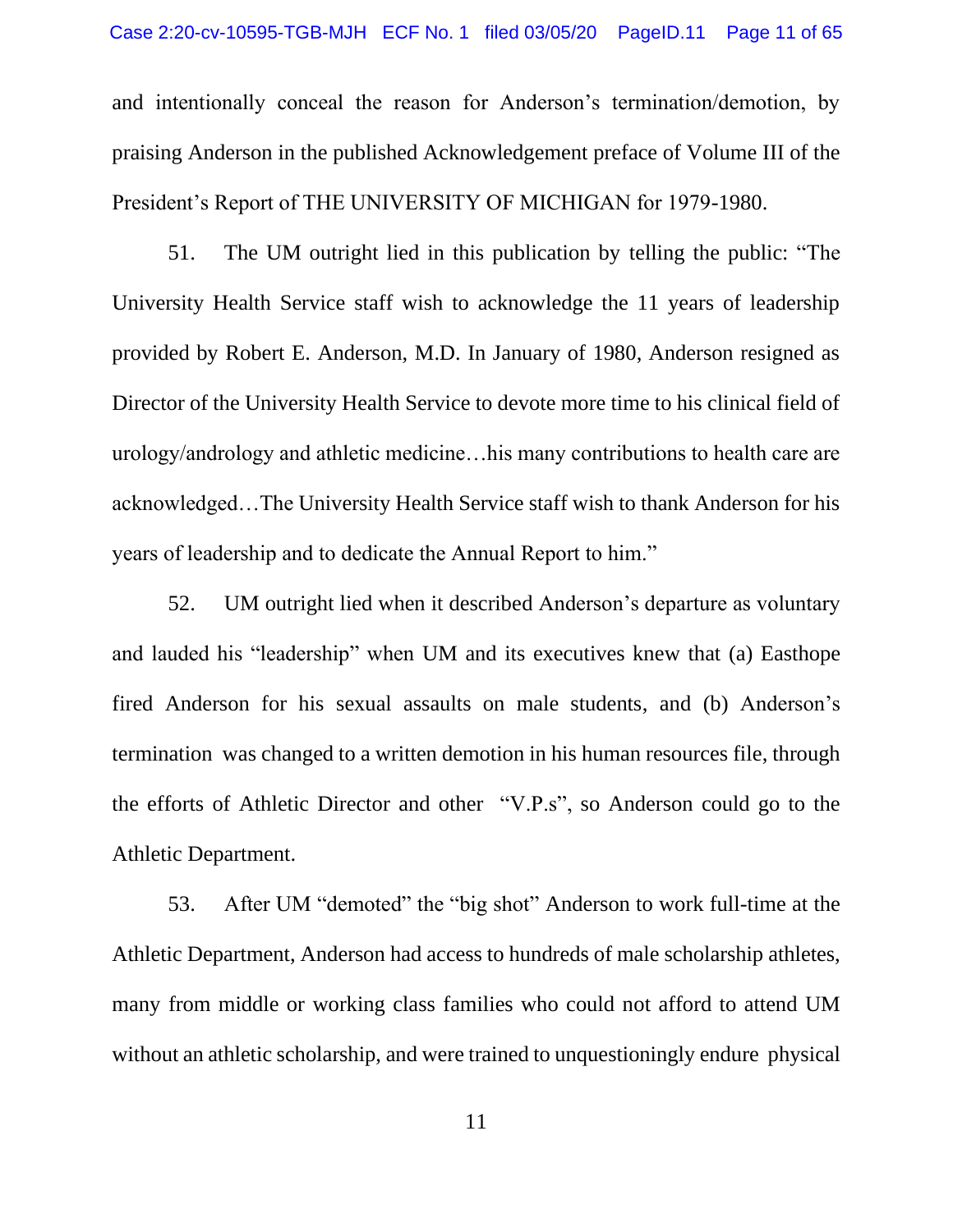and emotional discomfort without complaining in order to get back on the ice, the wrestling mat or football field.

54. The demotion gave Anderson free reign to abuse hundreds of male athletes like the Plaintiff with impunity.

55. Anderson treated members of the wrestling, football, and hockey teams for every medical ailment, complaint, and injury as their UM-assigned internist. He served as their first medical point of contact no matter the injury or ailment at issue, including everything from a cold to the flu to broken bones.

56. During his employment, agency, and representations with UM, Anderson sexually assaulted, abused and molested male student athletes by engaging in nonconsensual sexual touching, assault, and harassment, including but not limited to medically unnecessary genital manipulation and digital anal penetration.

57. Because UM took no action to investigate the complaints from students that began in 1968, and took no corrective actions even after Easthope attempted to fire Anderson in 1979, student-athletes were sexually assaulted, abused and molested by Anderson through nonconsensual digital anal penetration, and nonconsensual sexual touching of genitals.

58. The students he abused did not understand (as UM did) the nature of the treatment Anderson administered, or rather that his putatively necessary medical treatment was not done to heal them but rather to satisfy Anderson's sexual desires.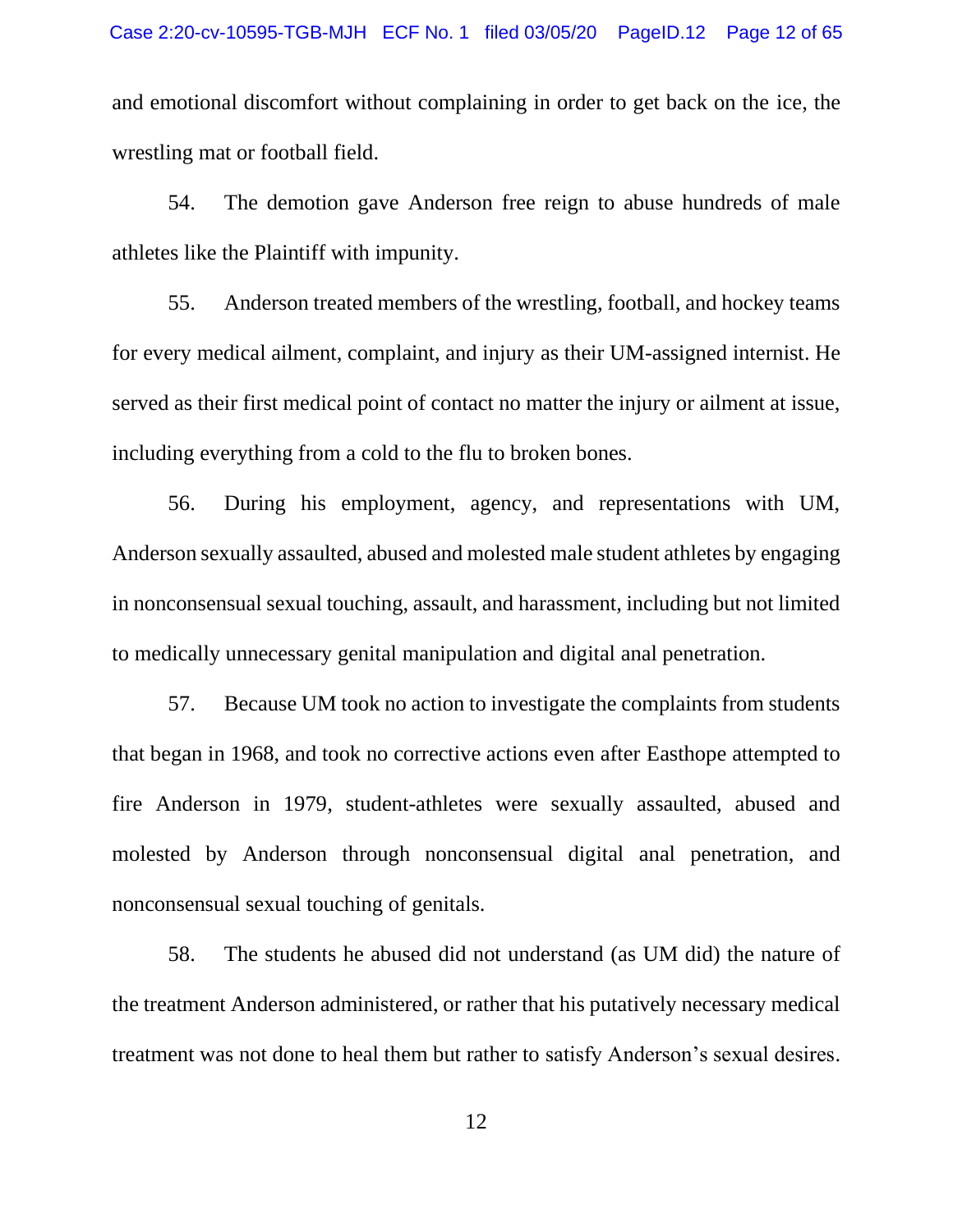59. In particular, because so many were victimized, student athletes "normalized" Anderson's abuse and accepted it as part of what they had to endure as an athlete already under intense, grueling training and physical demands, and they did not know that they were victims of assault at the time it occurred.

60. Although uncomfortable with the treatments, the student athletes were led to believe by those in authority, including Athletic Director Canham, coaches and trainers, and Anderson, that the treatments were medically necessary or helpful.

61. On July 18, 2018, UM alumnus, Tad Deluca, sent a letter to Warde Manual, UM Athletic Director, once again notifying Manual—as he did Don Canham in 1975— of Anderson's sexual assault while Deluca was a student between 1972 to 1976.

62. On information and belief, UM then requested UM police to open an investigation, but UM did not take further action to notify former students and/or the public about the allegations and/or investigation until 19 months later.

63. As UM President Schlissel admitted on February 20, 2020, "Our (UM) police found indications that U-M staff members were aware of rumors and allegations of misconduct during Anderson's medical exams."

64. At all relevant times, Anderson maintained an office at UM in Ann Arbor, Michigan.

65. At all times relevant, Defendants were acting under color of law, to wit,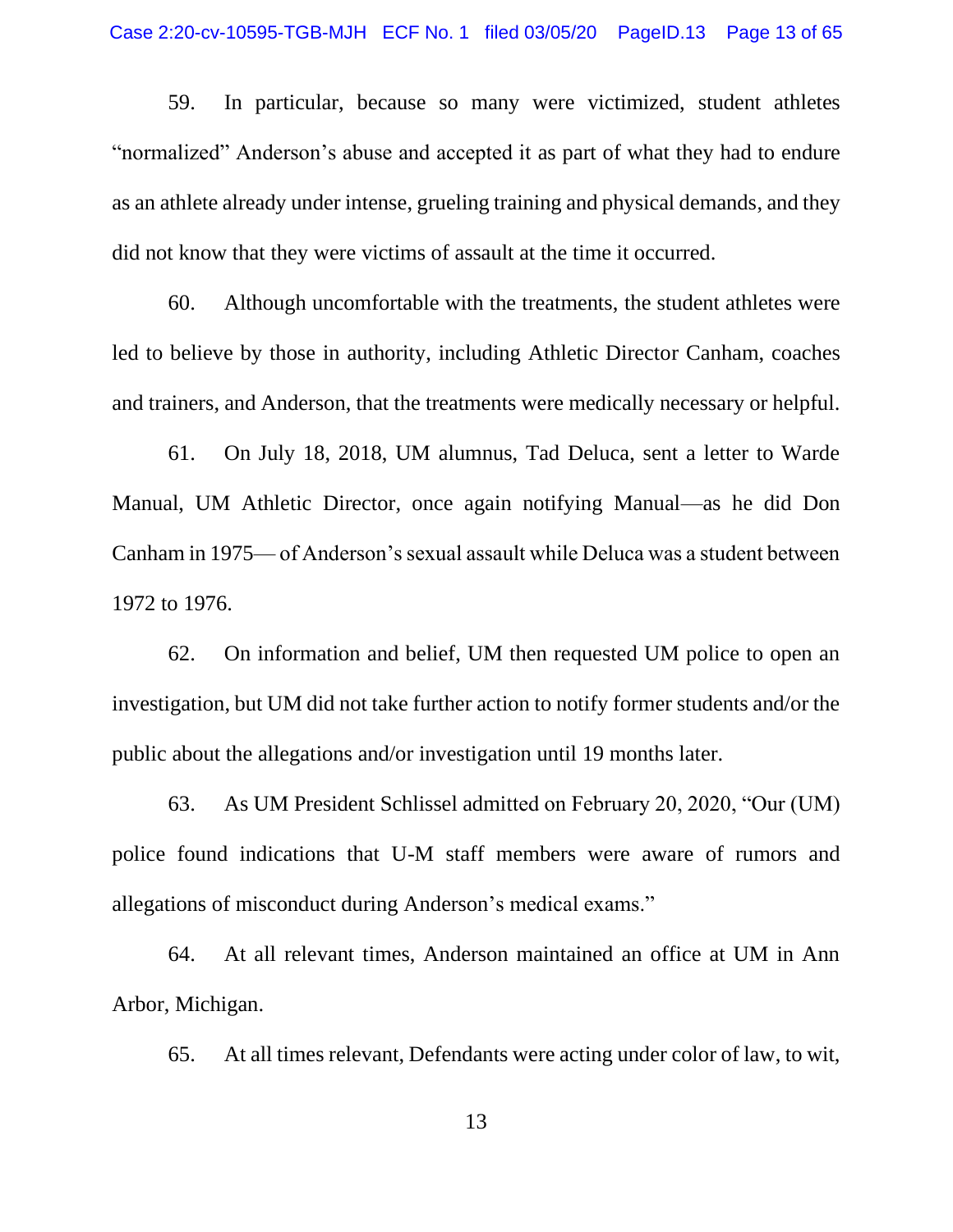under color of statutes, ordinances, regulations, policies, customs, and usages of the State of Michigan and/or UM.

66. At all relevant times, including the years 1968 to 2003, Anderson was acting within the course and scope of his employment or agency with UM.

#### **V. PLAINTIFF'S SPECIFIC FACTUAL ALLEGATIONS**

67. Plaintiff was a highly recruited athlete sought by many top universities. But he had his heart set on UM because of its tradition, academics, and the Fab Five. So, Plaintiff chose UM over all the other programs.

68. Plaintiff's parents encouraged their son to attend UM on an athletic scholarship to wrestle, believing that the coaches would take care of their son since they would be out of state.

69. Because Plaintiff was a part of a working/middle-class family, the only way Plaintiff could afford to attend a four-year college was through an athletic scholarship. He could not have afforded to attend UM without the athletic scholarship.

70. When Plaintiff arrived on campus in the Fall of 1993 on a wrestling scholarship, Anderson was introduced to Plaintiff and the other new wrestlers by coaches and staff as the team's doctor.

71. In Fall of 1993, Plaintiff saw Anderson for a physical exam which was required for participation with the wrestling program.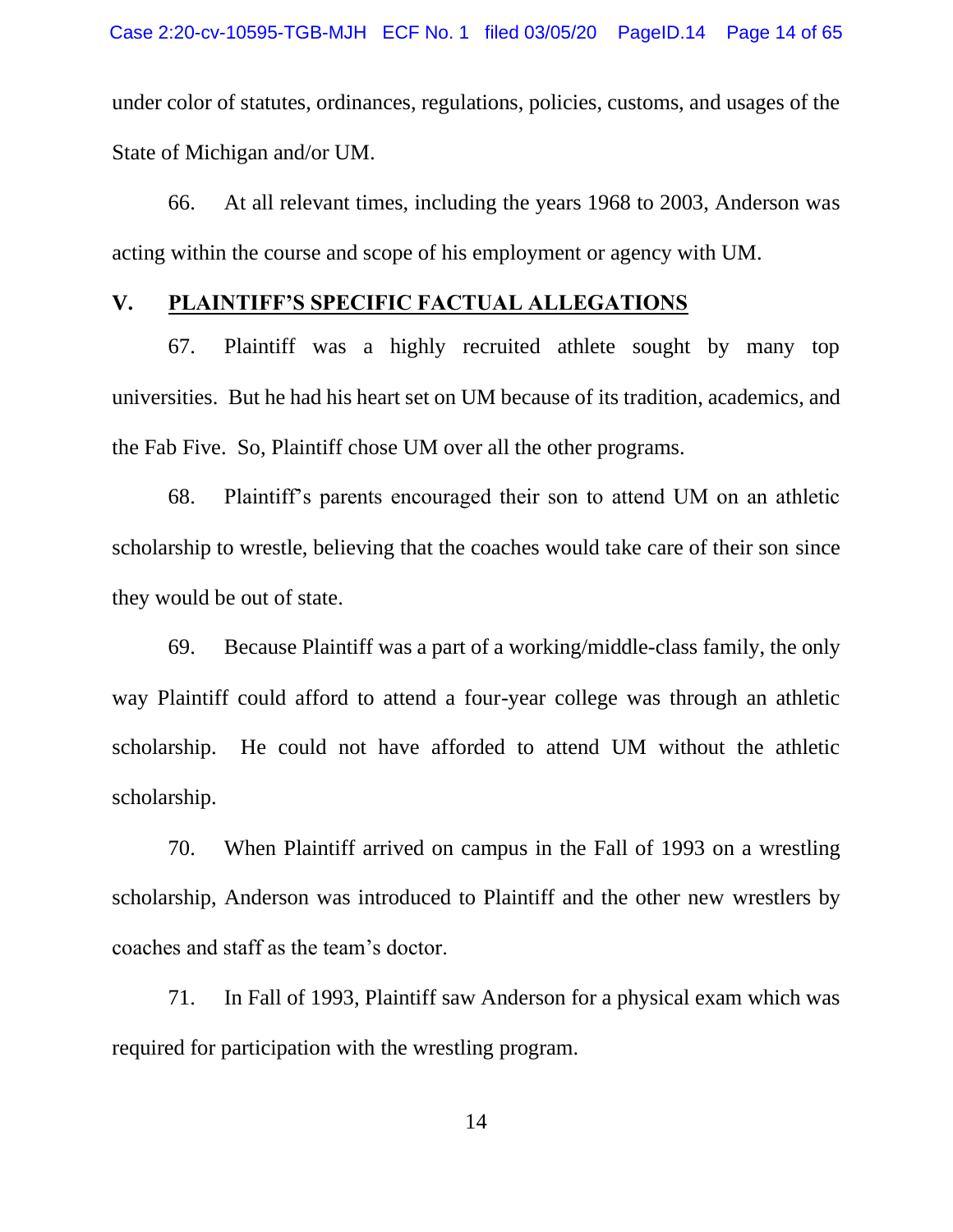72. At the time, he was an 18-year old freshman, and was sexually assaulted for the first time by Anderson.

73. The assaults – including nonconsensual digital-anal penetration and genital fondling and manipulation – continued while he was an undergraduate student from 1993 to 1998.

74. While Plaintiff attended UM and participated on the wrestling team as an undergraduate, he saw Anderson approximately 8 to 10 times over the course of his career for physicals, various medical issues, broken hands, separated shoulders, knee injuries, colds and sore throats. Plaintiff believes that once he has access to his medical records in the possession of UM, and is able to refresh his memory, that that count of 8-10 may increase.

75. While Plaintiff was in the wrestling program, Anderson, called "Dr. A" by the wrestling coaches and trainers, and so the wrestlers as well, was his internist: he did not see any other internist while he was an UM student.

76. Indeed, Anderson was the only internist Plaintiff was allowed to see as a student athlete on scholarship.

77. And since UM was responsible for the medical care of its student athletes, Anderson's services were readily available to Plaintiff and free of charge.

78. Plaintiff's head coach, assistant coaches, and trainers directed and required Plaintiff, and all other members of the wrestling team, to see Anderson for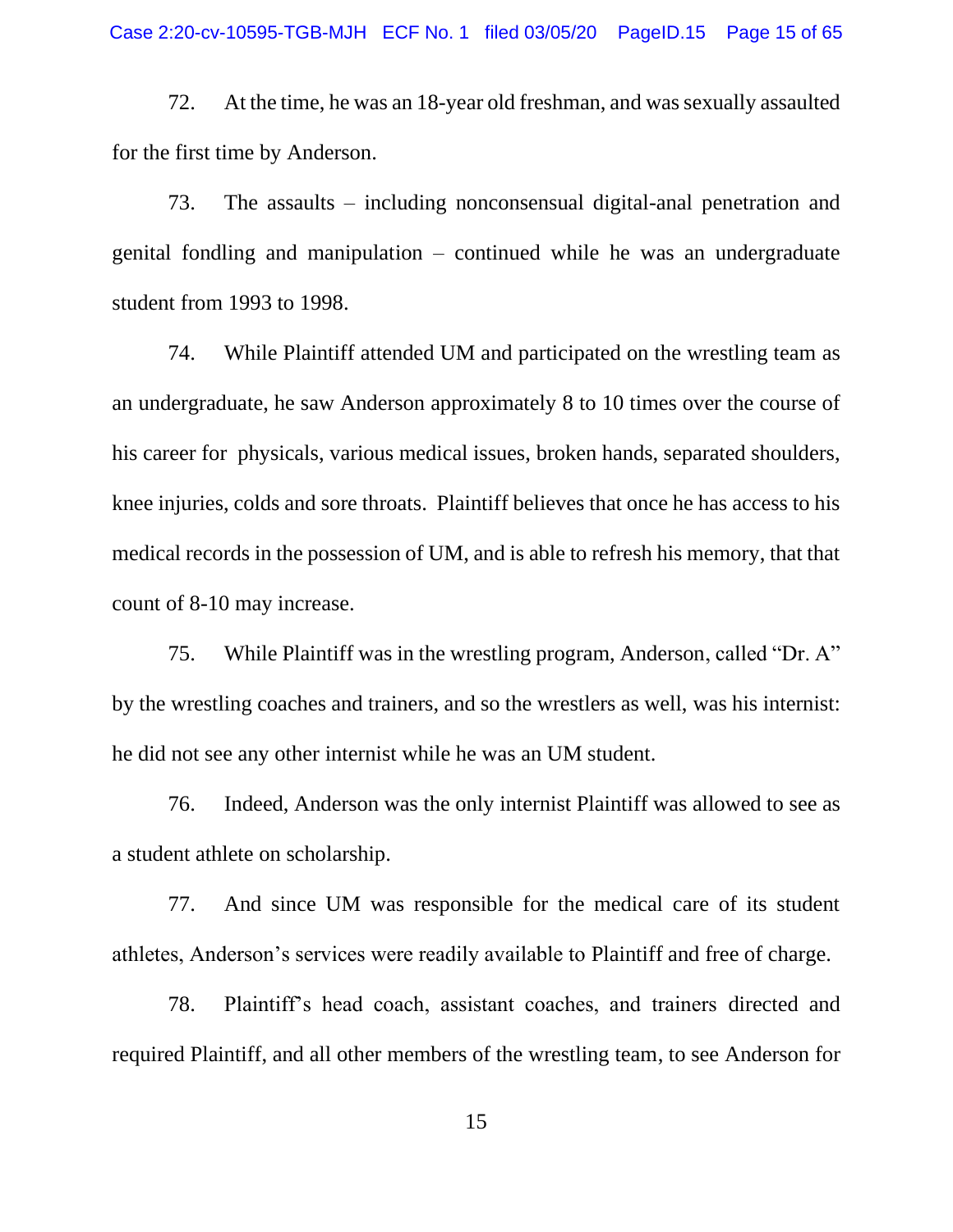all their medical needs.

79. It was further required and expected that all wrestlers not only see Anderson for any ailment but to unquestioningly follow his procedures and orders.

80. And just as Plaintiff, as a high-performing student athlete, was used to following orders of coaches, whether it be regarding diet, exercise, training, and even academic performance, so too did Plaintiff fall in line when he was instructed to treat with Anderson – and no other primary physician – while he was a UM student.

81. As the UM Athletic Department's physician and "gatekeeper," Anderson had the power to keep wrestlers off the wrestling mat under the guise of a diagnosis, and thus place Plaintiff's scholarship (and his opportunity for a college degree) in jeopardy if Plaintiff did not comply with Anderson's methods and orders.

82. Since staying on the team and in competitions was critically important to Plaintiff and his teammates, they accepted the grueling physical conditions required to keep them there, including Anderson's uncomfortable treatments.

83. During most of Plaintiff's appointments with Anderson during the five years he studied at UM, Anderson sexually assaulted, abused, and molested Plaintiff, by inflicting nonconsensual genital fondling.

84. Not once did Plaintiff see Anderson for issues related to his genitals, yet at most of the appointments, Dr. Anderson had Plaintiff drop his pants or wrestling singlet and show Anderson his penis. Anderson would touch and handled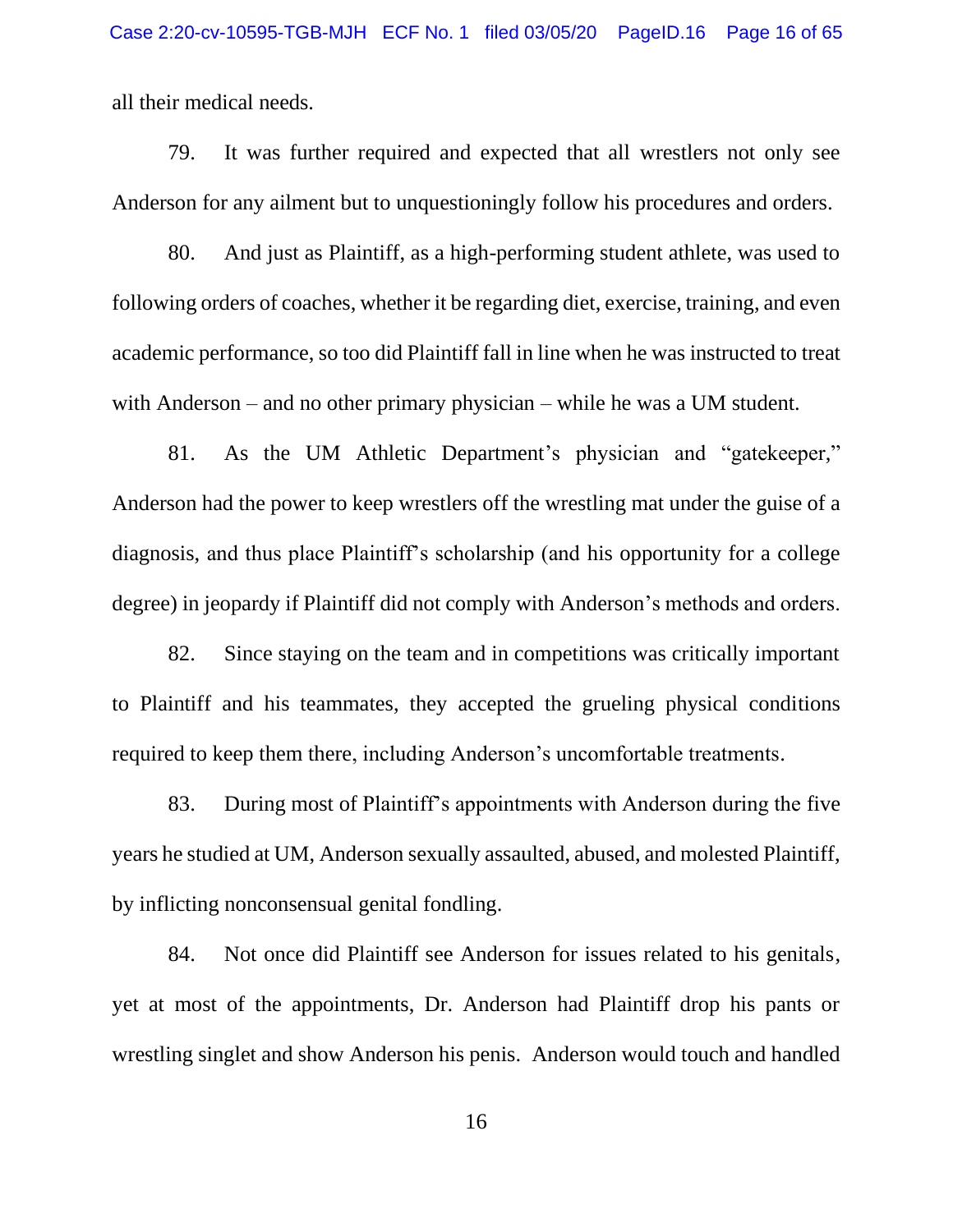Plaintiff's penis, even though none of the visits were the result of any issues Plaintiff had with his penis or groin.

85. During one visit Dr. Anderson ordered Plaintiff to pull down his pants and underwear. Anderson grabbed Plaintiff's testicles and then grabbed Plaintiff's penis. Anderson asked Plaintiff, "you were born in 1975?" Plaintiff answered "yes". Anderson then said as he rubbed Plaintiff's penis, "Your circumcision looks like a circumcision from 1975."

86. It was clear to Plaintiff that Anderson's inspection of his genitals and all sexual touching were not for a medical reason, but he could not complain because Anderson was the team doctor. And Plaintiff did not know what UM knew: that Anderson's quirky and odd genital inspections were motivated by criminal sexual intent. Because other wrestlers told Plaintiff that they were enduring similar odd acts Plaintiff felt he just had to endure Anderson's acts.

87. Although the treatments made Plaintiff uncomfortable, Plaintiff was trained by his rigorous wrestling training to do as he was ordered by those in positions of authority. Indeed, the physical and emotional rigors of wrestling require high tolerance to physical and emotional abuse.

88. Plaintiff trusted his coaches and trainers who told him to see Anderson several times throughout the year, and so he trusted Anderson as his physician.

89. Plaintiff believed that Anderson's genital touching "became a normal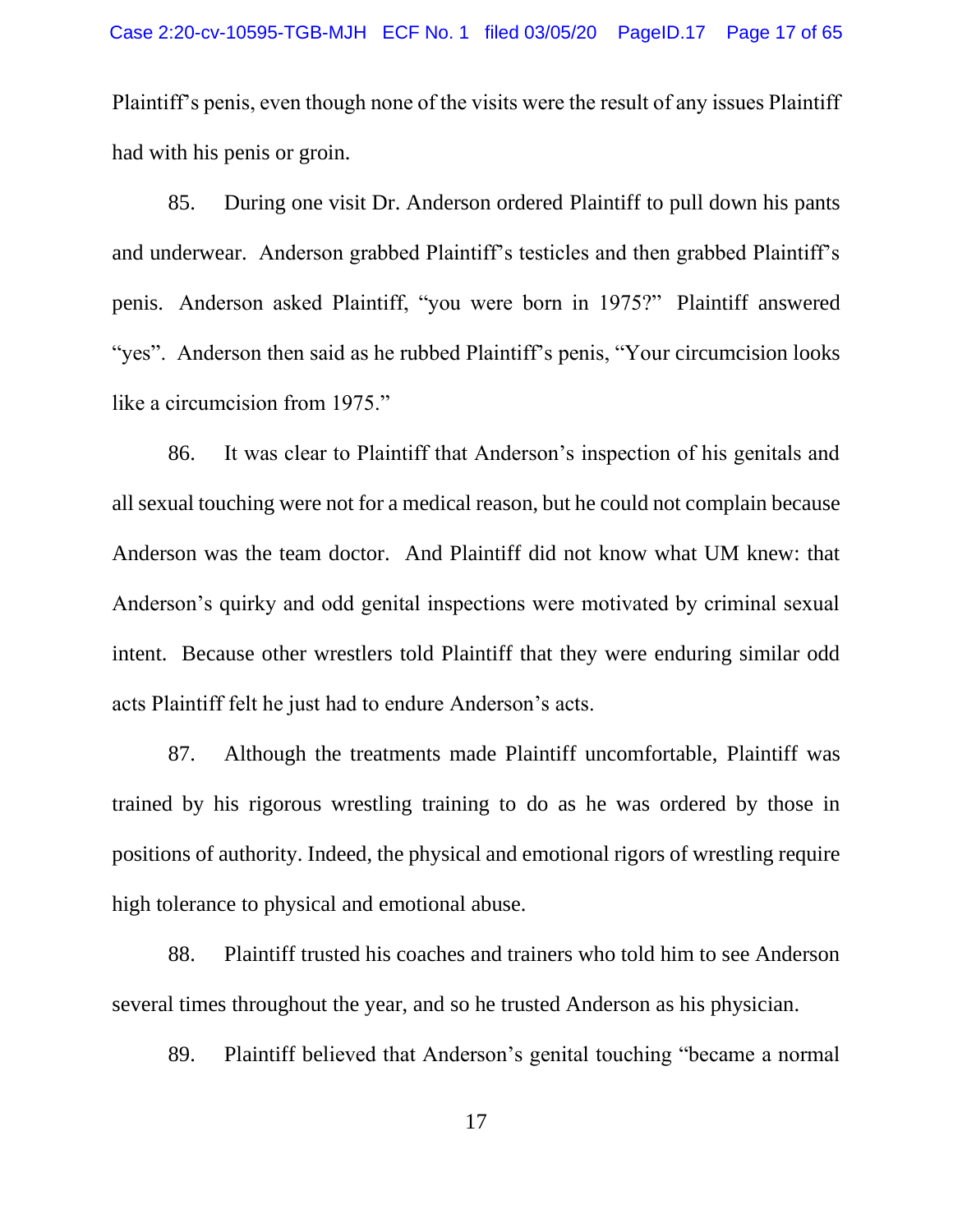part of wrestling at UM."

90. Anderson assaulted and genitally abused Plaintiff on at least 8 to 10 occasions between 1993 and 1998 when Plaintiff was between the ages of 18 and 23 on UM's campus.

91. At the time of Anderson's treatments – not knowing (a) Anderson's acts were motivated by a criminal sexual intent and (b) that UM knew of Anderson's criminality yet intentionally and wantonly gave him access to sexually abuse male athletes like Plaintiff – Plaintiff trusted representations made to him that Anderson's actions, under the guise of medical treatment and in the confines of a medical examination room on UM's campus, were medically necessary and/or beneficial as treatment and/or diagnostic.

92. When the abuse began, Plaintiff, an 18-year old alone and away from home for the first time in his life, trusted Anderson as a medical professional and authority figure.

93. At the time, Plaintiff had no medical training or experience, was not aware that Anderson's nonconsensual digital anal penetration and genital fondling, was not medical treatment, but instead was sexual assault, abuse, and molestation.

94. As UM President Schlissel has stated, "The patient-physician relationship involves a solemn commitment and trust."

95. Because UM took no action to investigate complaints since 1968 nor to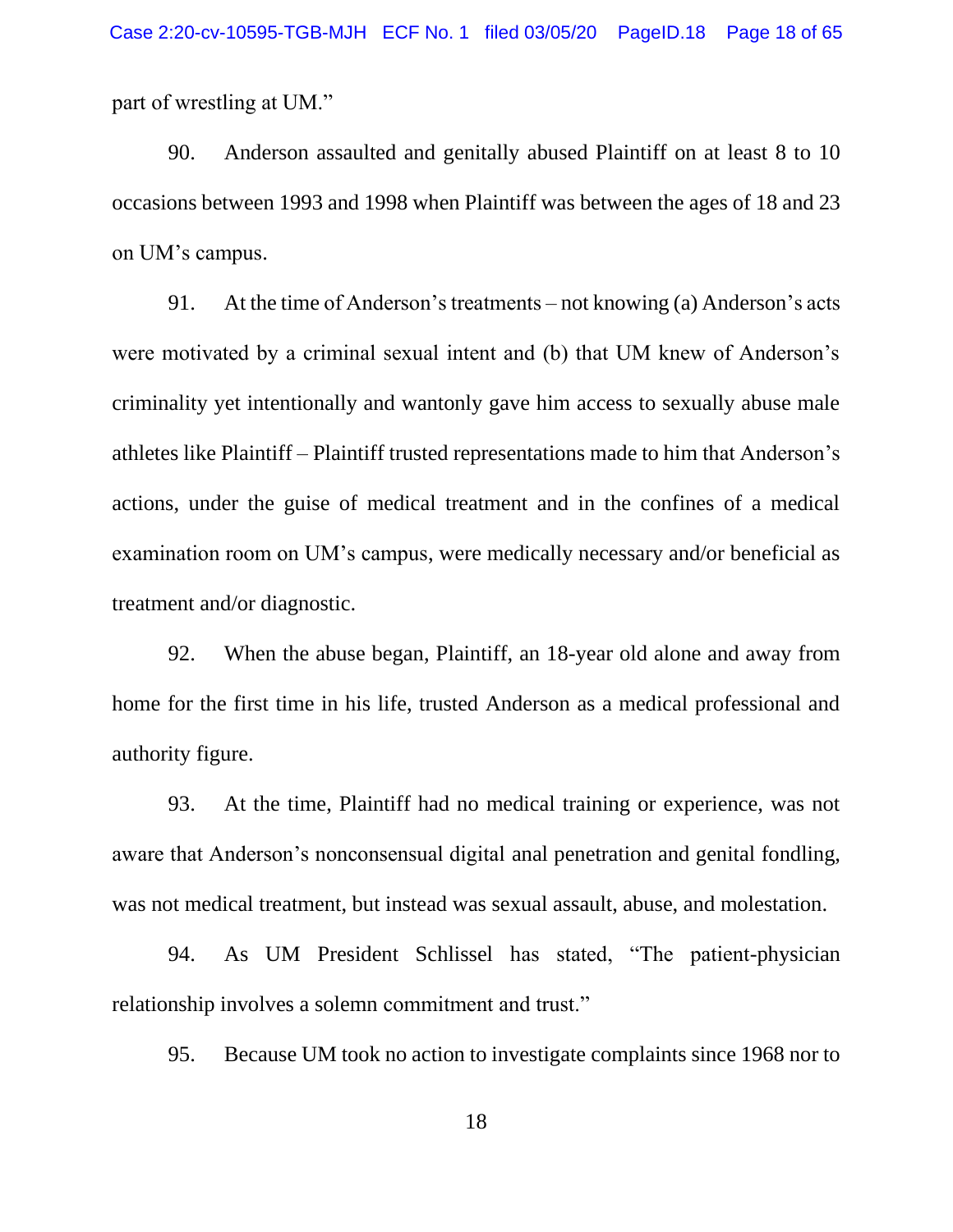take corrective action to stop Anderson's abuse, and because UM knew of Anderson's sexual abuse of male students under the guise of medical treatment put him in a position to commit further acts of criminal anal penetrations and genital groping of male college athletes between 1980 and 2003, UM knowingly placed Plaintiff in a position where he would likely be sexually abused.

96. And because of UM's failure to act, despite knowledge that Anderson was preying on male college students under the guise of medical treatment, Plaintiff was in fact sexually assaulted, abused and molested by Anderson by nonconsensual digital anal penetration and nonconsensual sexual touching of the genitals.

97. All the assaults could have been prevented if UM had acted on and/or investigated complaints against Anderson that UM had notice of as early as 1968.

98. All of the assaults on the Plaintiff could have been prevented if UM had warned the Plaintiff or properly supervised Anderson or trained Athletic Department supervisors such as Plaintiff's coaches and trainers. But UM failed to do any of these things that would have prevented Plaintiff's sexual abuse.

99. Through Anderson's position with UM and his notoriety and respect in the UM community, particularly among high-ranking UM coaches and administrators, Anderson used his position of authority as a medical professional to abuse Plaintiff without any reasonable supervision by UM.

100. Plaintiff did not, and could not, consent to Anderson's purported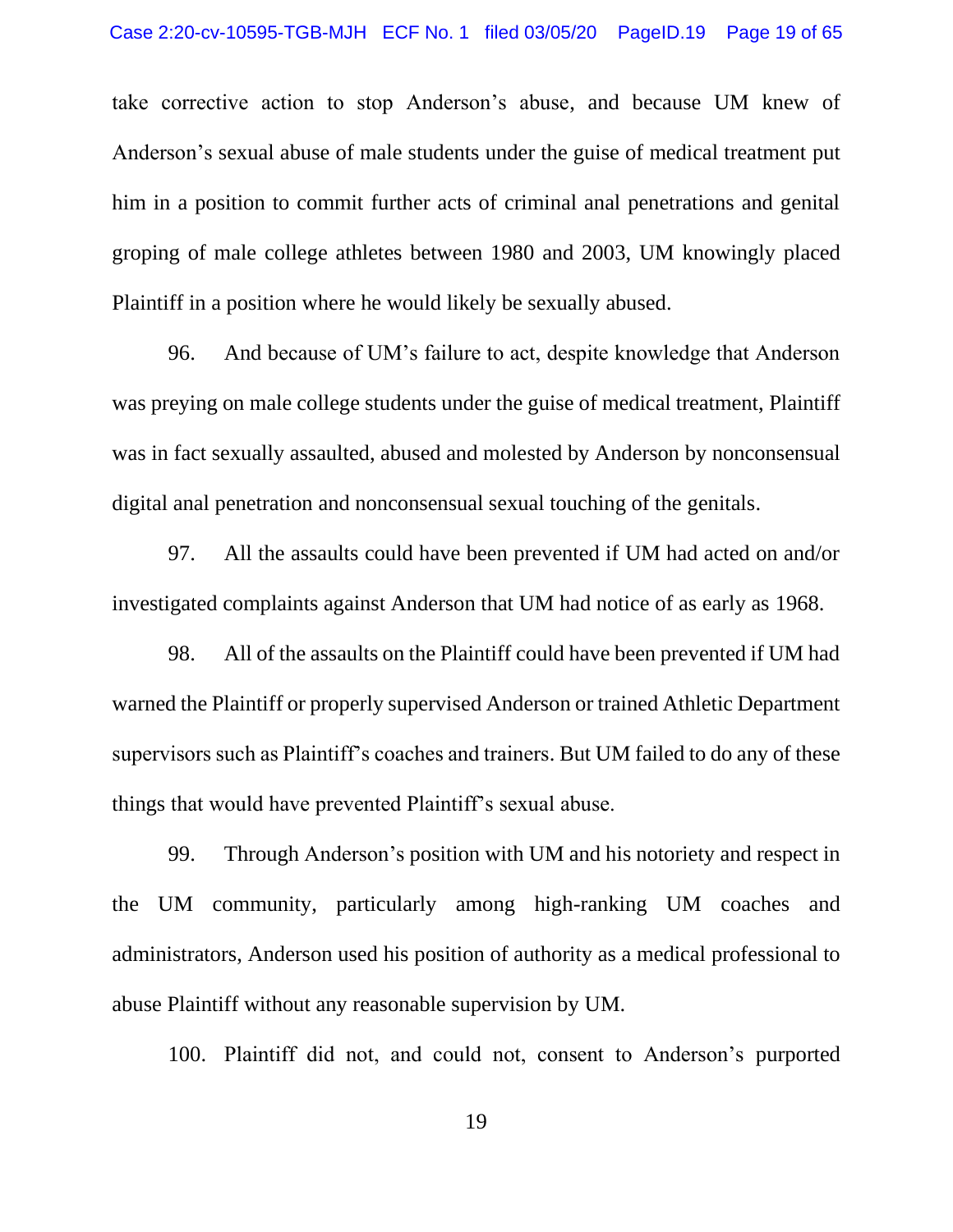treatments.

101. All of Anderson's acts were conducted under the guise of providing medical care at his office at UM.

102. The failure to give proper notice or to obtain consent from Plaintiff robbed him of the opportunity to reject Anderson's treatments.

#### **VI. PLAINTIFF'S DAMAGES**

103. Plaintiff first learned Anderson was a serial sexual predator on February 19, 2020, when the news broke that several former students had come forward with stories of sexual abuse at the hands of Anderson under the guise of medical treatment while students at UM.

104. The damages arise from two distinct and exclusive harms: (1) The revelation that Anderson's odd or weird acts, were not in fact, innocent odd or weird acts, but rather criminal sexual conduct motivated by Anderson's illegal sexual intent, and so Plaintiff is a sexual assault victim; and (2) the revelation that the UM – an integral part of Plaintiff's life and identity for the past 36 years – foisted a sexual predator on Plaintiff in the guise of a competent and concerned medical physician.

105. Since this revelation, Plaintiff has been suffering shame, shock, humiliation, emotional distress and related physical manifestations thereof, embarrassment, loss of self-esteem, and disgrace.

106. The news about Anderson has disturbed Plaintiff's innate sense of self-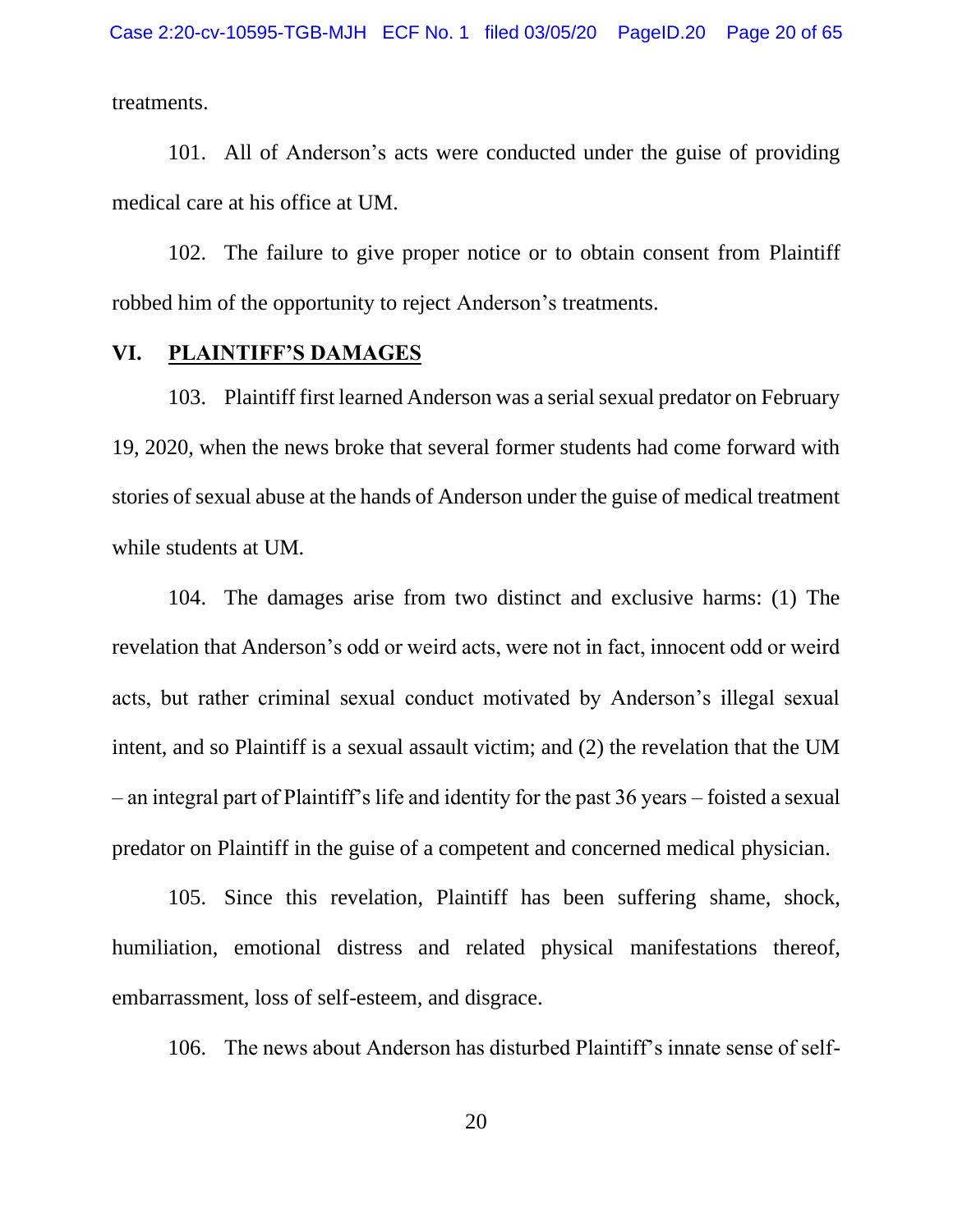worth and self-identity, leading to anxiety and depression.

107. Plaintiff has also suffered deeply, emotionally and psychologically, in ways that have manifested physically, from discovering on February 19, 2020, that his beloved alma mater knew about Anderson's sexual assaults for decades; yet did nothing to stop Anderson.

108. Aside from these understandable injuries, other harms include: (a) feeling betrayed because he was not protected by UM, coaches and trainers; (b) feeling betrayed because UM forced Anderson on him and his unsuspecting teammates knowing Anderson was a predator; (c) worries and anxiety that friends and family may find out that Plaintiff was a victim; (d) anxiety about future interactions with the UM; and (e) extreme anxiety about how these harms will manifest themselves in Plaintiff's middle age and senior years.

109. Despite knowledge about Anderson's misconduct, UM knowingly kept him in positions where he had direct and intimate access to prey upon college athletes, such as Plaintiff, from 1980 to 2003.

110. These revelations have been traumatic and emotionally and psychologically damaging, forcing Plaintiff to relive the trauma of what he now knows to have been sexual assault.

111. It has shattered Plaintiff psychologically and emotionally to learn the university he has spent his life being devoted to betrayed him and so many others by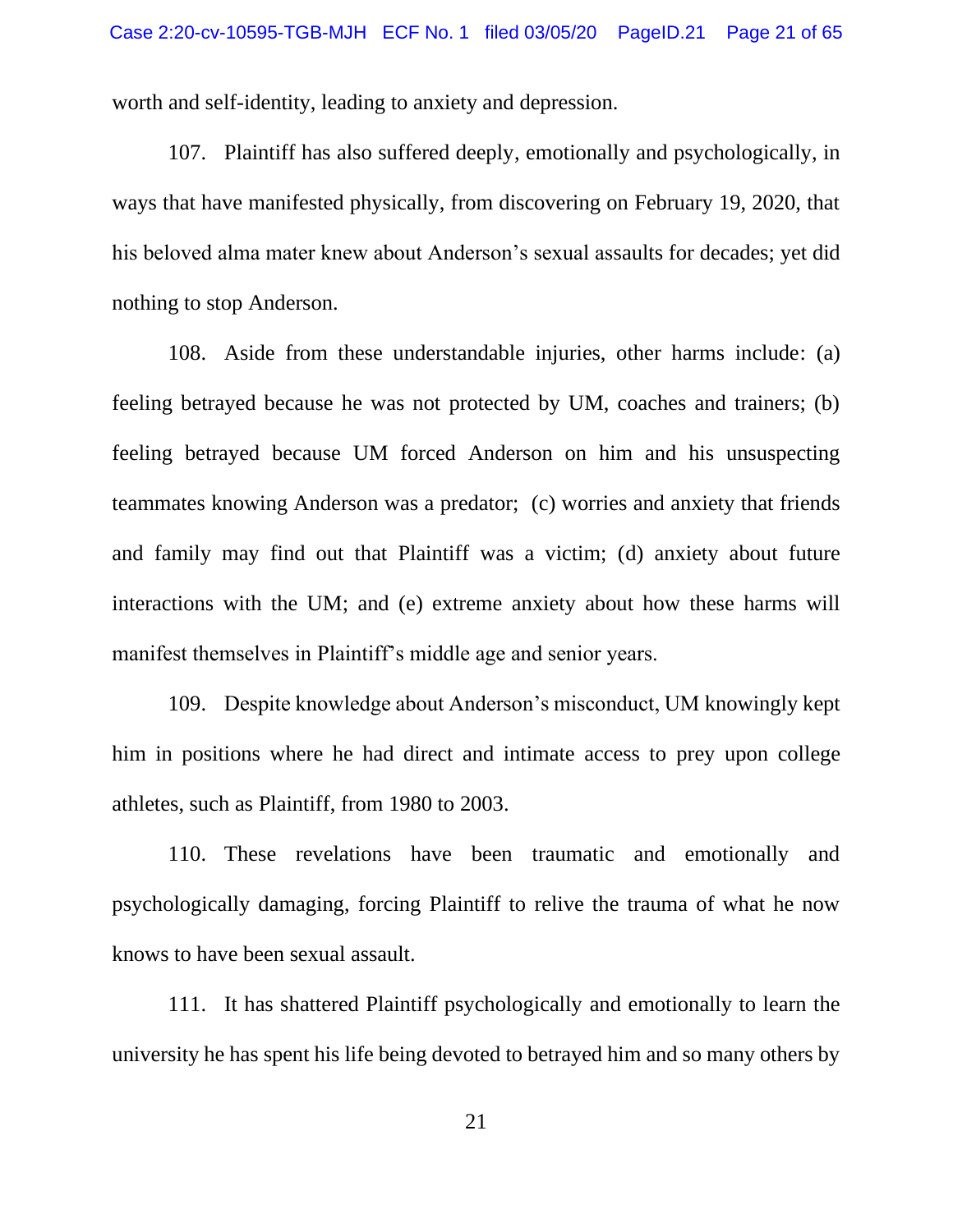placing a sexual predator on staff where he had direct and unlimited access to young college students.

#### **VII. FRAUDULENT CONCEALMENT**

112. The statute of limitations is tolled when "a person who is or may be liable for any claim fraudulently conceals the existence of the claim or the identity of any person who is liable for the claim from the knowledge of the person entitled to sue on the claim" under M.C.L. § 600.5855.

113. Both Anderson, and the Defendants, through their employees, agents, and representatives, including but not limited to athletic coaches, trainers, and directors, fraudulently concealed the existence of Plaintiff's claims by (1) concealing from Plaintiff that the uncomfortable procedures conducted during medical examinations were in fact sexual abuse, (2) concealing from Plaintiff that UM and its employees, agents, and representatives were aware of Anderson's sexual abuse and did nothing to stop it, (3) affirmatively telling Plaintiff the procedures were normal and/or necessary, (4) publishing a statement that Anderson was a renowned physician to be trusted and respected in a publication delivered to and read by university students, (5) concealing from Plaintiff that UM was aware of Anderson's abuse since at least 1968, thereby concealing UM's identity from Plaintiff as a "person who is liable for the claim," as set forth in more detail below.

#### **A. Anderson's Fraudulent Concealment Imputed to UM.**

114. Anderson made affirmative representations to Plaintiff, referred to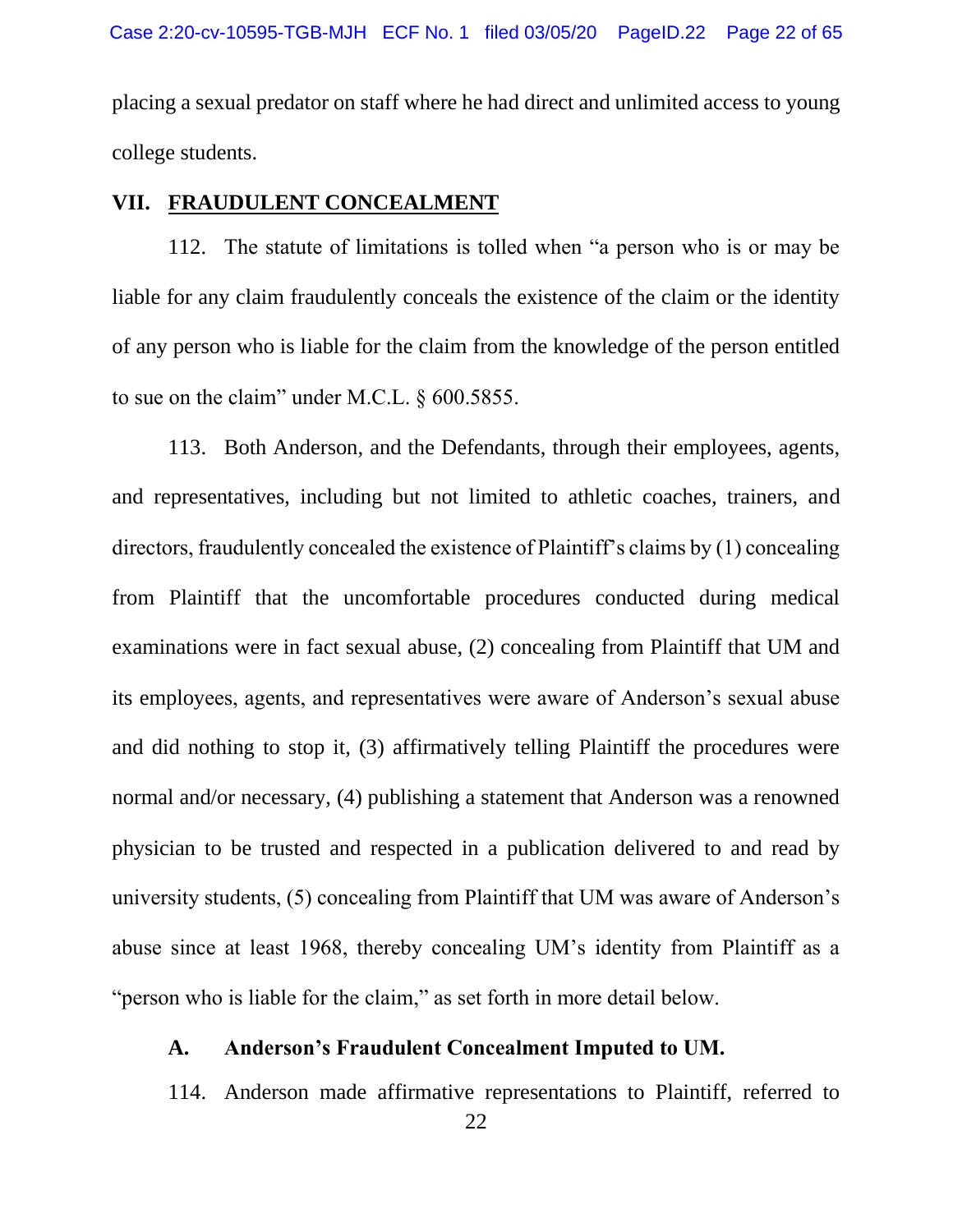collectively as "Anderson's representations," that:

- a. Anderson's genital groping and anal penetrations were normal, necessary, proper, appropriate, legitimate, and/or medically beneficial, generally;
- b. Anderson's genital groping and anal penetrations were normal, necessary, proper, appropriate, legitimate, and/or medically beneficial, when the patient is a healthy male between the ages of 17 and 24, with no reported issues related to genitals and/or anus;
- c. Anderson's genital groping and anal penetrations were just another required procedure athletes must endure as a part of the systemic athletic department culture in which athletes were rigorously disciplined to obey without question every requirement related to improving their physical health and, in doing so, adapting to overcome high levels of emotional, physical, and psychological stress and challenges;
- d. Anderson was not sexually assaulting Plaintiff;
- e. Plaintiff should not question and/or report the conduct to appropriate authorities;
- f. Defendants, through their employees, agents, and representatives, including but not limited to athletic coaches, trainers, and directors, were aware of Anderson's treatments, that they still required Plaintiff to be subjected to it, and that they believed the treatments to be normal, necessary, proper, appropriate, legitimate, and/or medically beneficial; and
- g. there was no possible cause of action against Anderson and/or UM.

115. Anderson's representations were false. The UM Public Safety Department's recent investigation involving contact with medical professionals establishes that genital examinations or digital anal penetrations are almost never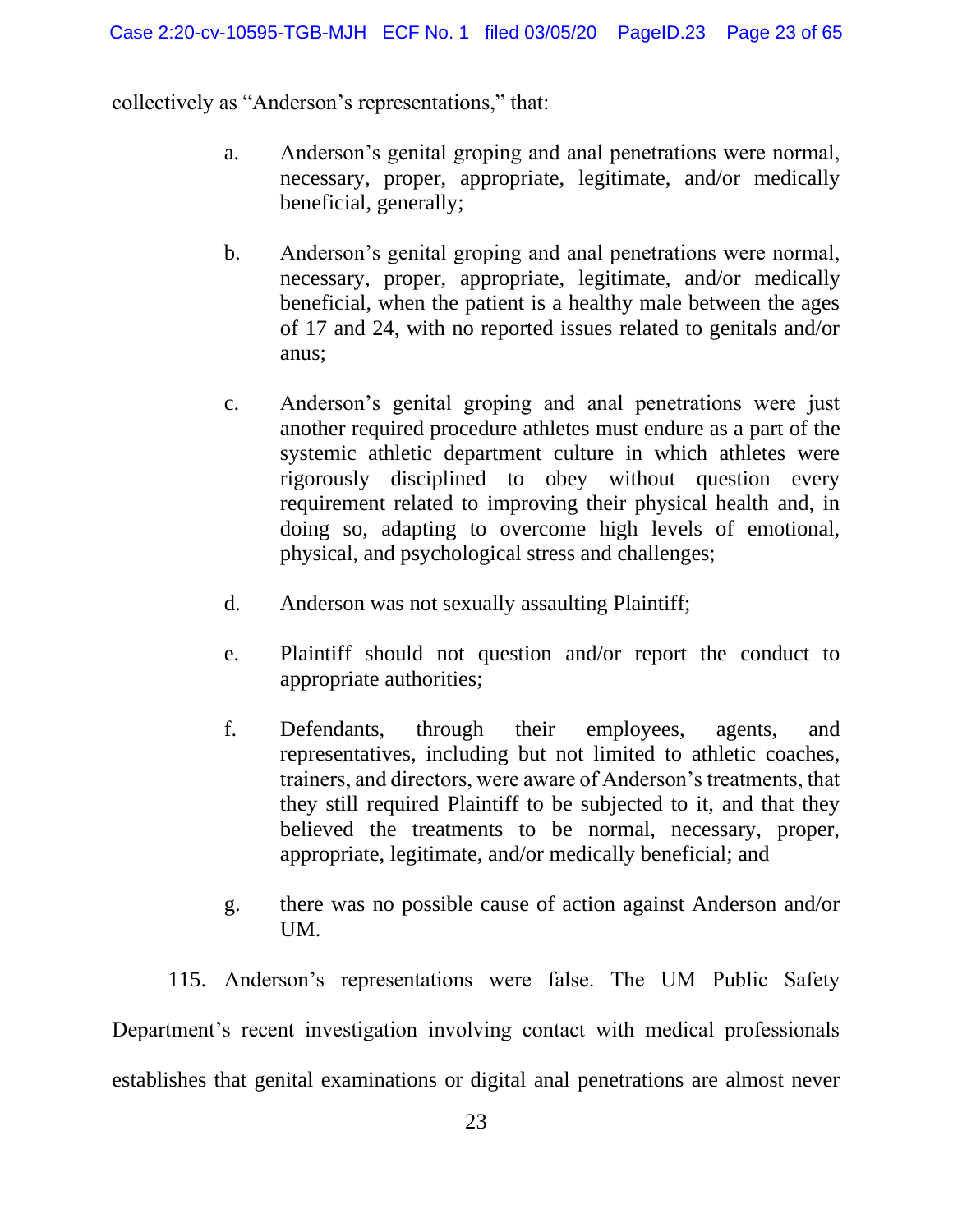needed for any physical or medical treatment of any other issues normally experienced by college athletes.

116. Anderson knew the representations were false. He conducted the sexual assaults for no reason other than for his own empowerment, sexual gratification, and/or pleasure. Anderson knew genital examinations and digital anal penetrations were not proper, appropriate, legitimate, and/or considered within standard of care by any physician of any specialty and/or sports therapist, particularly as the patients were young men (generally ages 17-24).

117. Anderson's representations were material, in that had Plaintiff known the representations were false, Plaintiff would have stopped seeking treatment from Anderson immediately.

118. Anderson's representations were made with the intent that Plaintiff would rely on them as Anderson sought to continue sexually assaulting Plaintiff, and others, evidenced by the fact that Anderson did, in fact, continue sexually assaulting Plaintiff, and others.

119. Anderson's representations were also made with the intent of concealing from Plaintiff that he had a cause of action against Anderson and/or UM.

120. Plaintiff did, in fact, rely on Anderson's representations; indeed, Anderson's representations led Plaintiff to continue seeking treatment from Anderson, and had he known Anderson's representations were false, Plaintiff would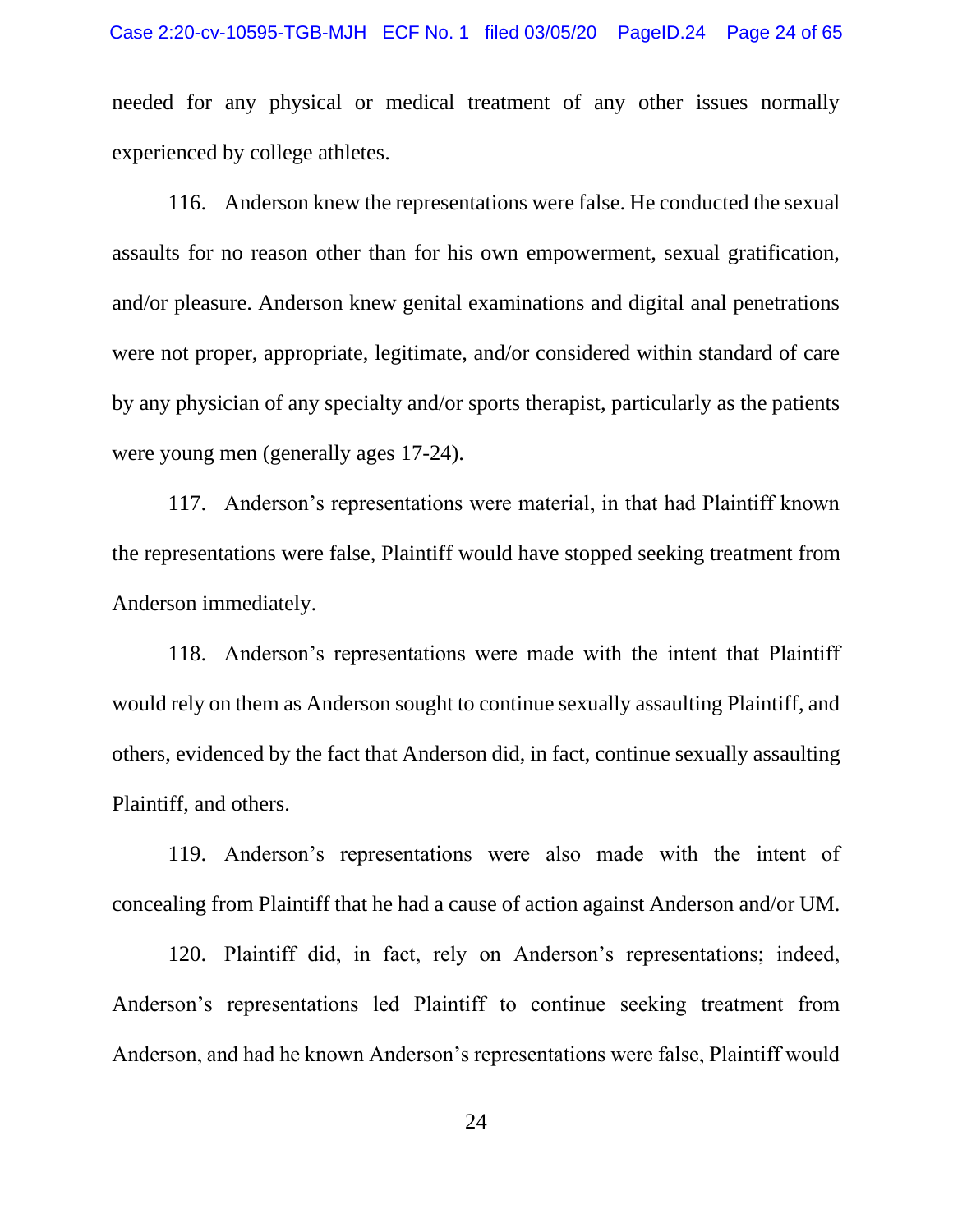have stopped treating with Anderson.

121. Anderson knew, and Plaintiff was in fact, particularly susceptible to

believing Anderson's misrepresentations because:

- a. Anderson's abuse continued while Plaintiff was a young and naïve adult;
- b. Anderson's representations were made within the context of a pervasive culture created by statements made by representatives of UM, including coaches, trainers, directors, and other leaders of the Athletic Department, that Anderson's treatments were necessary and Anderson was a competent and ethical physician, to be trusted and never questioned;
- c. Plaintiff had no prior experience with legitimate and appropriately performed treatments that involve anal penetration, so it was impossible for Plaintiff to differentiate a legitimate and appropriately performed anal penetration from a sexual assault;
- d. Plaintiff could not have possibly known because there were no parents, coaches, guardians, caregivers, and/or other medical professionals in the room during the genital and anal examinations to observe, question, and/or discover that Anderson's treatments were sexual assaults, and this concealment from other adults deprived them of the opportunity to inform Plaintiff that he had been sexually assaulted and had a cause of action;
- e. Based on Neuroscience, the prefrontal cortex of the brain, which we use to make decisions and distinguish right from wrong, is not fully formed until around the age of 23;
- f. Based on Neuroscience, as the prefrontal cortex of the brain matures teenagers are able to make better judgments;
- g. Plaintiff was intimidated by Anderson's notoriety and reputation and therefore believed his representations;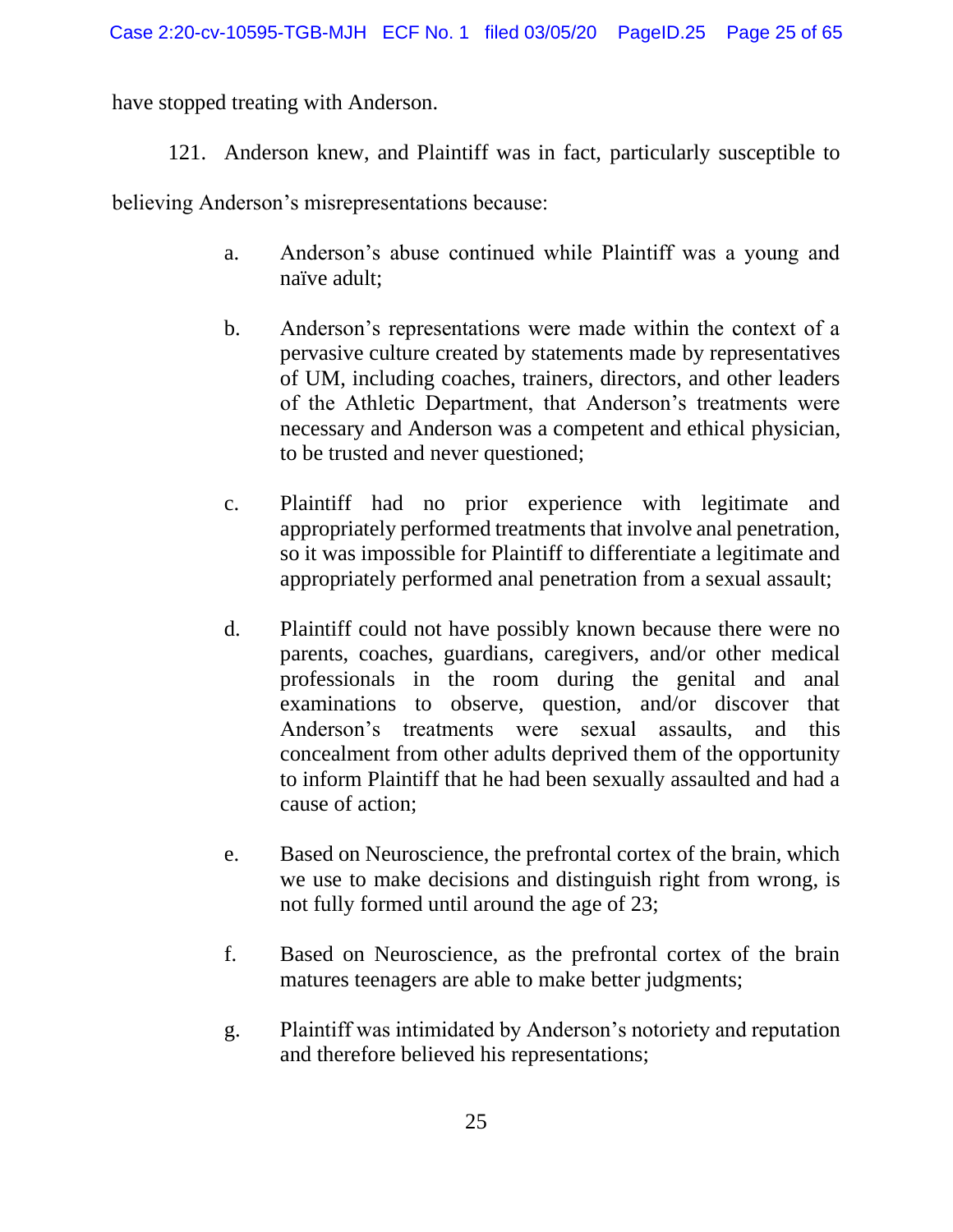- h. Plaintiff trusted Anderson due to his notoriety and reputation;
- i. Plaintiff was compelled by Anderson to undergo genital and anal examinations like other athletes and not question them if he wanted to keep his scholarship, stay on the team, and remain at UM to earn his college degree;
- j. Plaintiff had no reason to believe or be aware that he could possibly sue or had a possible cause of action because he was a young adult, who was not knowledgeable or aware of the civil justice system and applicable remedies at law;
- k. Plaintiff had no reason to believe or be aware that he could possibly sue or had a possible cause of action when he was not aware of any other students coming forward with allegations of abuse, particularly since Anderson and UM concealed any such allegations from students and the public in general and since the culture of the Athletic Department normalized Anderson's treatments;
- l. Plaintiff had never previously heard about allegations in the media regarding sexual assaults or misconduct by Anderson, indeed there was none; and
- m. Plaintiff was never told by Anderson that his conduct was sexual in nature, unlike other victims of sexual abuse who are typically told by their perpetrators that their conduct is of a sexual nature and to conceal the sexual conduct from parents and others.

122. Accordingly, Plaintiff did not know, could not have reasonably known, and was reasonably unaware of a possible cause of action that he had against Anderson and/or UM until he read an article on or about February 19, 2020, regarding a complaint filed with UM's Police Department by a student abused by Anderson, at which point Plaintiff became aware he was the victim of sexual assault and that UM indirectly or directly caused the abuse by being aware Anderson was a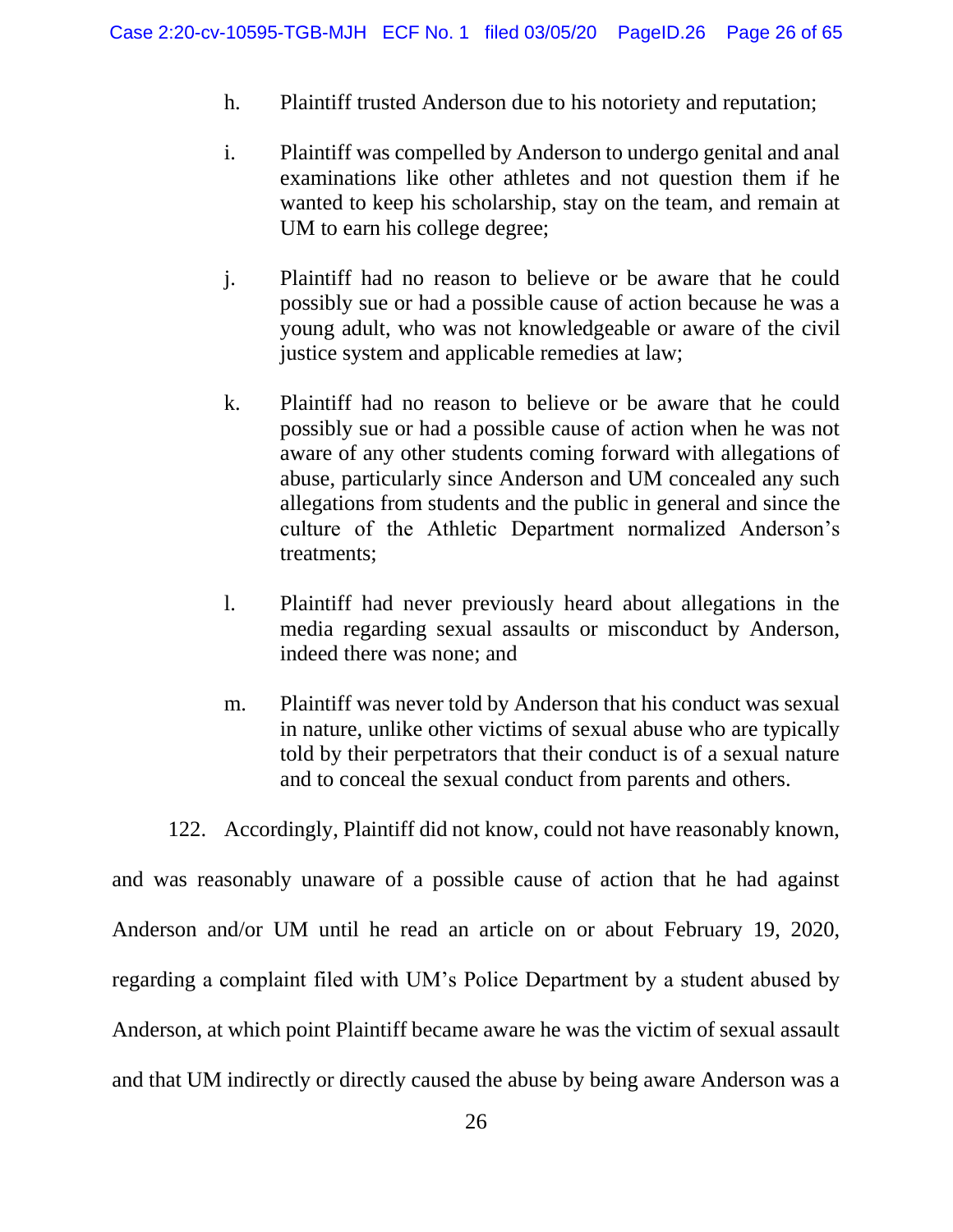sexual predator and failing to stop Anderson from harming students.

123. Anderson also breached a fiduciary duty to Plaintiff, and so his failure to disclose material information was fraudulent.

124. Anderson further concealed the fraud by affirmative acts that were designed and/or planned to prevent inquiry, so he and Defendants escape investigation, in that he:

- a. prevented other medical professionals, coaches, trainers, parents, guardians, and/or caregivers from being in the room during examinations and treatments of Plaintiff while he sexually assaulted Plaintiff; and
- b. did not abide by or follow the standard and care which requires another medical professional, coach, trainer, parent, guardian, and/or caregiver be in the room during the examination and treatment of minor patients.

125. Anderson's representations caused Plaintiff's injuries related to (1) the sexual assaults; (2) discovering Anderson's uncomfortable treatments were in fact sexual assault on or about February 19, 2020; and (3) discovering Plaintiff's beloved alma mater that he devoted his life to, in many respects, betrayed him by placing him in the care of a known sexual predator.

126. Plaintiff incorporates, by reference, the paragraphs above and below regarding damages suffered by Plaintiff as a result of UM's responsibility for Anderson's sexual assaults, UM's awareness and responsibility for Anderson's fraudulent misrepresentations about the sexual assaults, and/or UM's fraudulent misrepresentations.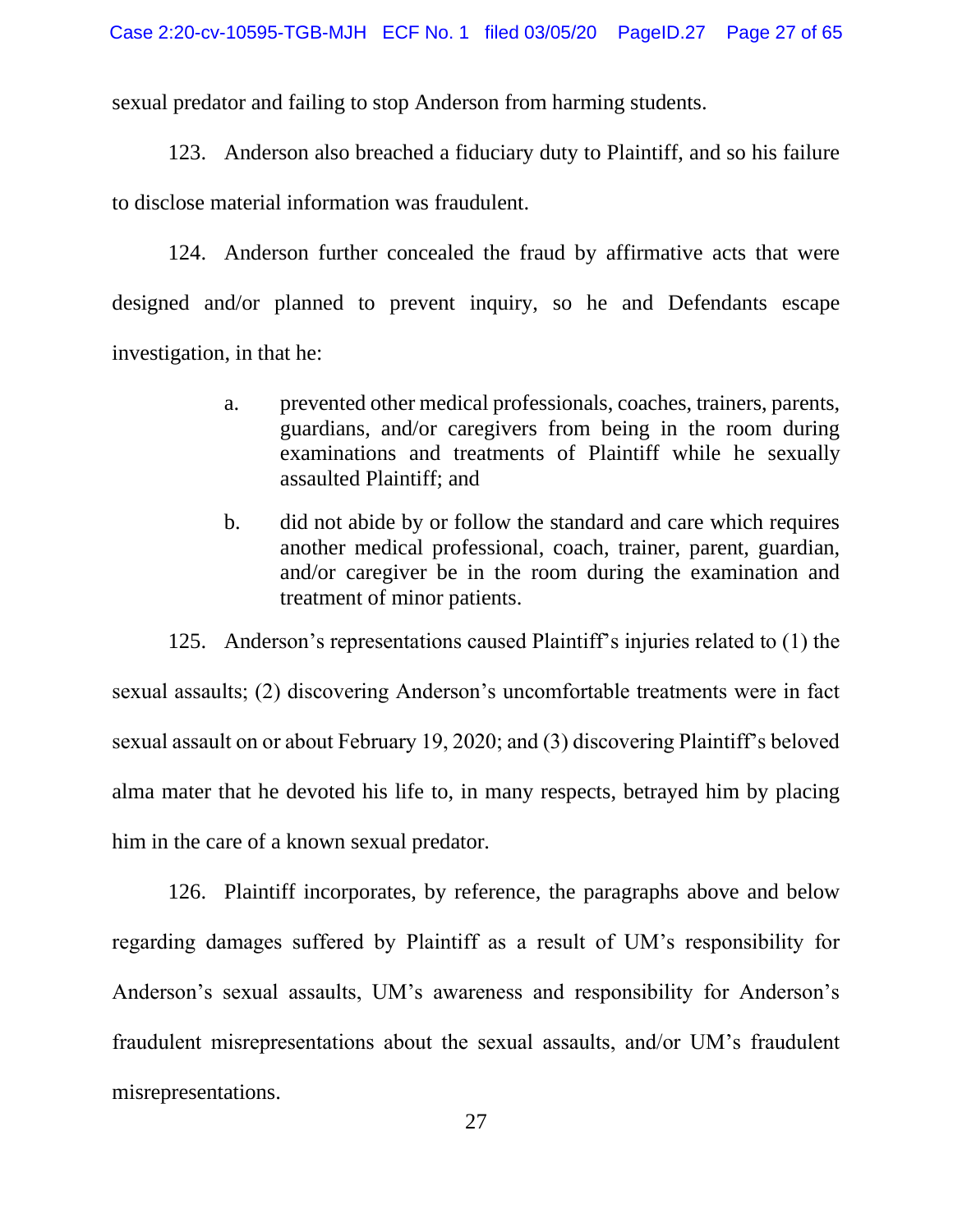127. Anderson committed Fraudulent Concealment by concealing fraud with affirmative acts designed and/or planned to prevent inquiry, so he and Defendants escape investigation.

128. At all times pertinent to this action, Anderson was an agent, apparent agent, servant, and employee of UM and operated within the scope of his employment, and his negligence is imputed to UM.

129. At all times material here, Plaintiff was free of any negligence contributing to the injuries and damages alleged.

#### **B. Defendants' Fraudulent Concealment.**

130. Defendants, through their employees, agents, and representatives, including but not limited to athletic coaches, trainers, athletic directors, other athletic department representatives, and members of UM's administration, made affirmative representations to Plaintiff, referred to collectively as "Defendants' representations," that:

> a. Anderson was to be trusted and not questioned, and his devotion to medical care at UM was worthy of public recognition and celebration, stating: "The University Health Service staff wish to acknowledge the 11 years of leadership provided by Robert E. Anderson, M.D. In January of 1980, Anderson resigned as Director of the University Health Service to devote more time to his clinical field of urology/andrology and athletic medicine…his many contributions to health care are acknowledged…The University Health Service staff wish to thank Anderson for his years of leadership and to dedicate the Annual Report to him," published in the Acknowledgement preface of Volume III of the President's Report of THE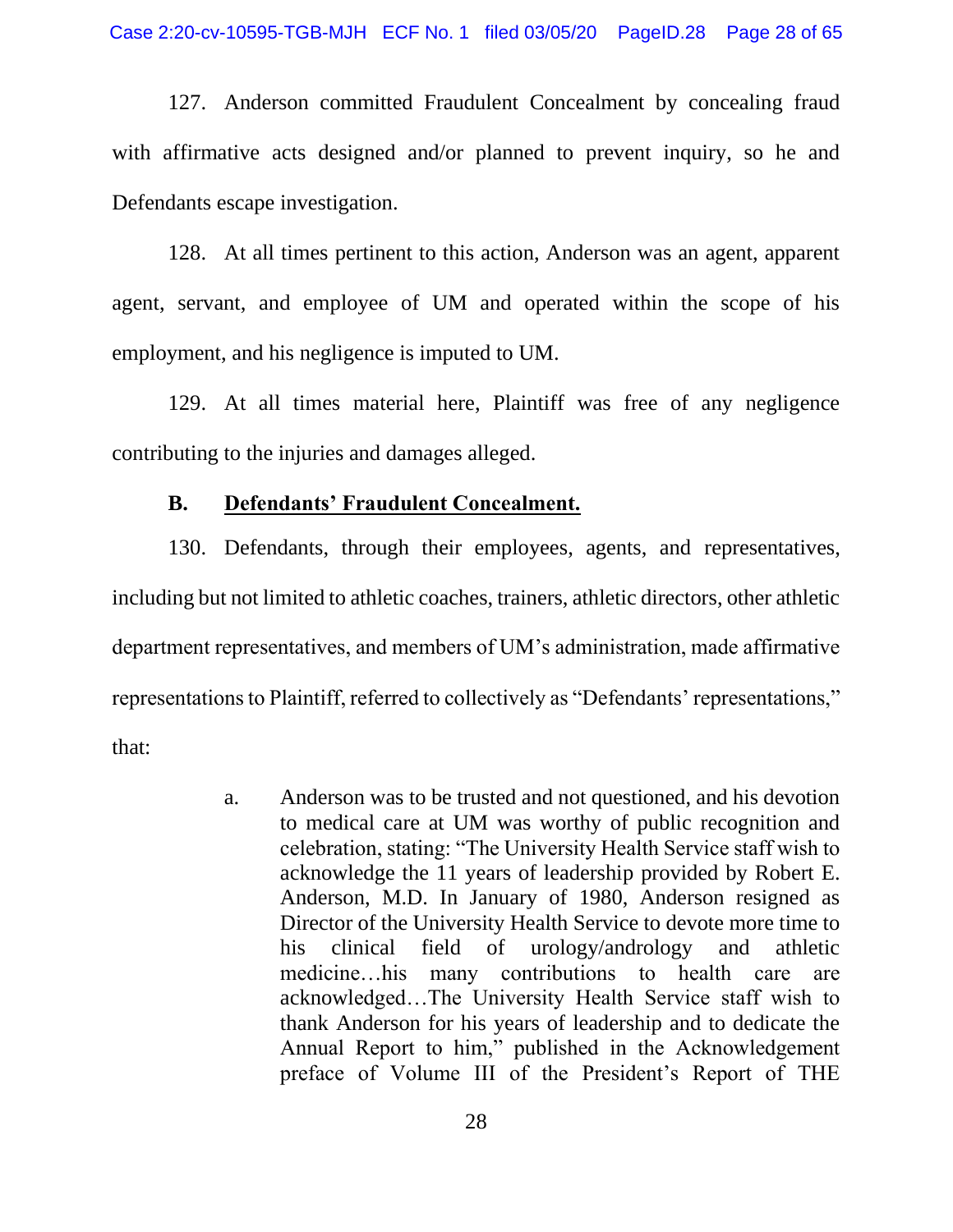UNIVERSITY OF MICHIGAN for 1979-1980;

- b. Anderson was to be trusted and not questioned as his services were worthy of recognition by UM dedicating "the Annual Report to him" even though UM and its executives knew that Easthope had fired Anderson for his inappropriate sexual conduct toward male students;
- c. Anderson's genital groping and anal penetrations were normal, necessary, proper, appropriate, legitimate, and/or medically beneficial, generally;
- d. Anderson's genital groping and anal penetrations were normal, necessary, proper, appropriate, legitimate, and/or medically beneficial, when the patient is a healthy male between the ages of 17 and 24, with no reported issues related to genitals and/or anus;
- e. Plaintiff was required to be subjected to Anderson's treatments as they were normal, necessary, proper, appropriate, legitimate, and/or medically beneficial;
- f. Anderson would treat their ailments and injuries in an ethical and competent manner, and therefore non-criminal manner;
- g. Anderson's genital groping and anal penetrations were just another required procedure athletes must endure as a part of the systemic athletic department culture in which athletes were rigorously disciplined to obey without question every requirement related to improving their physical health and, in doing so, adapting to overcome high levels of emotional, physical, and psychological stress and challenges;
- h. Anderson was not sexually assaulting Plaintiff;
- i. Plaintiff should not question and/or report the conduct to appropriate authorities; and
- j. there was no possible cause of action against Anderson and/or UM.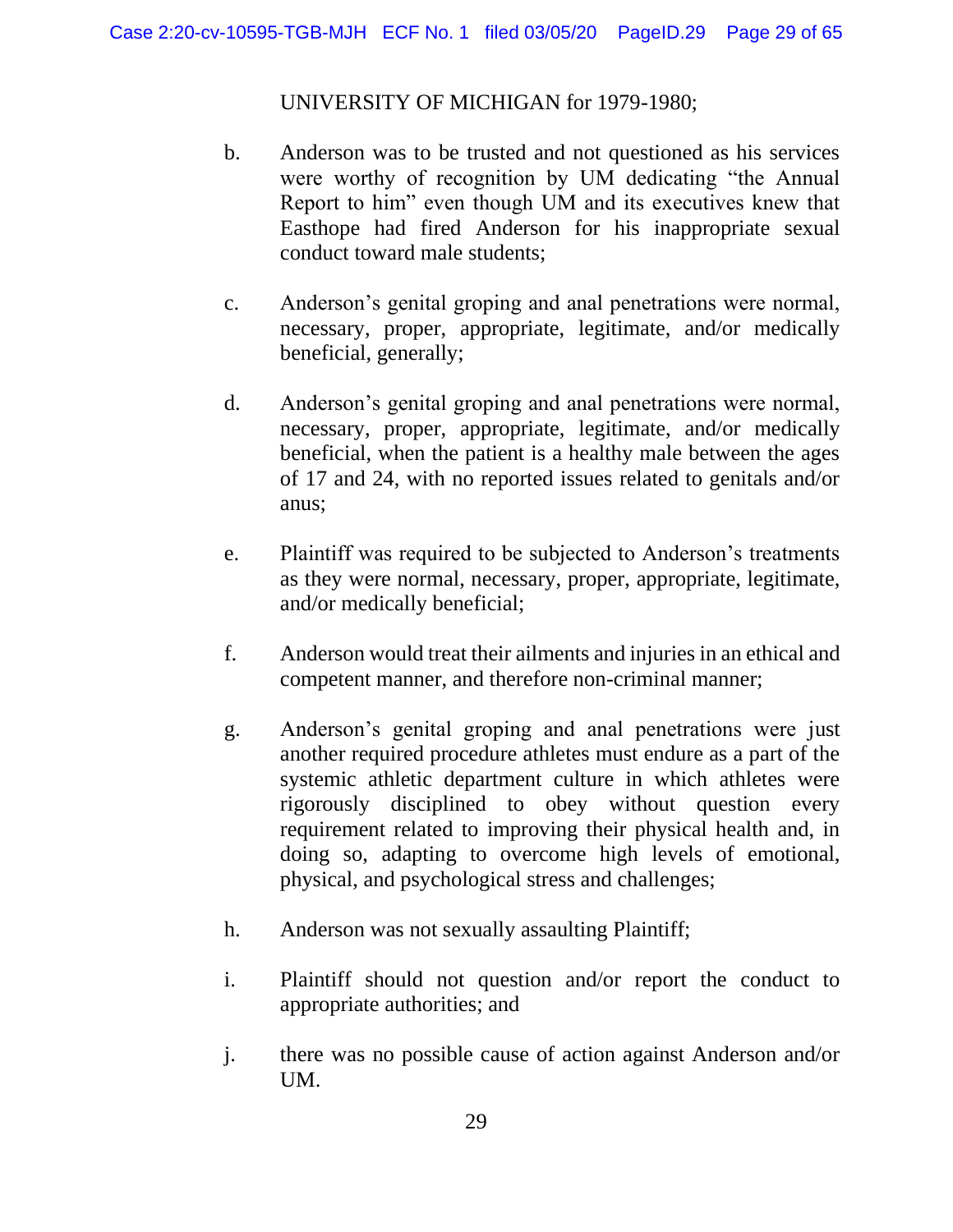131. Defendants' representations were false. The UM's Public Safety Department's recent investigation involving contact with medical professionals establishes that genital examinations or digital anal penetrations are almost never needed for any physical or medical treatment of any other issues normally experienced by college athletes.

132. Defendants knew the representations were false. Defendants received several complaints about Anderson's sexual assaults prior to Plaintiff arriving on campus. Indeed, Defendants removed Anderson from his position as UHS Director in 1979 because of sexual assault allegations, thereby demonstrating UM's knowledge the representations were false.

133. Defendants made the material representations, knowing they were false and/or made the material representations recklessly, without any knowledge of their truth and as a positive assertion, in that they had previously received strikingly similar complaints of abuse by Anderson from other students and student athletes and knew that the appropriateness of his genital and anal examinations had been questioned in the past.

134. Defendants' representations were material, in that had Plaintiff known the representations were false, he would have stopped seeking treatment from Anderson immediately.

135. Defendants' representations were made with the intent that Plaintiff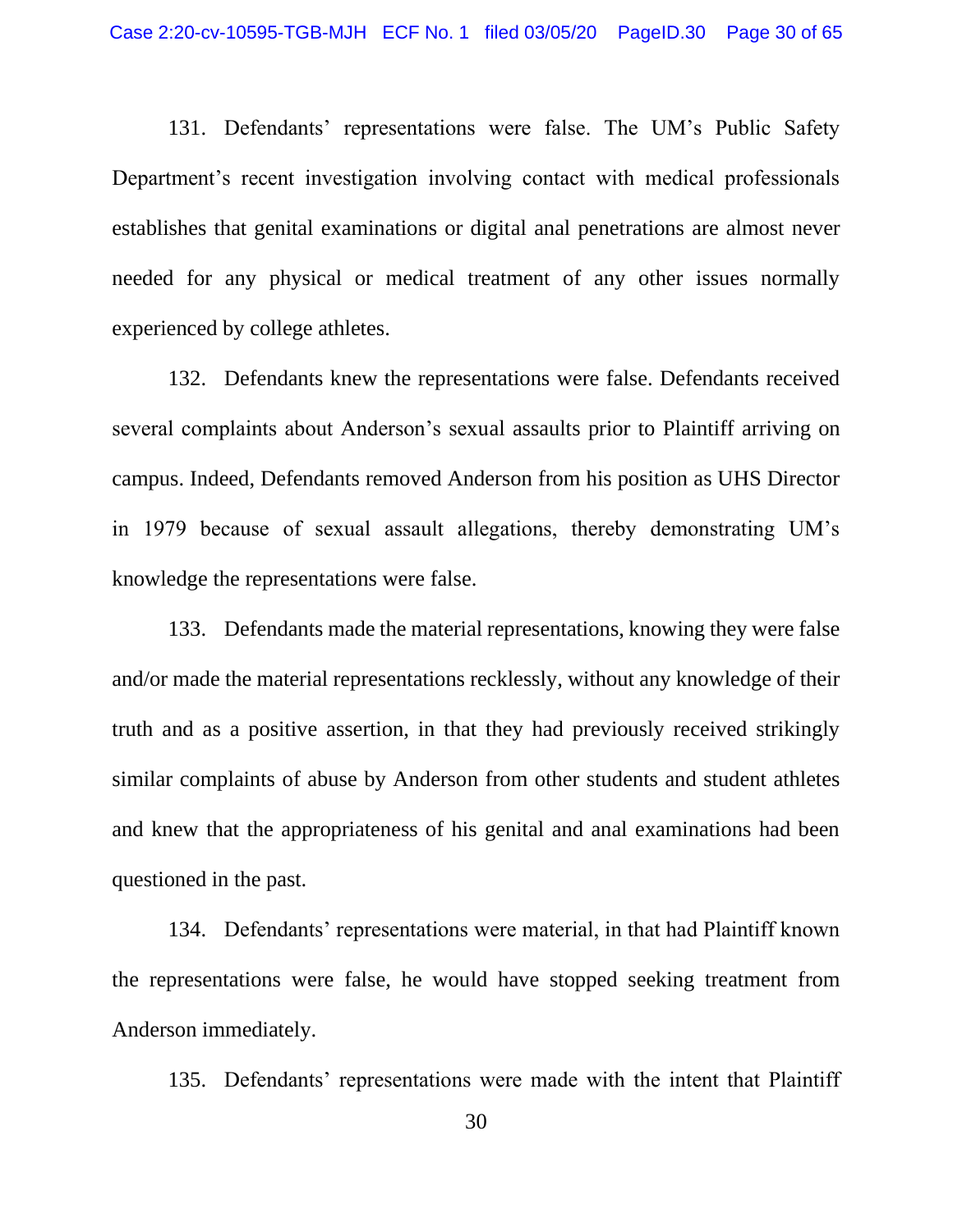would rely on them as UM sought to prevent Plaintiff from discovering he had a cause of action against Anderson and/or UM.

136. Plaintiff did, in fact, rely on Defendants' representations; indeed, the representations led Plaintiff to continue seeking treatment from Anderson, and had he known the representations were false, Plaintiff would have stopped treating with Anderson.

137. Defendants concealed the fraud by affirmative acts that were designed and/or planned to prevent inquiry and escape investigation and prevent subsequent discovery of fraud, in that they:

- a. Refused to terminate Anderson and thus validated him through continued employment as a physician with one of the world's great institutions of higher learning;
- b. Affirmatively lied in written publications about Anderson "resigning" from UHS when he was fired, and then retained but demoted him, for assaults on male students;
- c. Ignored, refused, and failed to inquire, question, and investigate the complaints and take action regarding Anderson's genital and anal examinations; and
- d. Did not create a policy to require adults, parents, chaperones, guardians, and/or caregivers be present during an examination of a minor by a physician.
- 138. Defendants knew, and Plaintiff was in fact, particularly susceptible to

believing Defendants' representations because:

a. Anderson's abuse occurred while Plaintiff was a young and naïve adult;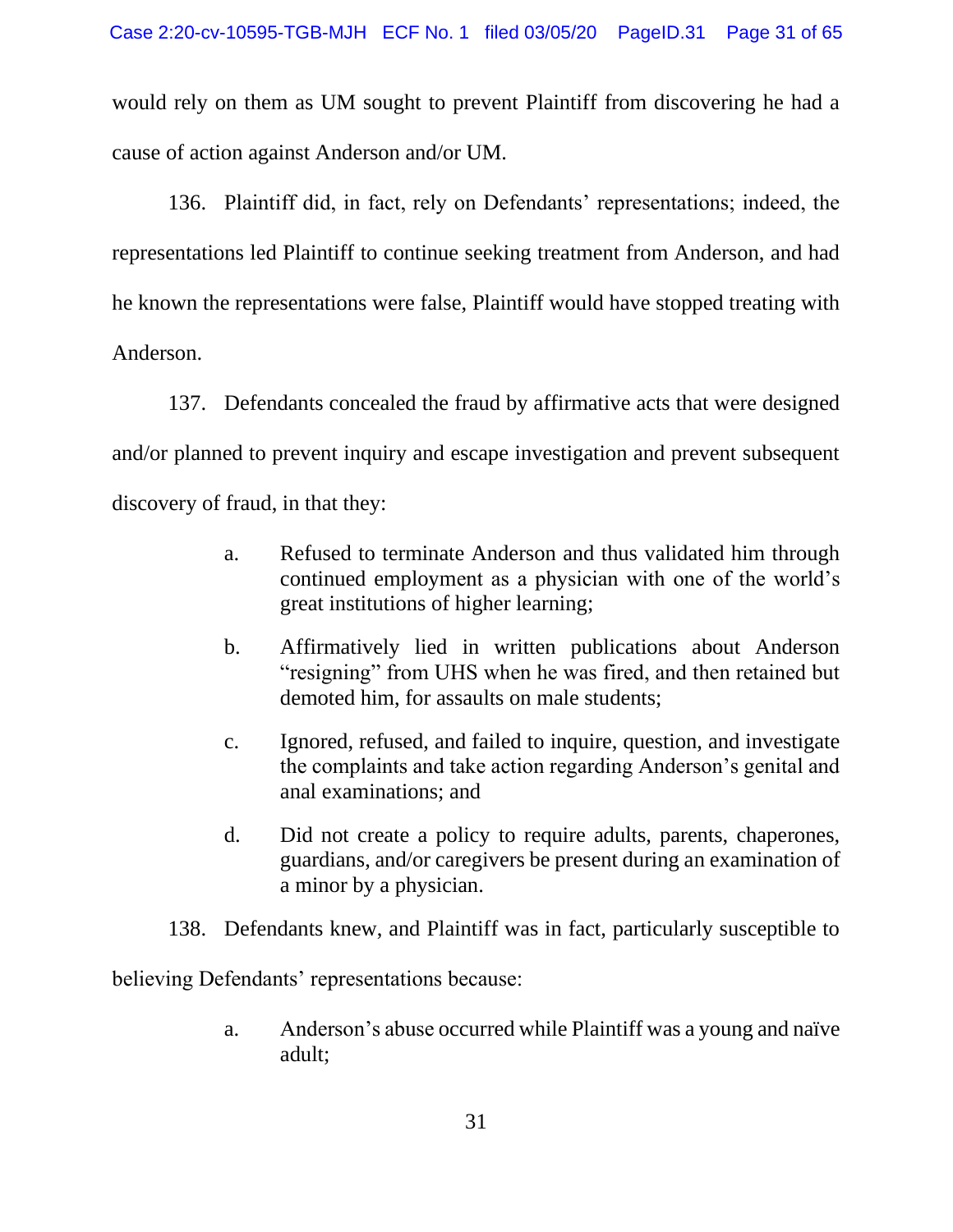- b. Defendants' representations were made within the context of a pervasive culture created by statements made by UM representatives, including coaches, trainers, directors, and other leaders of the Athletic Department, that Anderson's treatments were necessary and Anderson was a competent and ethical physician, to be trusted and never questioned;
- c. Plaintiff had no prior experience with legitimate and appropriately performed treatments that involve anal penetration, so it was impossible for Plaintiff to differentiate a legitimate and appropriately performed anal penetration from a sexual assault;
- d. Plaintiff could not have possibly known because there were no parents, coaches, guardians, caregivers, and/or other medical professionals in the room during the genital and anal examinations to observe, question, and/or discover that his genital and anal examinations were sexual assaults and inform Plaintiff that he had been sexually assaulted and had a cause of action;
- e. Based on Neuroscience, the prefrontal cortex of the brain, which we use to make decisions and distinguish right from wrong, is not fully formed until around the age of 23;
- f. Based on Neuroscience, as the prefrontal cortex of the brain matures teenagers are able to make better judgments;
- g. Plaintiff was intimidated by Anderson's notoriety and reputation and therefore believed his representations;
- h. Plaintiff trusted Anderson due to his notoriety and reputation;
- i. Plaintiff was compelled by Anderson to undergo genital and anal examinations like other athletes and not question them if he wanted to keep his scholarship, stay on the team, and remain at UM to earn his college degree;
- j. Plaintiff had no reason to believe or be aware that he could possibly sue or had a possible cause of action because he was a young adult, who was not knowledgeable or aware of the civil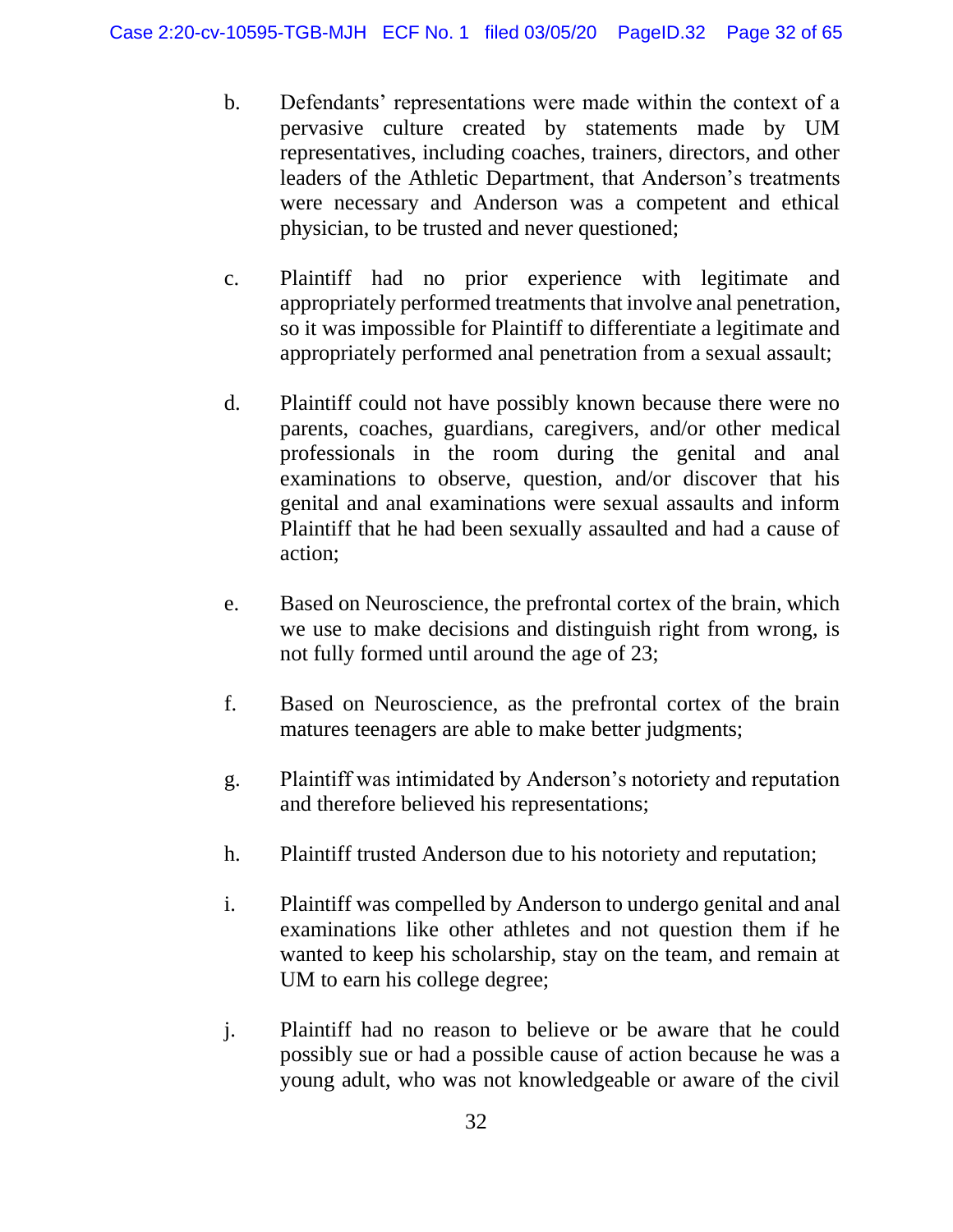justice system and applicable remedies at law;

- k. Plaintiff had no reason to believe or be aware that he could possibly sue or had a possible cause of action when he was not aware of any other students coming forward with allegations of abuse, particularly since Anderson and UM concealed any such allegations and since the culture of the Athletic Department normalized Anderson's treatments;
- l. Plaintiff had never previously heard about any allegations in the media regarding sexual assaults or misconduct by Anderson; and
- m. Plaintiff was never told by Anderson that his conduct was sexual in nature, unlike other victims of sexual abuse who are typically told by their perpetrators that their conduct is of a sexual nature and to conceal the sexual conduct from their parents and others.

139. Accordingly, Plaintiff did not know, could not have reasonably known, and was reasonably unaware of a possible cause of action that he had against Anderson and/or Defendants until he read an article on or about February 19, 2020, regarding a complaint filed with UM's Police Department by a student abused by Anderson, at which point Plaintiff became aware he was the victim of sexual assault and that Defendants indirectly or directly caused the abuse by being aware Anderson was a sexual predator and failing to stop him from harming students.

140. In addition to affirmative false representations, UM coaches, officials, agents, and representatives failed to disclose to Plaintiff that he was being sexually abused and that Anderson had a history of committing sexual assaults in the guise of medical treatment.

141. Because UM had a fiduciary duty to Plaintiff, the failure to disclose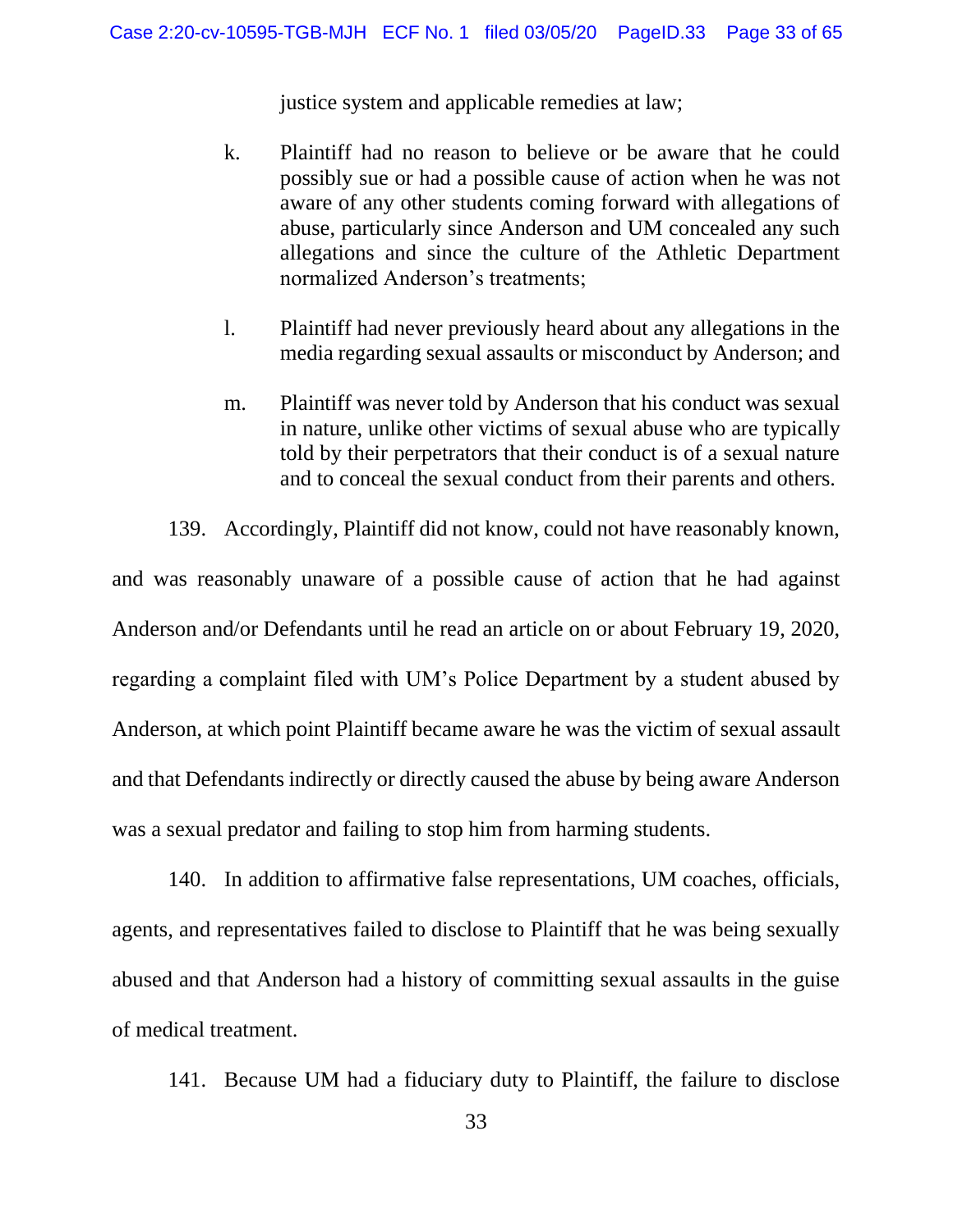material information is also fraudulent.

142. At all times pertinent to this action, the sports medicine trainers, trainers, employees, staff, managers, supervisors, coaches, and directors of Defendants were agents, apparent agents, servants, and employees of Defendants and operated within the scope of their employment and their Fraudulent Concealment is imputed to Defendants.

143. Defendants' representations caused Plaintiff's injuries related to (1) the sexual assaults; (2) discovering Anderson's uncomfortable treatments were in fact sexual assault on or about February 19, 2020; and (3) discovering Plaintiff's beloved alma mater that he devoted his life to, in many respects, betrayed him by placing him in the care of a known sexual predator.

144. Plaintiff incorporates, by reference, the paragraphs above and below regarding damages suffered by Plaintiff as a result of UM's responsibility for Anderson's sexual assaults, UM's awareness and responsibility for Anderson's fraudulent misrepresentations about the sexual assaults, and/or UM's fraudulent misrepresentations.

145. Defendants committed Fraudulent Concealment, as described in detail above and below.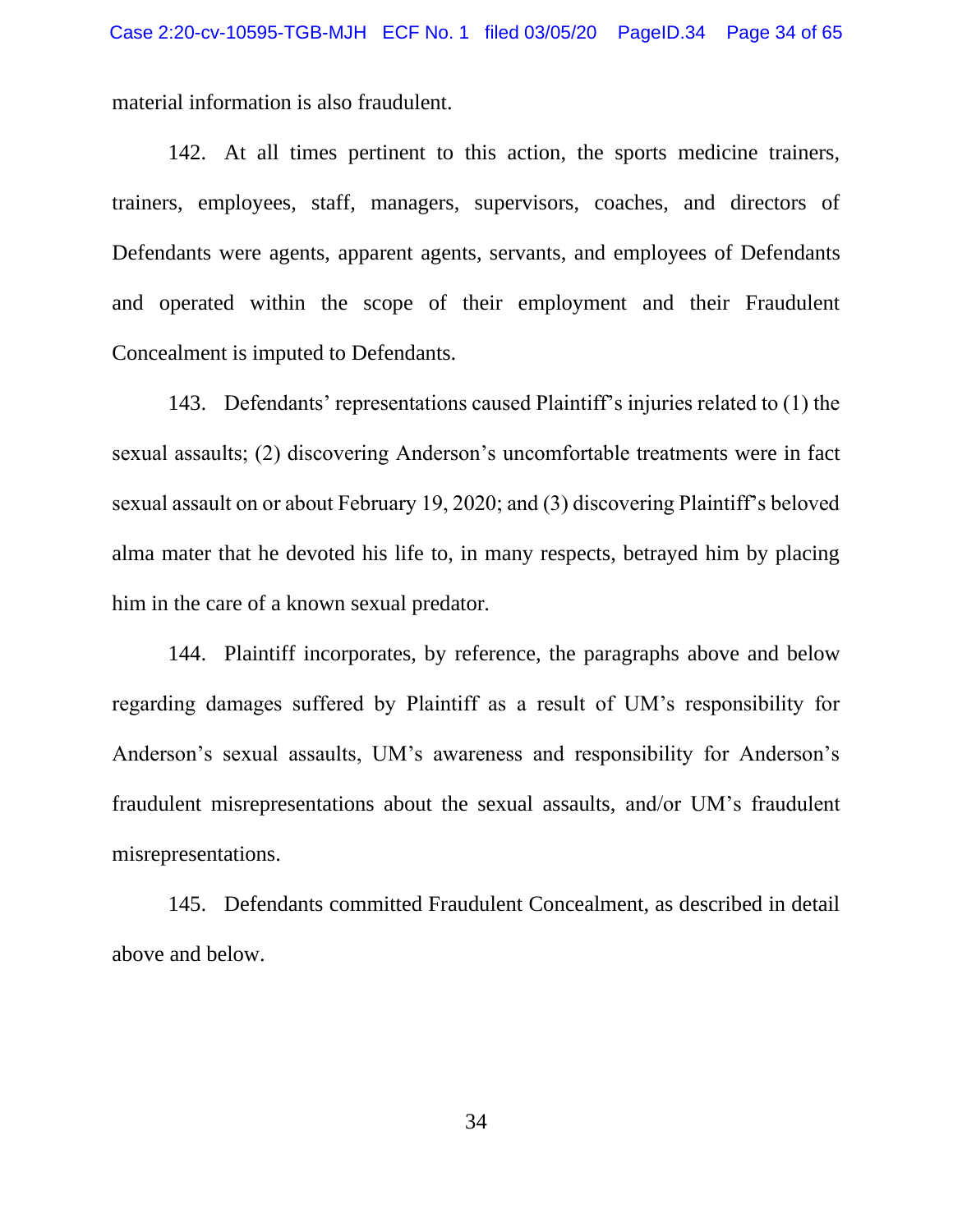## **COUNT I: VIOLATION OF TITLE IX, 20 U.S.C. §1681(A), ET SEQ. 1**

146. Plaintiff realleges and incorporates by reference the allegations contained in the previous and subsequent paragraphs.

147. Title IX's statutory language states, "No person in the United States shall on the basis of sex, be ... subject to discrimination under any education program or activity receiving Federal financial assistance ..."

148. Plaintiff is a "person" under the Title IX statutory language.

149. UM receives federal financial assistance for its education program and is therefore subject to the provisions of Title IX (of the Education Act of 1972, 20 U.S.C. §1681(a), et seq.

150. UM is required under Title IX to investigate allegations of sexual assault, sexual abuse, and sexual harassment.

151. The U.S. Department of Education's Office of Civil Rights has explained that Title IX covers all programs of a school, and extends to sexual harassment and assault by employees, students and third parties.

152. Anderson's actions and conduct were carried out under one of UM programs, which provides medical treatment to students, athletes, and the public.

 $<sup>1</sup>$  Plaintiff outlines his damages, which is needed for many of the following counts,</sup> in general allegations at the end of the counts section below, and those general damage allegations are incorporated by reference into all applicable counts to avoid excessive redundancy and for ease of reading by the Court.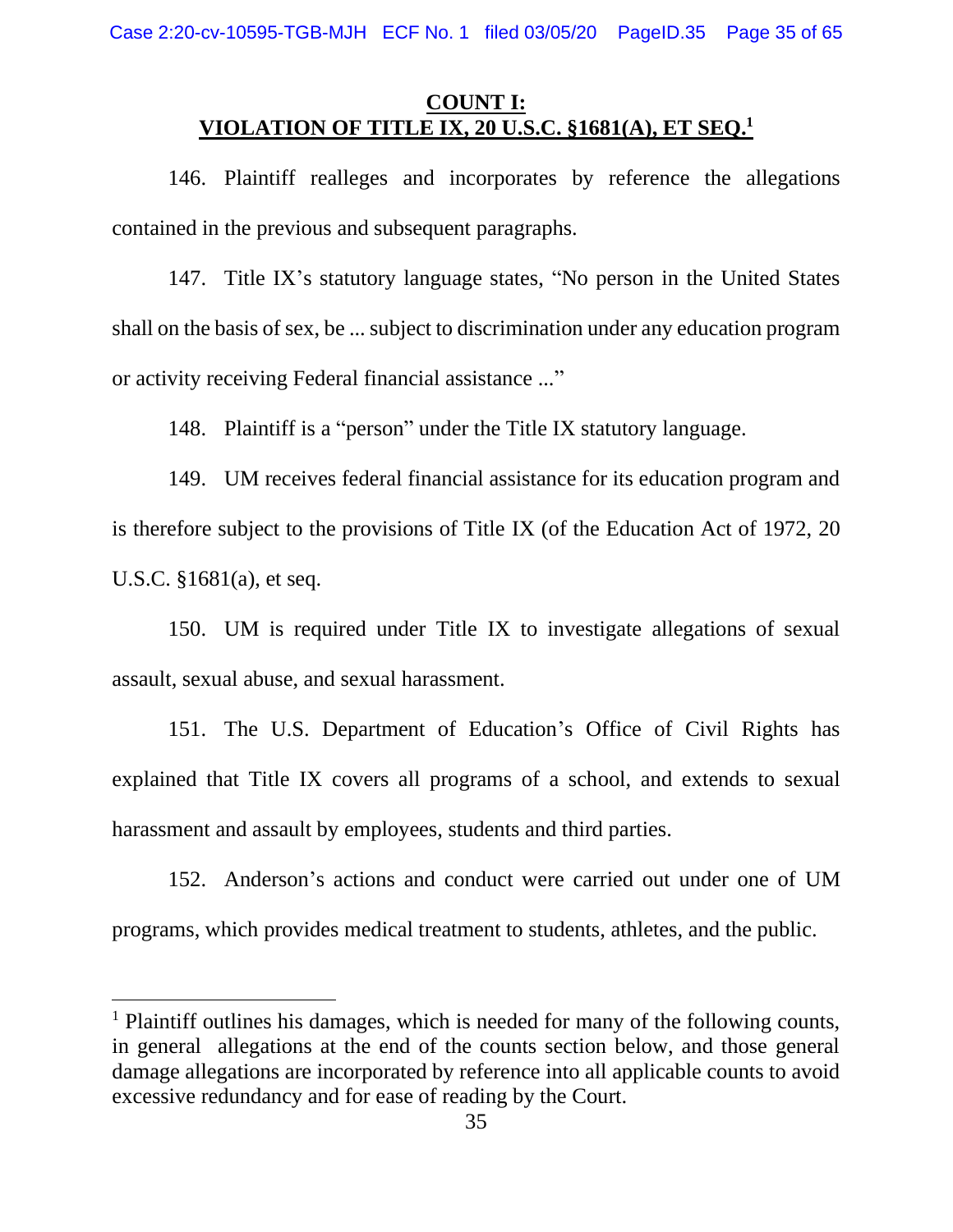153. Anderson's conduct and actions toward Plaintiff, that being nonconsensual genital manipulation and digital anal penetration, constitutes sex discrimination under Title IX.

154. As early as 1968, an "appropriate person" at UM had actual knowledge of the sexual assault, abuse, and molestation of young men committed by Anderson.

155. Specifically, Defendants were notified about Anderson's sexual abuse and molestation by young male students in or around 1968, 1975, 1979, and, on information and belief, on many other occasions before and after 1980.

156. Defendants failed to carry out their duties to investigate and take corrective action under Title IX following the complaints of sexual assault, abuse, and molestation in or around 1968.

157. After the 1968, 1975, and 1979 complaints, Anderson continued to sexually assault, abuse, and molest young male students, and later exclusively male athletes, including but not limited to Plaintiff.

158. Defendants acted with deliberate indifference to known acts of sexual assault, abuse, and molestation on its premises by:

- a. Failing to investigate and address other victim's allegations as required by Title IX;
- b. Failing to adequately investigate and address the complaints regarding Anderson's conduct; and,
- c. Failing to institute corrective measures to prevent Anderson from violating and sexually abusing other students and individuals, including minors.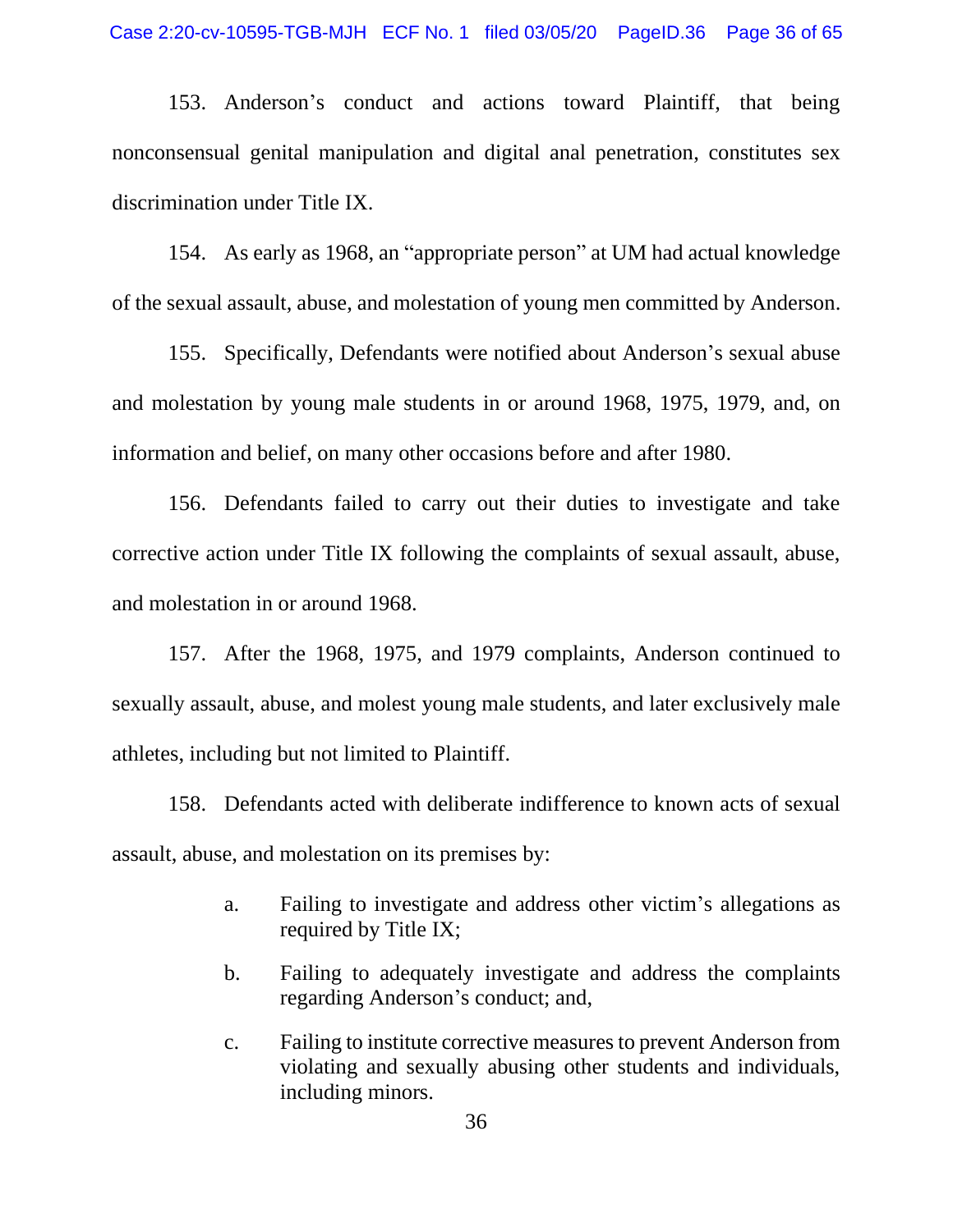159. Defendants acted with deliberate indifference as their lack of response to the allegations of sexual assault, abuse, and molestation was clearly unreasonable in light of the known circumstances.

160. Defendants' responses were clearly unreasonable as Anderson continued to sexually assault athletes and other individuals and Plaintiff until he retired from UM in 2003.

161. Between the dates of approximately 1968-2003, Defendants acted in a deliberate, grossly negligent, and/or reckless manner when they failed to reasonably respond to Anderson's sexual assaults and sex-based harassment of young male students, and later young male student athletes, on and off school premises.

162. Defendants' failure to promptly and appropriately investigate and remedy and respond to the sexual assaults after they received notice subjected Plaintiff to further harassment and a sexually hostile environment, effectively denying his access to educational opportunities at UM, including medical care.

## **COUNT II: VIOLATION OF CIVIL RIGHTS UNDER 42 U.S.C. § 1983 – STATE CREATED DANGER**

163. Plaintiff realleges and incorporates by reference the allegations contained in the previous and subsequent paragraphs.

164. The due process clause of the  $14<sup>th</sup>$  Amendment provides that the state may not deprive a person of life, liberty or property without due process of law.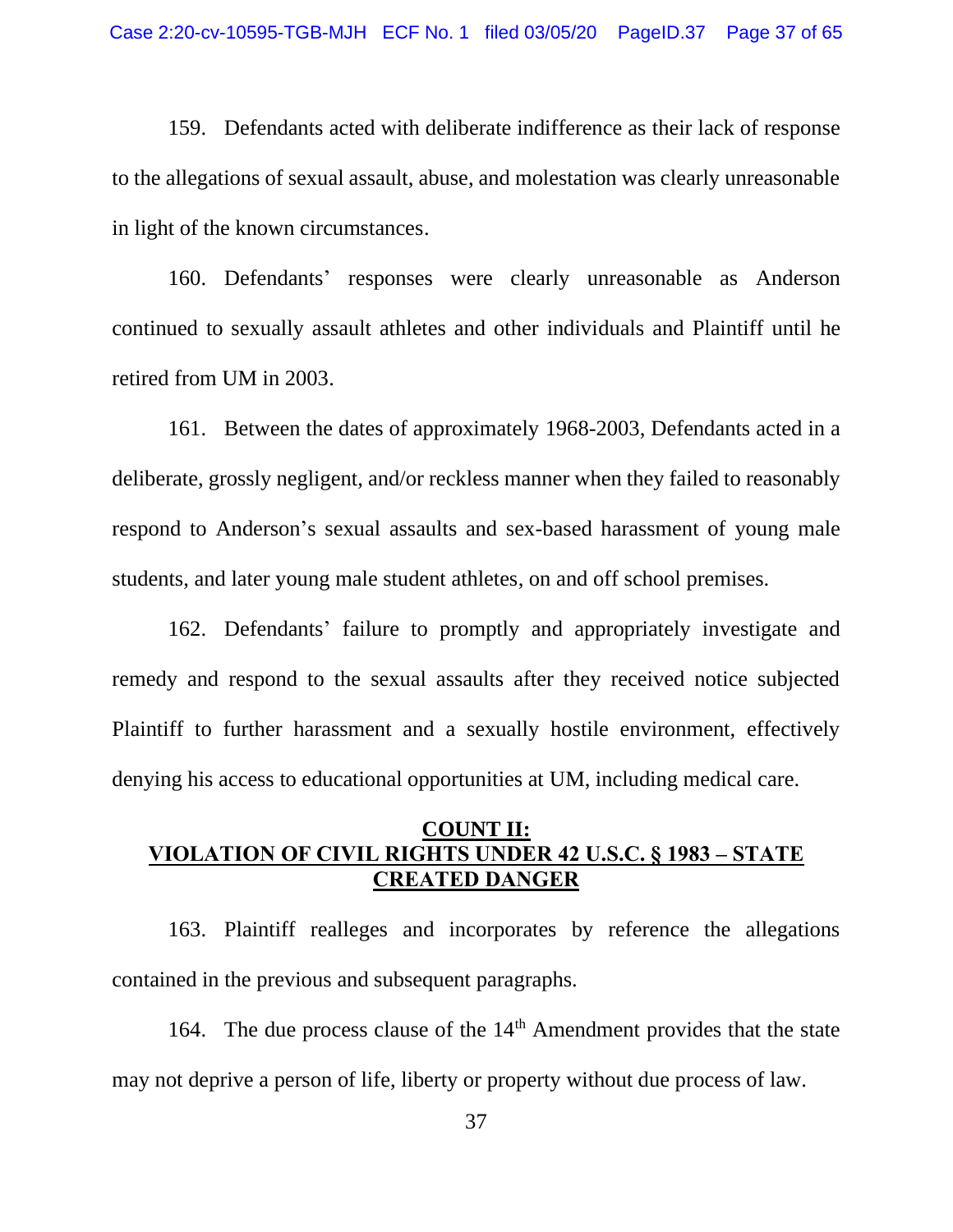165. Defendants deliberately exposed Plaintiff to a dangerous sexual predator, Anderson, knowing Anderson could and would cause serious damage by sexually assaulting male students, especially male student athletes, on campus.

166. This conduct was culpable in the extreme.

167. Plaintiff was a foreseeable victim of Defendants' decision to make Anderson the physician to the UM Athletic Department.

168. Plaintiff's sexual assault was foreseeable and fairly direct.

169. The decisions and actions to deprive Plaintiff of a safe campus constituted affirmative acts that caused and/or increased the risk of harm, as well as physical and emotional injury, to Plaintiff.

170. Defendants acted in willful disregard for the safety of Plaintiff.

171. Defendants have a fiduciary duty to protect students, like Plaintiff, from harm; and Defendants breached that duty by allowing Plaintiff's sexual assault by placing student athletes in the care of a known sexual predator.

172. Defendants created the opportunity for Anderson to sexually assault Plaintiff that he would not otherwise have had the opportunity to do but for Defendants giving Anderson the job as Athletic Department physician when it was known to Defendants that he was a sexual predator.

173. At all relevant times, Defendants and Anderson (as Defendants' agent) were acting under color of law, to wit, under color of statutes, ordinances,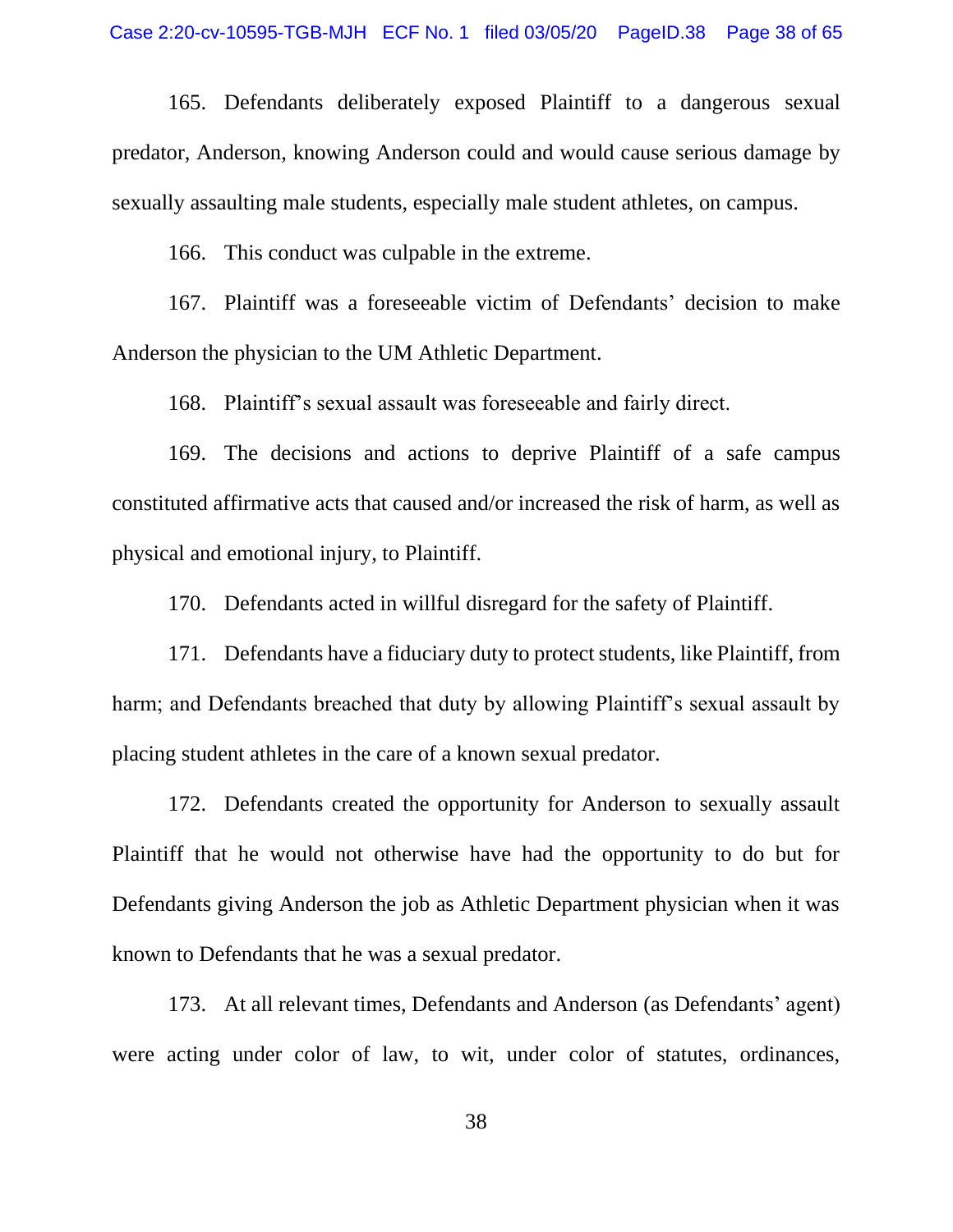Case 2:20-cv-10595-TGB-MJH ECF No. 1 filed 03/05/20 PageID.39 Page 39 of 65

regulations, policies, customs, and usages of the State of Michigan and/or Defendants.

#### **COUNT III: VIOLATION OF CIVIL RIGHTS UNDER 42 U.S.C. § 1983 – RIGHT TO BODILY INTEGRITY**

174. Plaintiff realleges and incorporates by reference the allegations contained in the previous and subsequent paragraphs.

175. The due process clause of the  $14<sup>th</sup>$  Amendment includes an implied right to bodily integrity.

176. Plaintiff enjoys the constitutionally protected Due Process right to be free from the invasion of bodily integrity through sexual assault, abuse, or molestation.

177. At all relevant times, Defendants UM, UM Regents, and Anderson were acting under color of law, to wit, under color of statutes, ordinances, regulations, policies, customs, and usages of the State of Michigan and/or Defendants.

178. The acts as alleged above amount to a violation of these clearly established constitutionally protected rights, of which reasonable persons in Defendants' positions should have known.

179. As a matter of custom, policy, and and/or practice, Defendants had and have the ultimate responsibility and authority to investigate complaints against their employees, agents, and representatives from all individuals including, but not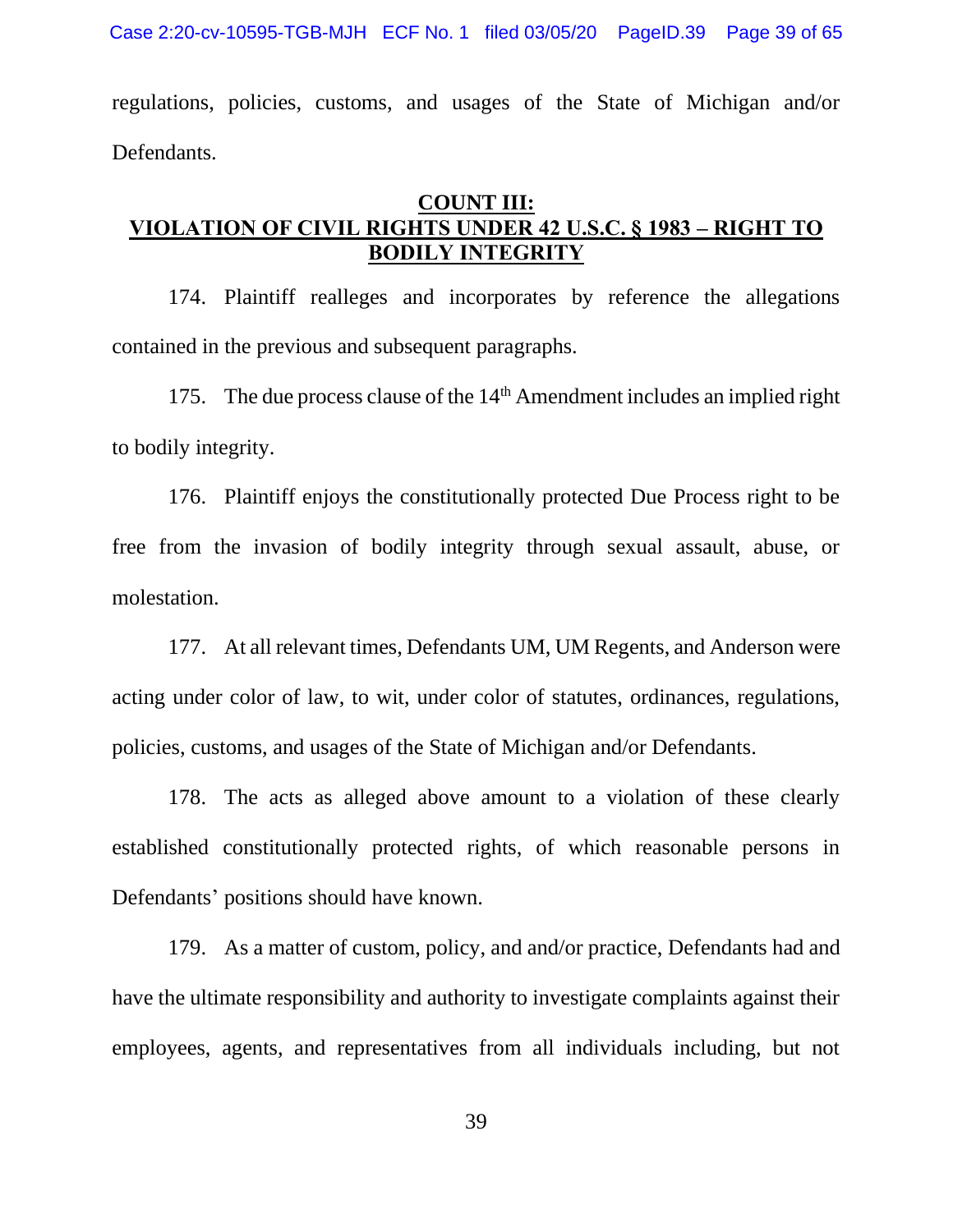limited to students, visitors, faculty, staff, or other employees, agents, and/or representatives, and failed to do so with deliberate indifference.

180. Defendants had a duty to prevent sexual assault, abuse, and molestation on their campus and premises, that duty arising under the above-referenced constitutional rights, as well as established rights pursuant to Title IX.

181. Defendants' failure to address these patients' complaints led to an unknown number of individuals (aside from the Plaintiff) being victimized, sexually assaulted, abused, and molested by Anderson.

182. Additionally, Defendants' failure to properly address the 1968, 1975, 1979, and other complaints regarding Anderson's sexually assaultive conduct also led to others being victimized, sexually assaulted, abused and molested by Anderson. Indeed, all that UM needed to do was fire Anderson in 1979.

183. Ultimately, Defendants failed to adequately and properly investigate the complaints of Plaintiff or other similarly situated individuals including but not limited to failing to:

- a. Not foist Anderson on the population of wrestling, football, and hockey scholarship male athletes, who were accustomed to physical and emotional discomfort, and because they needed the scholarships, would be less likely to complain about Anderson's conduct;
- b. Perform a thorough investigation into improper conduct by Anderson after receiving complaints; and
- c. Thoroughly review and investigate all policies, practices, procedures and training materials related to the circumstances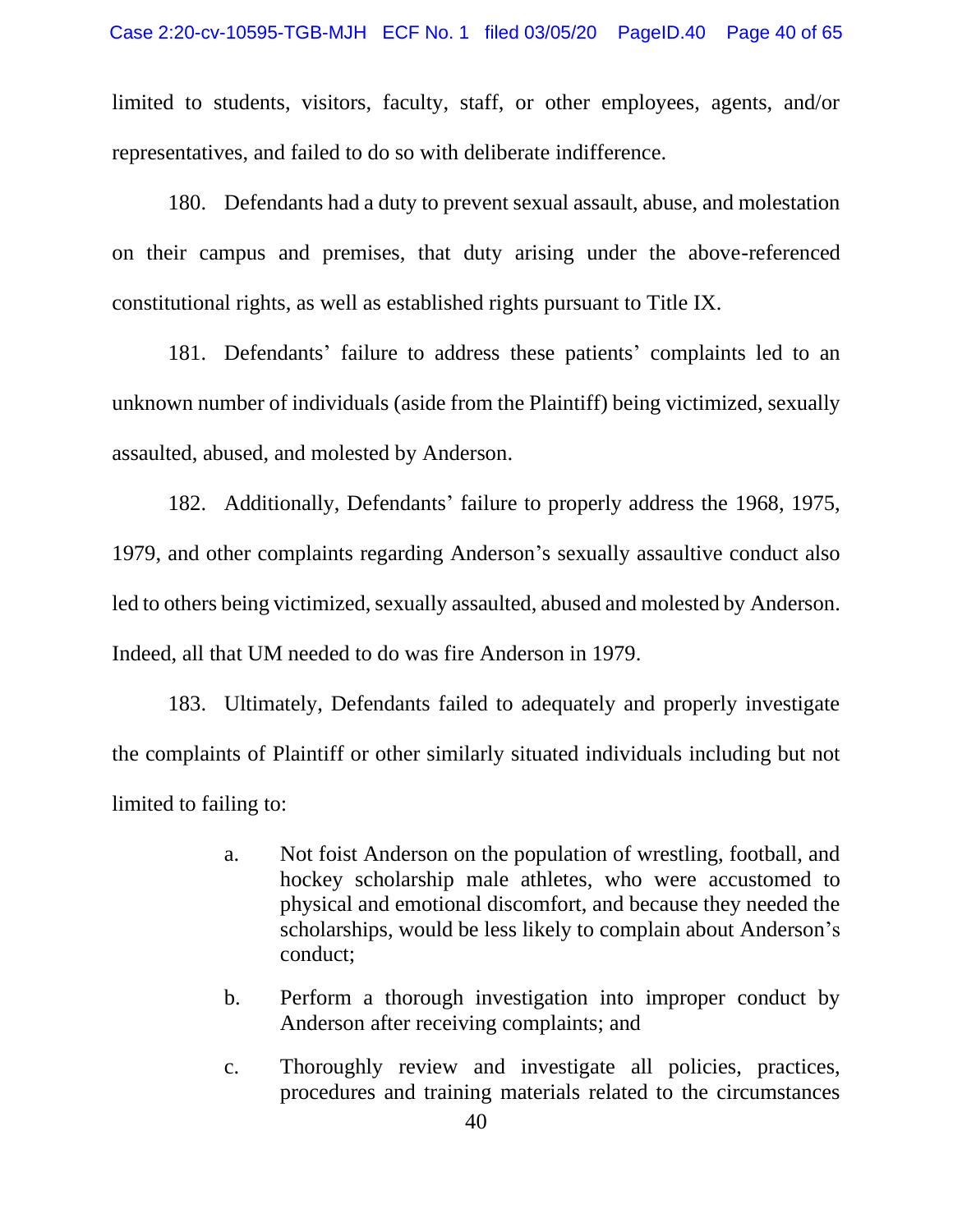surrounding the conduct of Anderson.

184. By failing to prevent the aforementioned sexual assault, abuse, and molestation upon Plaintiff, and by failing to appropriately respond to reports of Anderson's sexual assault, abuse, and molestation in a manner that was so clearly unreasonable it amounted to deliberate indifference, Defendants are liable to Plaintiff pursuant to 42 U.S.C. §1983.

185. Defendants are also liable to Plaintiff under 42 U.S.C. §1983 for maintaining customs, policies, and practices which deprived Plaintiff of rights secured by the Fourteenth Amendment to the United States Constitution in violation of 42 U.S.C. §1983

186. Defendants tolerated, authorized and/or permitted a custom, policy, practice or procedure of insufficient supervision and failed to adequately screen, counsel, or discipline Anderson, with the result that Anderson was allowed to violate the rights of persons such as Plaintiff with impunity.

#### **COUNT IV: FAILURE TO TRAIN AND SUPERVISE UNDER 42 U.S.C. § 1983**

187. Plaintiff realleges and incorporates by reference the allegations contained in the previous and subsequent paragraphs.

188. Defendants have the ultimate responsibility and authority to train and supervise their employees, agents, and/or representatives including Anderson and all faculty and staff regarding their duties toward students, faculty, staff and visitors.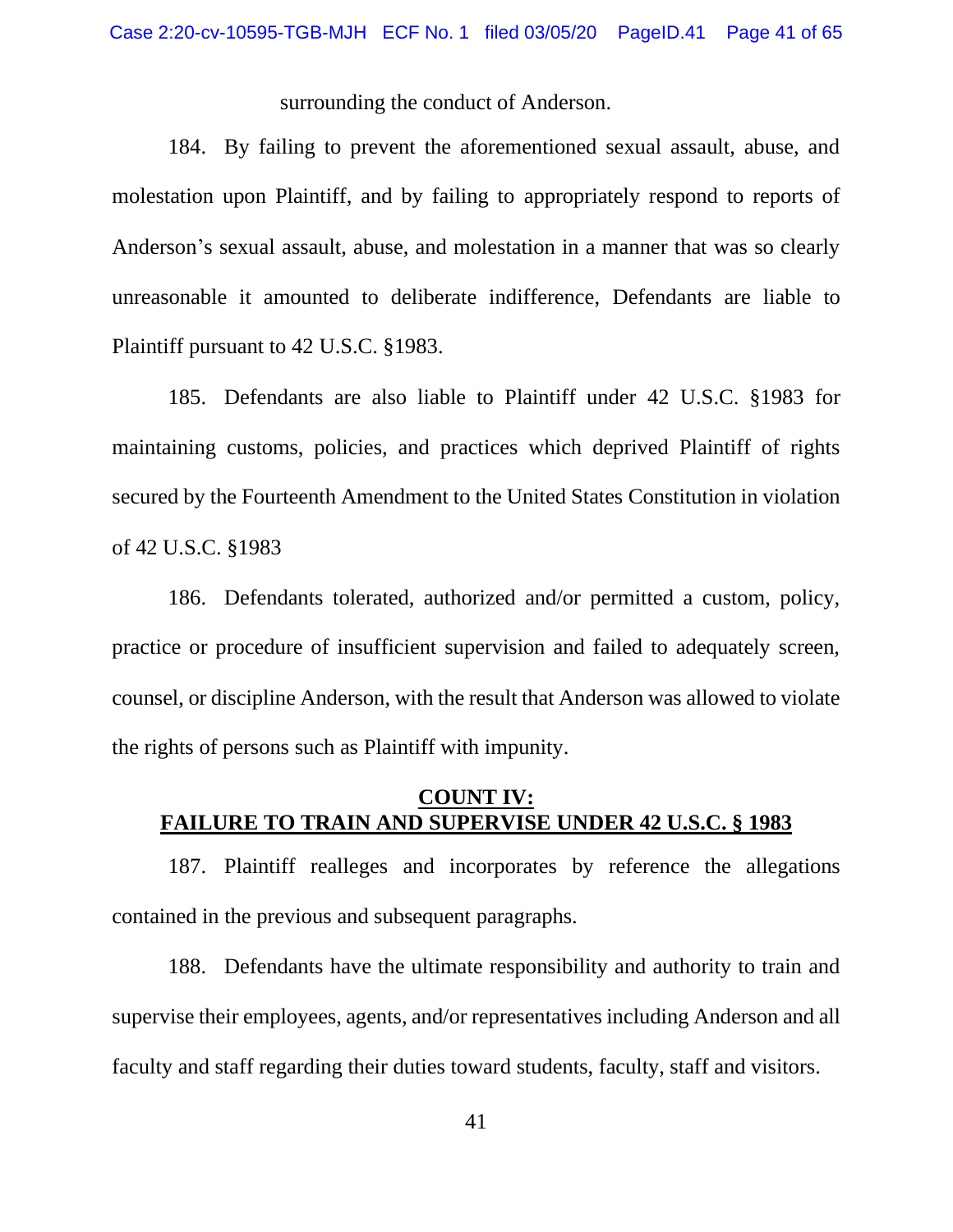189. Defendants failed to train and supervise their employees, agents, and/or

representatives including all faculty and staff, regarding the following duties:

- a. Perceive, report, and stop inappropriate sexual conduct on campus;
- b. Provide diligent supervision over student-athletes and other individuals, including Anderson;
- c. Report suspected incidents of sexual abuse or sexual assault;
- d. Ensure the safety of all students, faculty, staff, and visitors to UM's campuses premises;
- e. Provide a safe environment for all students, faculty, staff, and visitors to UM's premises free from sexual harassment; and,
- f. Properly train faculty and staff to be aware of their individual responsibility for creating and maintaining a safe environment.
- g. The above list of duties is not exhaustive.

190. Defendants failed to adequately train coaches, trainers, medical staff, and others regarding the aforementioned duties which led to violations of Plaintiff's rights.

191. Defendants' failure to adequately train was the result of Defendants' deliberate indifference toward the well-being of student-athletes.

192. Defendants' failure to adequately train is closely related to or actually caused Plaintiff's injuries.

193. As a result, Defendants deprived Plaintiff of rights secured by the Fourteenth Amendment to the United States Constitution in violation of 42 U.S.C. § 1983.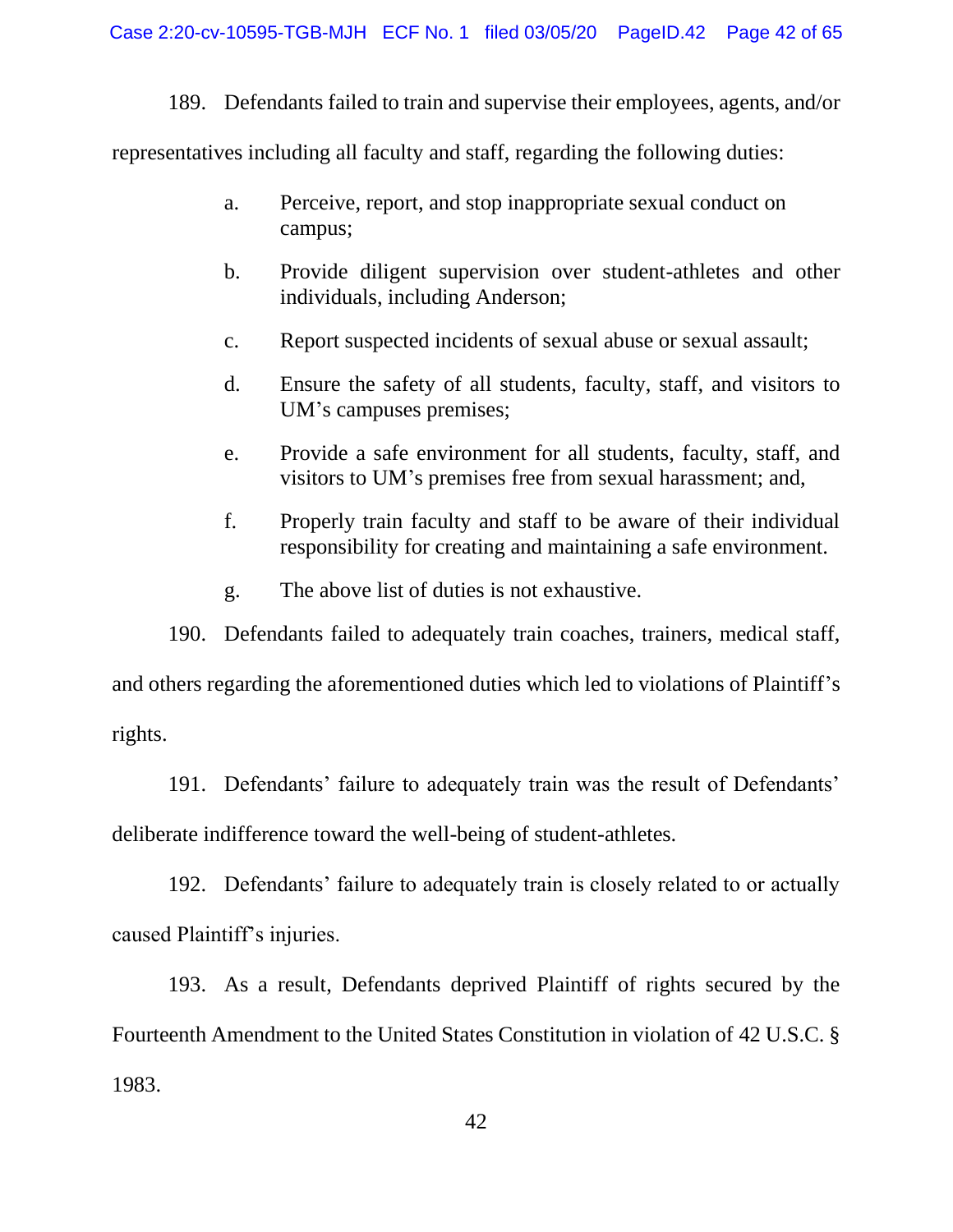Case 2:20-cv-10595-TGB-MJH ECF No. 1 filed 03/05/20 PageID.43 Page 43 of 65

## **COUNT V: VIOLATION OF THE ELLIOTT-LARSEN ACT, M.C.L. § 37.2201 ET. SEQ. (SEX DISCRIMINATION)**

194. Plaintiff realleges and incorporates by reference the allegations contained in the previous and subsequent paragraphs.

195. UM is a place of public accommodation, a public service, and an educational institution as defined in Michigan's Elliott-Larsen Civil Rights Act, M.C.L. § 37.2101 *et seq.* (ELCRA).

196. Anderson was a "person" as that term is defined in the ELCRA and was an agent of UM.

197. Plaintiff's sex was at least one substantial factor motivating Anderson to select Plaintiff as a victim of his sexual assault.

198. Had Plaintiff been a female, he would not have been targeted as a victim by Anderson.

199. By giving Anderson access to Plaintiff, as his treating physician on UM's campus, Defendants, through agents, representatives, and employees, including Anderson were predisposed to discriminate on the basis of Plaintiff's sex and acted in accordance with that predisposition.

200. By giving Anderson access to Plaintiff, as his treating physician on UM's campus, Defendants, through agents, representatives, and employees, including Anderson, treated Plaintiff differently from similarly situated female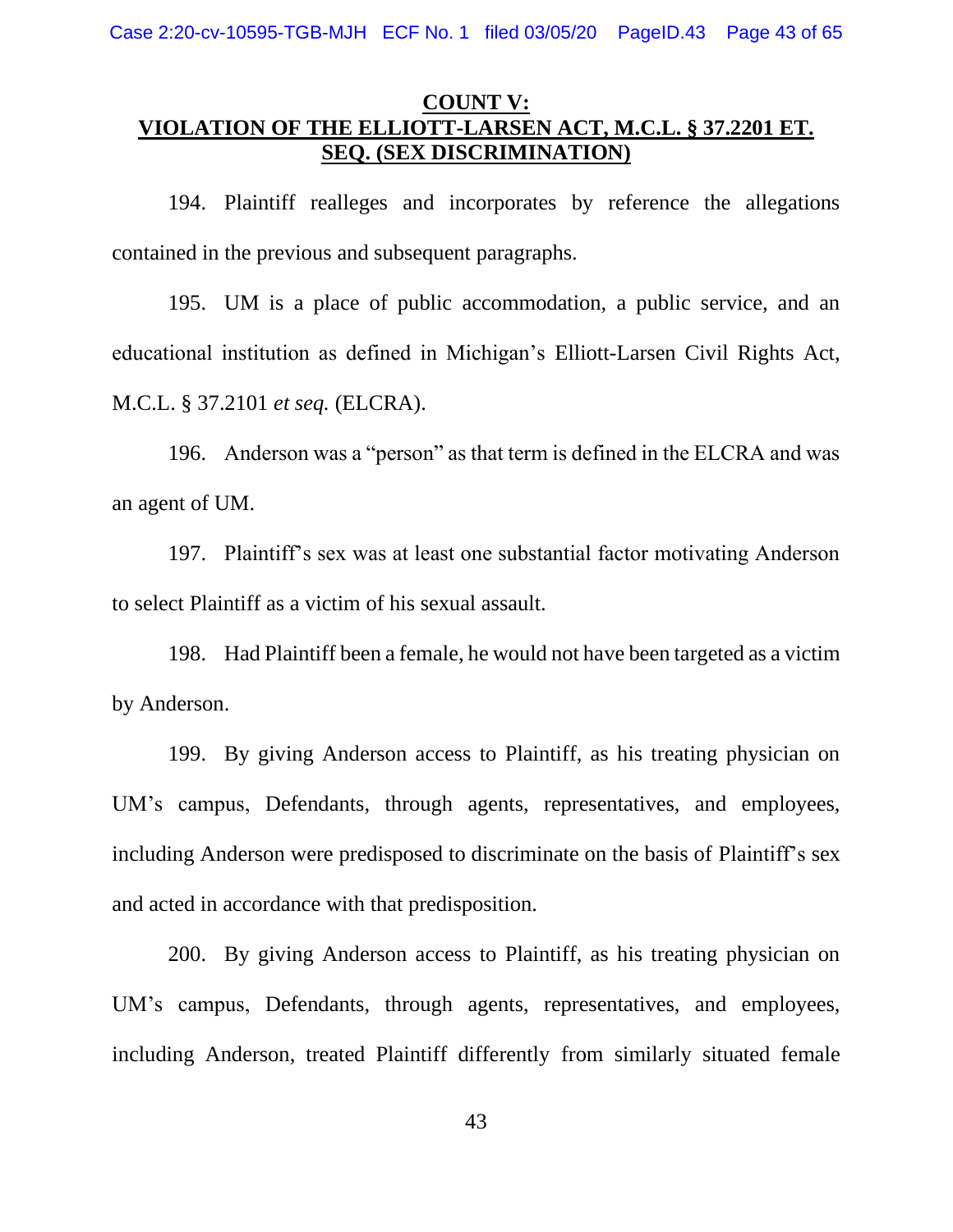students who UM did not give Anderson access to in the same way as it freely gave Anderson access to Plaintiff and hundreds of other male students, based on unlawful consideration of sex.

201. Defendants violated the ELCRA and deprived Plaintiff of his civil rights by, among other things, subjecting Plaintiff, because of his sex, to conduct of a physical and sexual nature that had the purpose or effect of denying Plaintiff the full benefit of the educational program of UM and full and equal access to the use and privileges of public accommodations, public service, and educational opportunity.

## **COUNT VI: VIOLATION OF ARTICLE 1, § 17 SUBSTANTIVE DUE PROCESS – BODILY INTEGRITY**

202. Plaintiff realleges and incorporates by reference the allegations contained in the previous and subsequent paragraphs.

203. The Due Process Clause of the Michigan Constitution provides, in pertinent part, that "[n]o person shall . . . be deprived of life, liberty or property, without due process of law. . . ." Const 1963, art 1, § 17.

204. The due process guarantee of the Michigan Constitution is coextensive with its federal counterpart. The doctrine of substantive due process protects unenumerated fundamental rights and liberties under the Due Process Clause of the Fourteenth Amendment and Const 1963, art 1, § 17.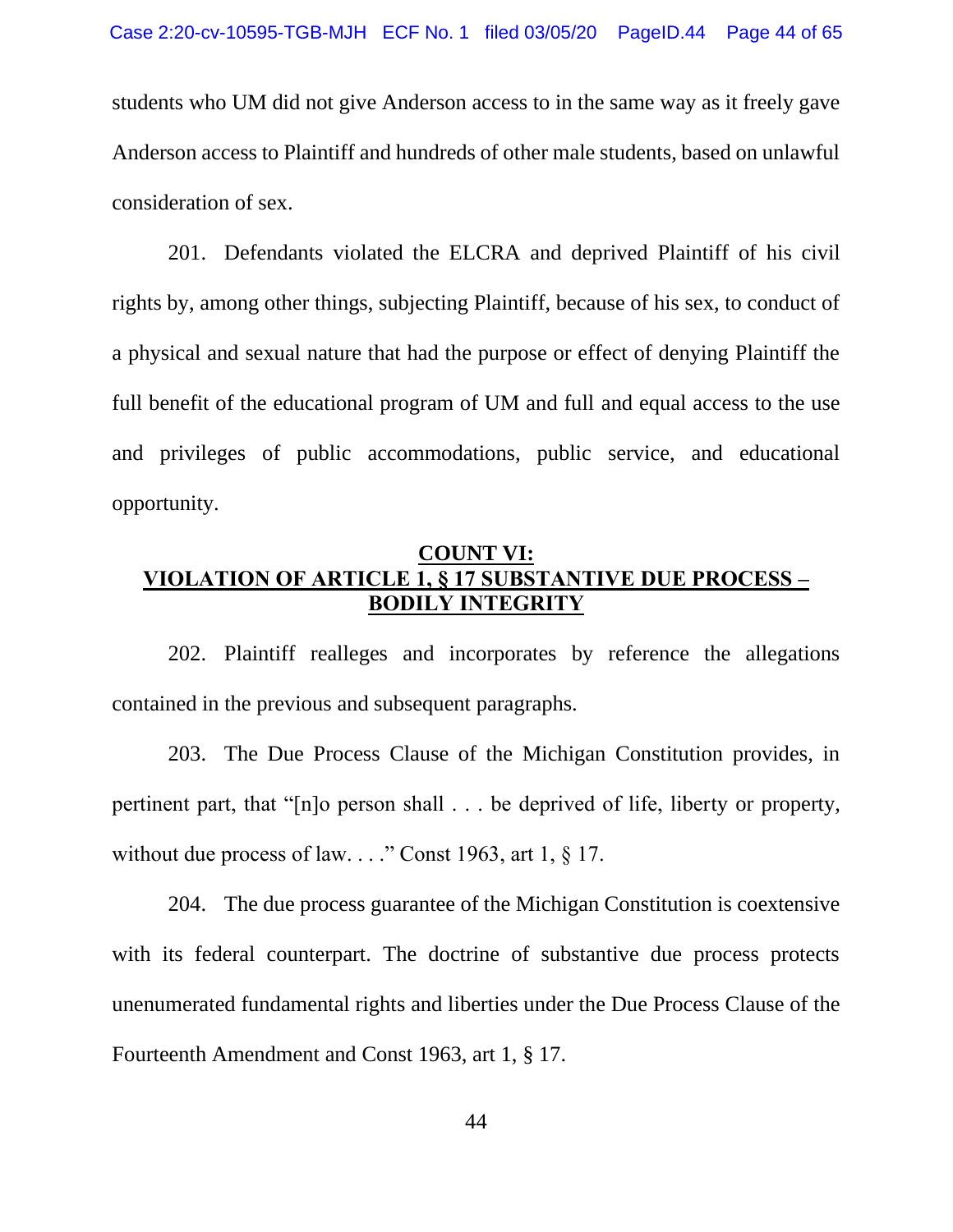205. The substantive component of due process encompasses, among other things, an individual's right to bodily integrity free from unjustifiable government interference.

206. In a long line of cases, courts have held that, in addition to the specific freedoms protected by the Bill of Rights, the "liberty" specially protected by the Due Process Clause includes the right to bodily integrity.

207. The right to be free of state-occasioned damage to a person's bodily integrity is protected by the fourteenth amendment guarantee of due process and Const 1963, art 1, § 17.

208. The violation of the right to bodily integrity involves an egregious, nonconsensual entry into the body which was an exercise of power without any legitimate governmental objective.

209. The United States Supreme Court and the Michigan appellate courts have recognized that no right is held more sacred, or is more carefully guarded, than the right of every individual to the possession and control of his own person, free from all restraint or interference of others, unless by clear and unquestionable authority of law.

210. The violation of the right to bodily integrity must be so egregious, so outrageous, that it may fairly be said to shock the contemporary conscience.

211. Defendants' official policies, customs and practices violated include: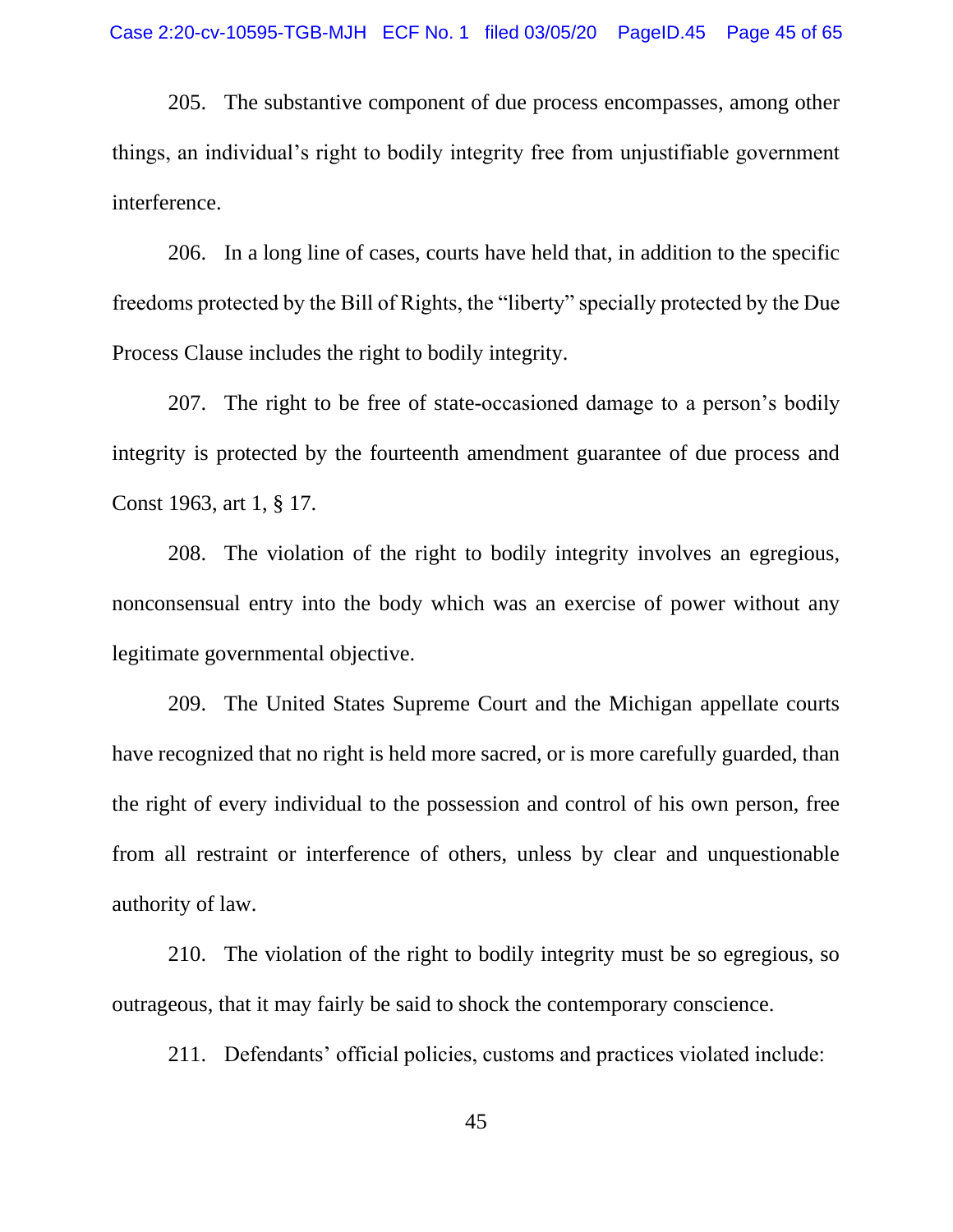- a. Failing to supervise, train and educate Anderson, Anderson's managers and/or Anderson's patients or their parents so that in the absence of this supervision, training and education Anderson's unlawful activities could be carried out;
- b. Actively concealing Anderson's abhorrent behavior; and
- c. Purposefully placing Anderson in the position as Athletic Department physician, despite knowing he sexually preyed on male students under the guise of medical treatment, further enabling Anderson to have unfettered sexual access to more students.

212. Defendants' policies, customs and practices of permitting, condoning and reassigning Anderson, which enabled him to gain unfettered sexual access to students, exposed students to unspeakable invasions of their bodily integrity which were so egregious and outrageous that it shocks the conscience.

213. The decisions which resulted in Defendants' violating Plaintiff's constitutional rights as alleged in this Complaint were made by high level officials of Defendants.

## **COUNT VII: VIOLATION OF ARTICLE 1, § 17 SUBSTANTIVE DUE PROCESS – STATE CREATED DANGER**

214. Plaintiff realleges and incorporates by reference the allegations contained in the previous and subsequent paragraphs.

215. Plaintiff enjoyed a substantive due process right under the Michigan Constitution to avoid the risk of harm or danger created or increased by an affirmative act of the state.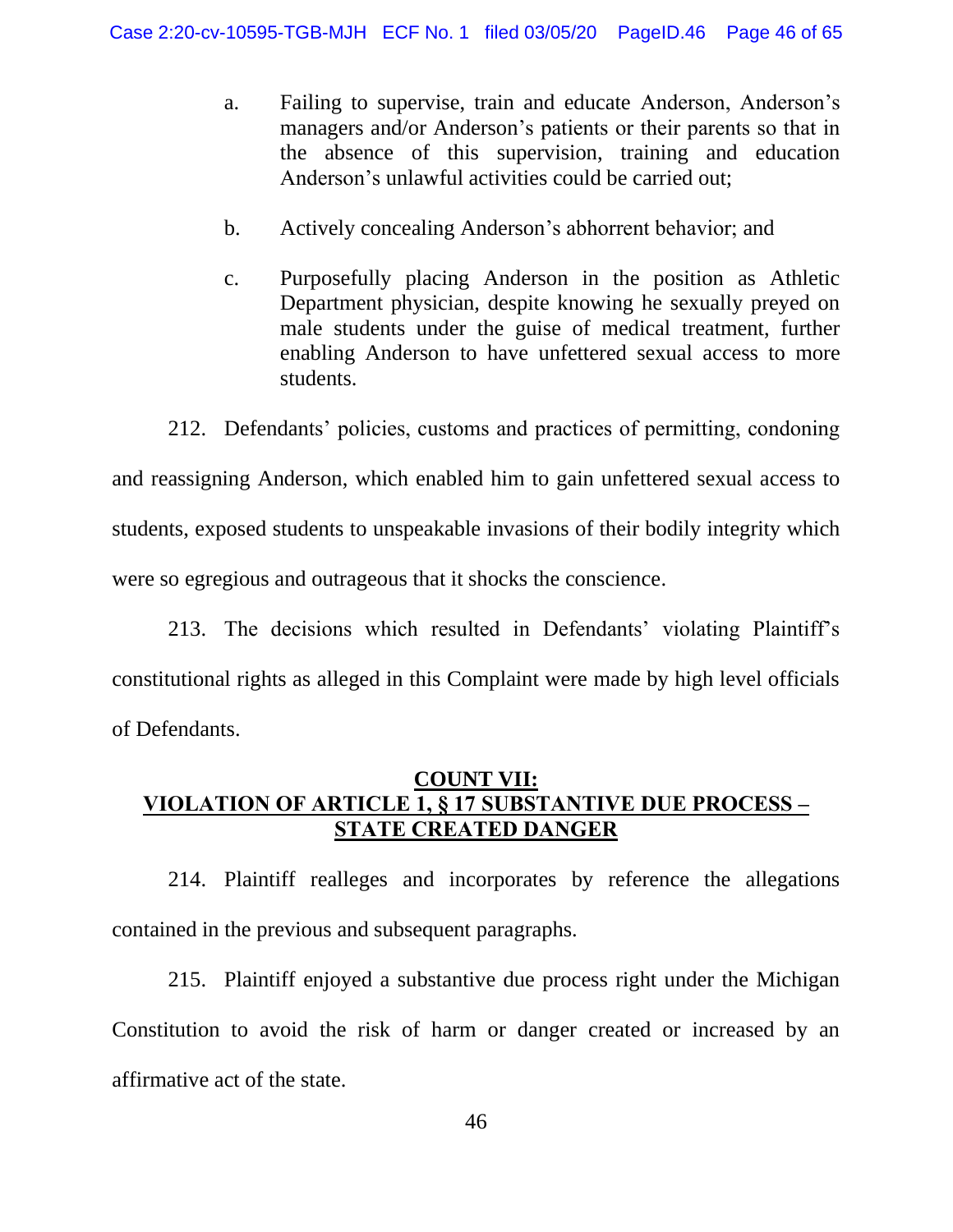216. This right is violated when the state (1) engages in an affirmative act which either created or increased the risk that a plaintiff would be exposed to an act of violence by a third party; (2) placed a plaintiff in a special danger, as distinguished from a risk that affects the public at large; and, (3) knew or should have known that its actions specifically endangered the plaintiff.

217. The state's (UM's) affirmative acts consisted of (1) permitting, condoning and reassigning Anderson so that he could have sexual access to male student-athletes under the guise of medical treatment and then (2) concealing its knowledge that Anderson, by virtue of state policy, practice or custom was permitted to carry out his unlawful and abhorrent behavior.

218. These affirmative acts created or increased the risk that Plaintiff would be exposed to an act of violence or sexual assault by Anderson.

219. The Defendants' conduct created a special danger to Plaintiff and others like him because the state's (UM's) actions specifically put this discrete group – male athletes, most of whom cannot complain about "medical treatment" or risk the scholarships that provided them the only opportunity at a college education – at increased risk in that the state knew that Anderson was taking advantage of the sacred patient-physician relationship in order to carry out his violence against Plaintiff and other members of the same discrete group.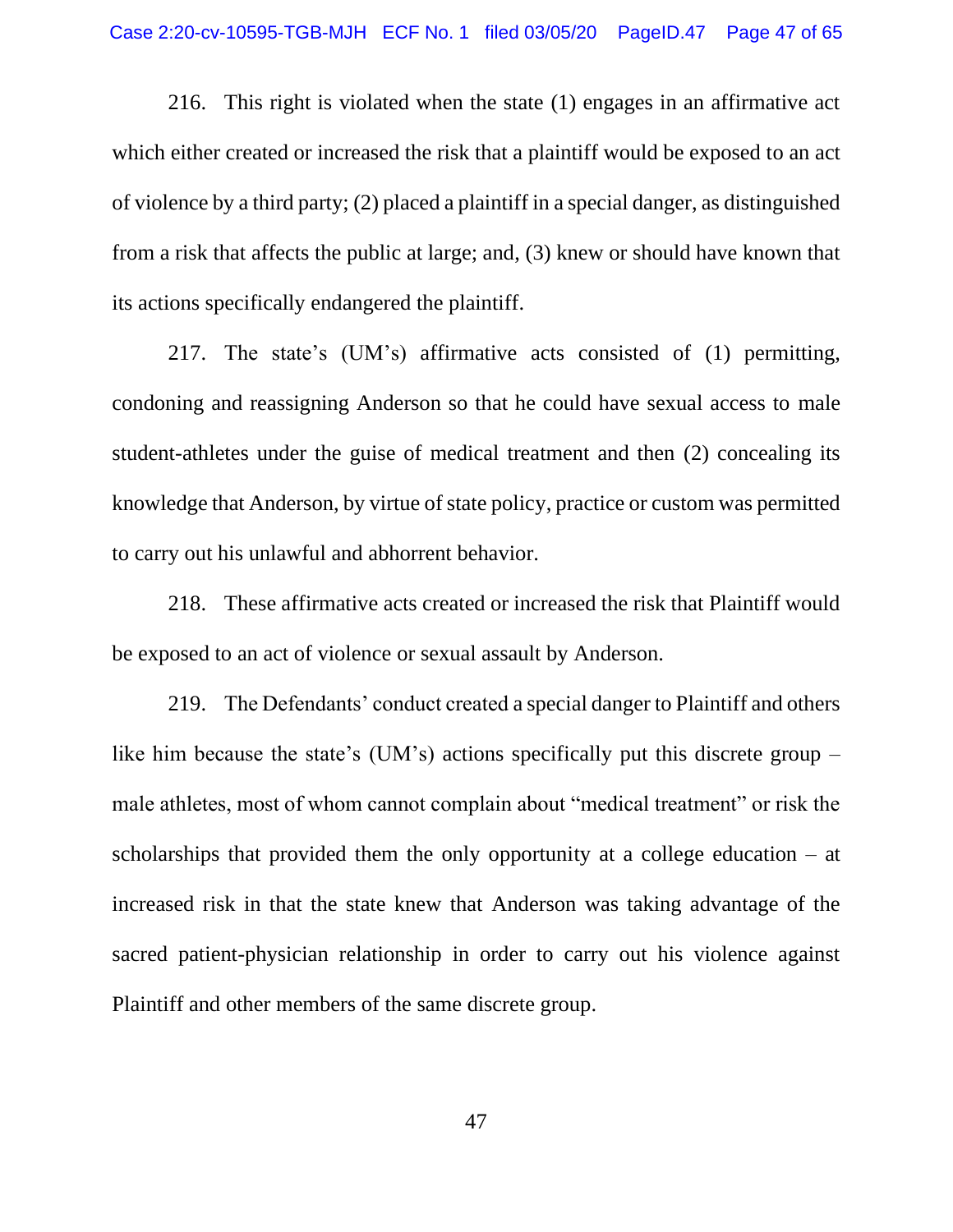220. Defendants knew or should have known that its affirmative acts specifically endangered Plaintiff.

221. Defendants established official policies, customs and practices, which permitted, condoned and actually promoted Anderson's access to male athlete victims so that he could both excessively grope and manipulate their genitals and digitally penetrate their anuses, while they sought medical treatment from him.

222. The decisions resulting in Defendants' violation of Plaintiff's constitutional rights as alleged in this Complaint were made by high level officials of Defendants.

223. Defendants' official policies, customs and practices violated Plaintiff's rights, and included, among other things, each of the below acts, which each independently violated Plaintiff's rights:

- a. Failing to supervise, train and educate Anderson, Anderson's managers or Anderson's patients or their parents (in the case of victims who were minors at the time of the assaults) so that in the absence of this supervision, training and education Anderson's unlawful activities could be carried out;
- b. Actively concealing Anderson's abhorrent behavior;
- c. Purposefully placing Anderson in the position as Athletic Department physician, despite knowing he sexually preyed on students under the guise of medical treatment, further enabling Anderson to have unfettered sexual access to more students; and
- d. Not terminating Anderson.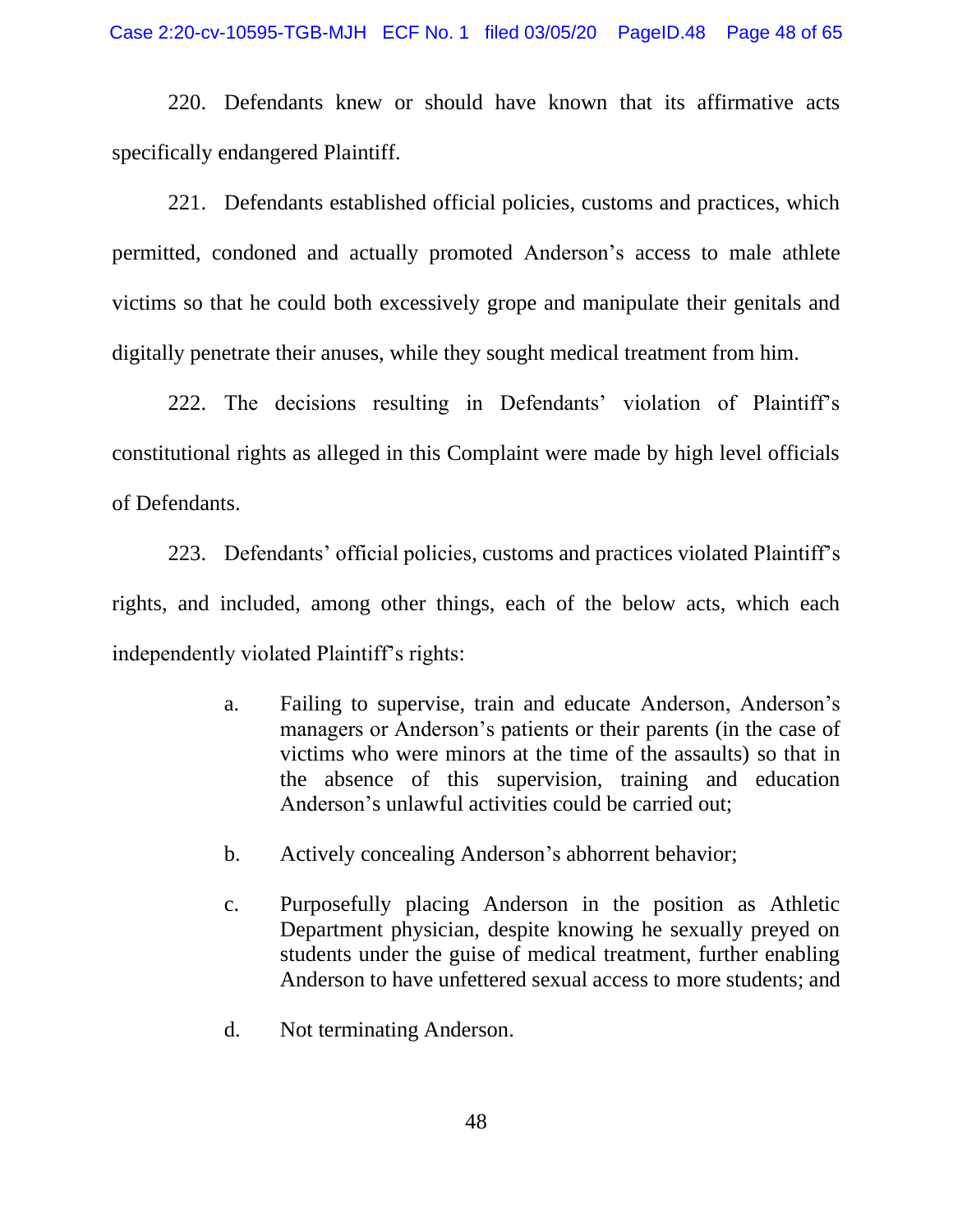224. Defendants' policies, customs and practices of permitting, condoning and reassigning Anderson, which enabled him to gain unfettered sexual access to students, exposed them to unspeakable invasions of their bodily integrity which were so egregious and outrageous that it shocks the conscience.

#### **COUNT VIII: GROSS NEGLIGENCE**

225. Plaintiff realleges and incorporates by reference the allegations contained in the previous and subsequent paragraphs.

226. Defendants owed Plaintiff a duty to use due care to ensure his safety and freedom from sexual assault, abuse, and molestation while interacting with their employees, representatives, and/or agents, including Anderson.

227. Anderson owed Plaintiff a duty of due care in carrying out medical treatment as an employee, agent, and/or representative of Defendants.

228. By seeking medical treatment from Anderson in the course of his employment, agency, and/or representation of Defendants, a special, confidential, and fiduciary relationship between Plaintiff and Anderson was created, resulting in Anderson owing Plaintiff a duty to use due care.

229. Defendants' failure to adequately supervise Anderson, especially after UM knew or should have known of complaints regarding his nonconsensual sexual touching and sexual penetrations during genital and anal examinations was so reckless as to demonstrate a substantial lack of concern for whether an injury would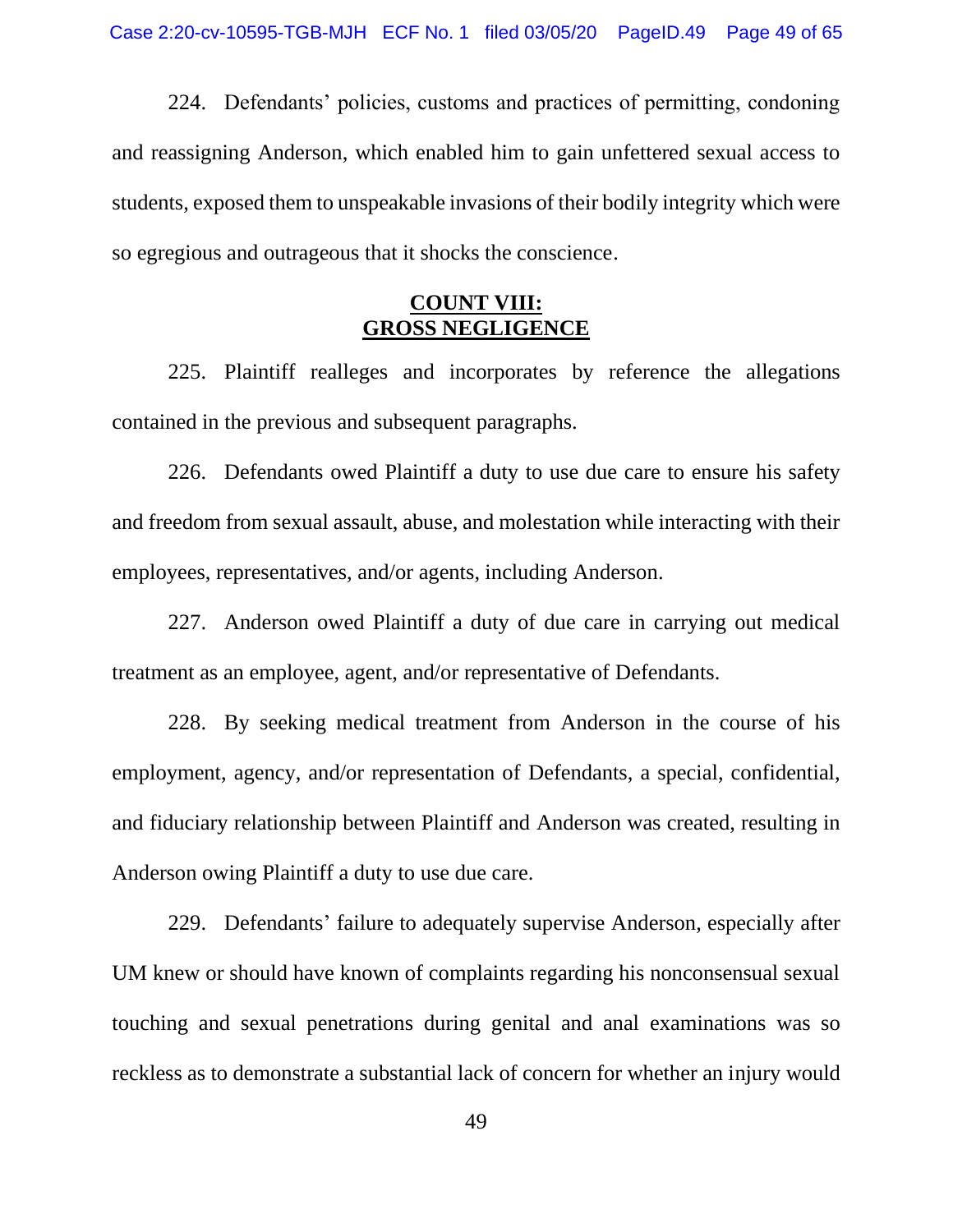result to Plaintiff.

230. Anderson's conduct in sexually assaulting, abusing, and molesting Plaintiff in the course of his employment, agency, and/or representation of Defendants and under the guise of rendering medical treatment was so reckless as to demonstrate a substantial lack of concern for whether an injury would result to Plaintiff.

231. Defendants' conduct demonstrated a willful disregard for precautions to ensure Plaintiff's safety.

232. Defendants' conduct as described above, demonstrated a willful disregard for substantial risks to Plaintiff.

233. Defendants breached duties owed to Plaintiff and were grossly negligent when they conducted themselves by the actions described above, said acts having been committed with reckless disregard for Plaintiff's health, safety, Constitutional and/or statutory rights, and with a substantial lack of concern as to whether an injury would result.

#### **COUNT IX: NEGLIGENCE**

234. Plaintiff realleges and incorporates by reference the allegations contained in the previous and subsequent paragraphs.

235. Defendants owed Plaintiff a duty of ordinary care to ensure his safety and freedom from sexual assault, abuse, and molestation while interacting with their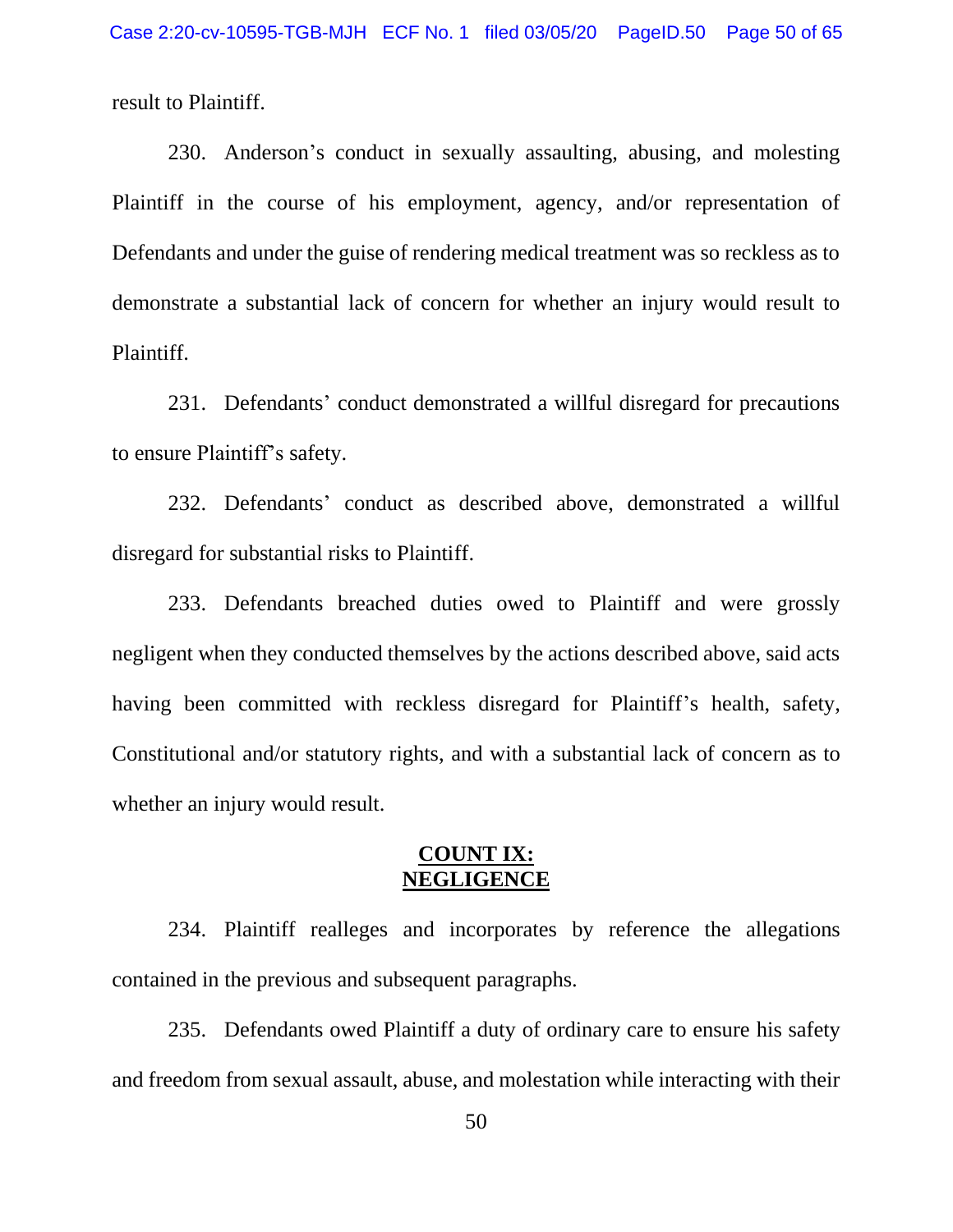employees, representatives and/or agents.

236. By seeking medical treatment from Anderson in his capacity as an employee, agent, and/or representative of Defendants, a special, confidential, and fiduciary relationship between Plaintiff and Anderson was created, resulting in Anderson owing Plaintiff a duty to use ordinary care.

237. Anderson owed Plaintiff a duty of ordinary care.

238. Defendants' failure to adequately train and supervise Anderson breached the duty of ordinary care.

239. Defendants had notice through its own employees, agents, and/or representatives as early as 1968, and again in 1975 and 1979, of complaints of a sexual nature related to Anderson's predatory and criminal sexual genital and anal examinations of young male students.

240. Defendants should have known of the foreseeability of Defendants' sexual abuse of male UM athletes, from 1968 onward.

241. Defendants' failure to properly investigate, address, and remedy complaints regarding Anderson's conduct was a breach of ordinary care.

242. Anderson's conduct in sexually assaulting, abusing, and molesting Plaintiff in the course of his employment, agency, and/or representation of Defendants was a breach of the duty to use ordinary care.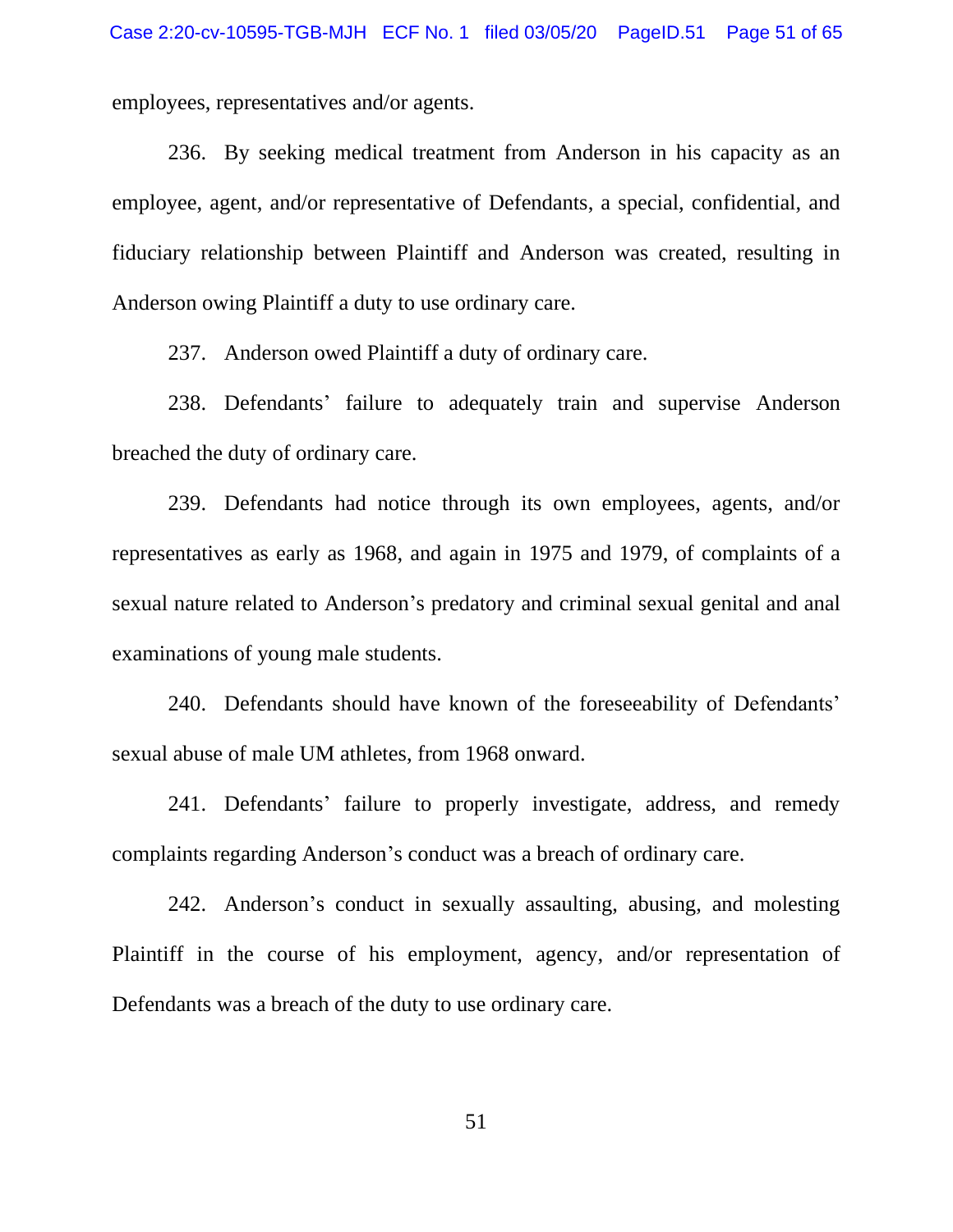## **COUNT X: VICARIOUS LIABILITY**

243. Plaintiff realleges and incorporates by reference the allegations contained in the previous and subsequent paragraphs.

244. Vicarious liability is indirect responsibility imposed by operation of law where an employer is bound to keep its employees within their proper bounds and is responsible if it fails to do so.

245. Vicarious liability essentially creates agency between the principal and its agent, so that the principal is held to have done what the agent has done.

246. Defendants employed and/or held Anderson out to be their agent and/or representative from approximately 1968-2003.

247. Defendants had the right to supervise Anderson's medical exams, indeed had a duty to supervise Anderson.

248. Defendants had an obvious and direct financial interest in allowing Anderson to continue rendering medical care for the Athletic Department as Defendants financially gain from the operations of its Athletic Department.

249. Defendants are vicariously liable for the actions of Anderson as described above that were performed during the course of his employment, representation, and/or agency with Defendants and while he had unfettered access to young athletes on UM's campus.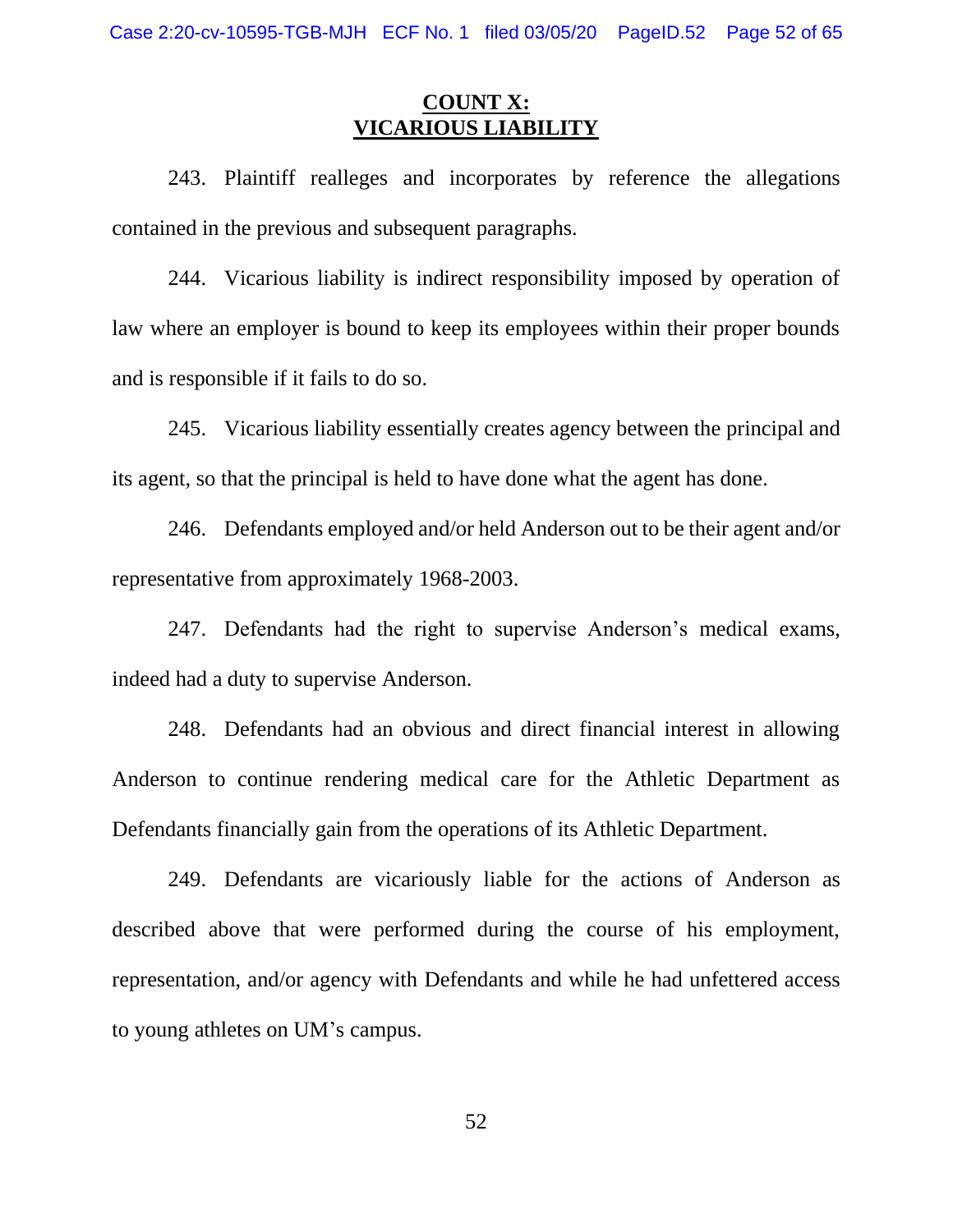## **COUNT XI: EXPRESS/IMPLIED AGENCY**

250. Plaintiff realleges and incorporates by reference the allegations contained in the previous and subsequent paragraphs.

251. An agent is a person who is authorized by another to act on its behalf.

252. Defendants intentionally or negligently made representations that Anderson was their employee, agent, and/or representative.

253. On the basis of those representations, Plaintiff reasonably believed that Anderson was acting as an employee, agent, and/or representative of Defendants.

254. Defendants did have the right to control the conduct of Anderson.

255. Anderson had the right and authority to represent or bind Defendants.

256. Plaintiff was injured as a result of Anderson's predatory sexual assault,

abuse, and molestation as described above, acts that were performed during the course of his employment, agency, and/or representation with Defendants and while he had unfettered access to young male athletes.

257. Plaintiff was injured because he relied on Defendants to provide employees, agents, and or representatives who would exercise reasonable skill and care.

#### **COUNT XII: NEGLIGENT SUPERVISION**

258. Plaintiff realleges and incorporates by reference the allegations contained in the previous and subsequent paragraphs.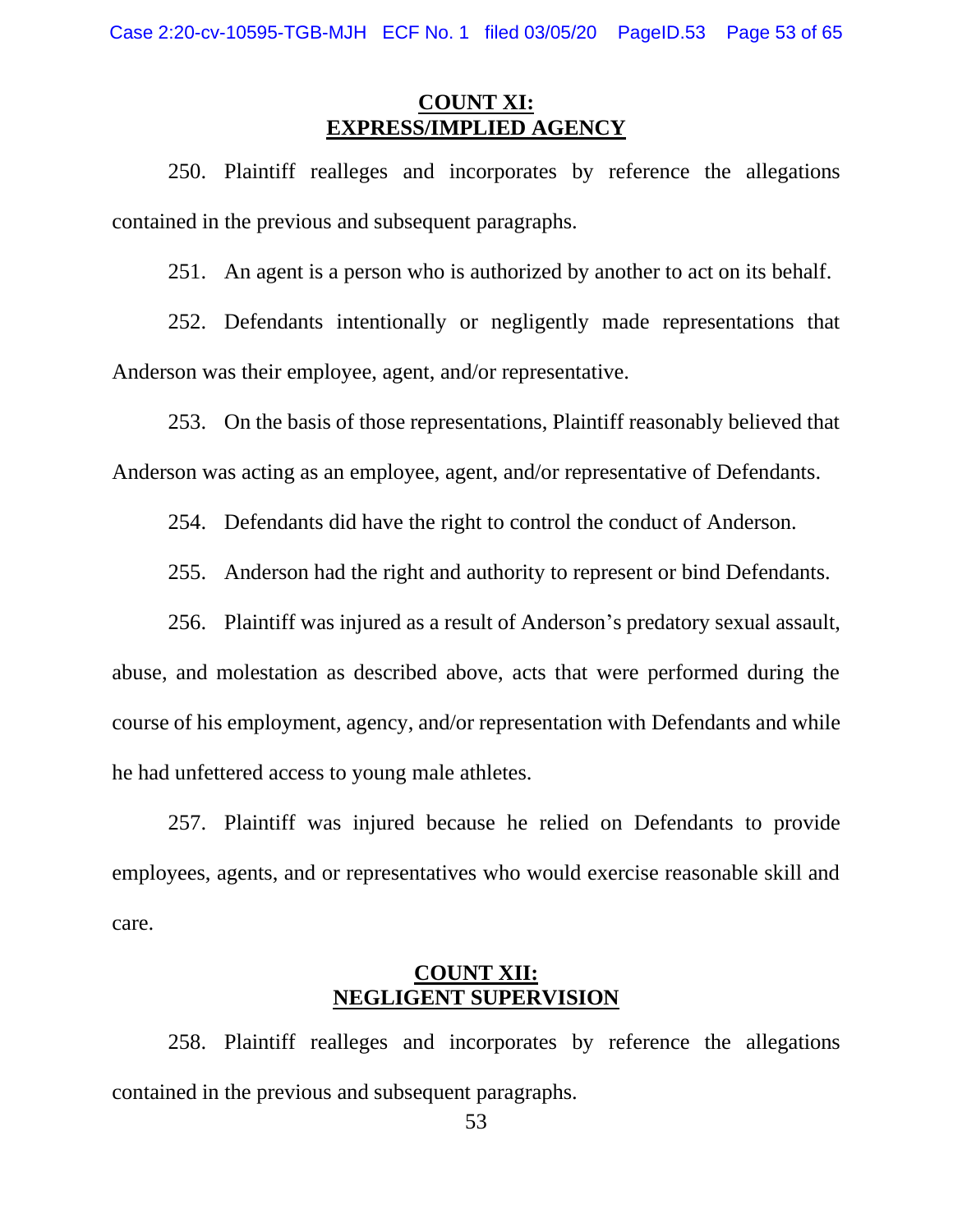259. Defendants had a duty to provide reasonable supervision of their employee, agent and/or representative, Anderson, while he was in the course of his employment, agency or representation with Defendants and while he interacted with young athletes including Plaintiff.

260. It was reasonably foreseeable given UM's knowledge that Anderson was a sexual predator of young college male students at the time UM first fired, then reinstated, and then demoted Anderson in 1980. 2

261. Defendants by and through their employees, agents, managers and/or assigns, knew or reasonably should have known of Anderson's conduct and/or that Anderson was an unfit employee, agent, and/or representative because of his sexual interest in male students.

262. Defendants breached their duty to provide reasonable supervision of Anderson, and permitted Anderson, who was in a position of trust and authority, to commit the acts against Plaintiff.

263. The aforementioned sexual abuse occurred while Plaintiff and Anderson were on the premises of UM, and while Anderson was acting in the course of his employment, agency, and/or representation of Defendants.

264. Defendants tolerated, authorized and/or permitted a custom, policy,

<sup>2</sup> The firing occurred in 1979 but was intended to be effective in 1980.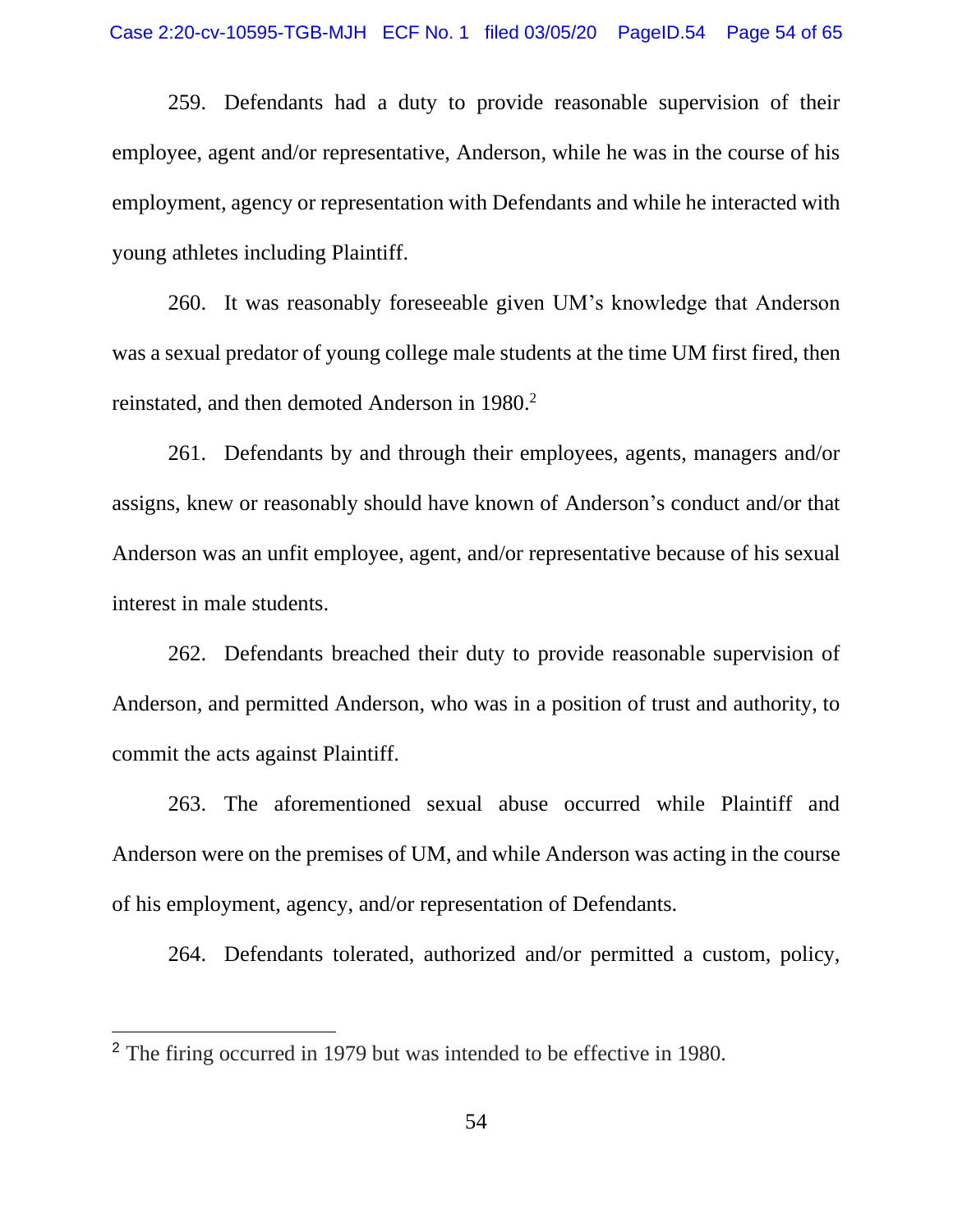practice or procedure of insufficient supervision and failed to adequately screen, counsel, or discipline such individuals, with the result that Anderson was allowed to violate the rights of persons such as Plaintiff with impunity.

#### **COUNT XIII: NEGLIGENT FAILURE TO WARN OR PROTECT**

265. Plaintiff realleges and incorporates by reference the allegations contained in the previous and subsequent paragraphs.

266. Defendants knew or should have known that Anderson posed a risk of harm to Plaintiff or those in Plaintiff's situation.

267. As early as 1968, Defendants had direct and/or constructive knowledge as to the dangerous conduct of Anderson and failed to act reasonably and responsibly in response.

268. Defendants knew or should have known Anderson committed sexual assault, abuse, and molestation and/or was continuing to engage in such conduct.

269. Defendants had a duty to warn or protect Plaintiff and others in Plaintiff's situation against the risk of injury by Anderson.

270. The duty to disclose this information arose by the special, trusting, confidential, and fiduciary relationship between Anderson as an employee, agent, and or representative of Defendants and Plaintiff.

271. Defendants breached said duty by failing to warn Plaintiff and/or by failing to take reasonable steps to protect Plaintiff from Anderson.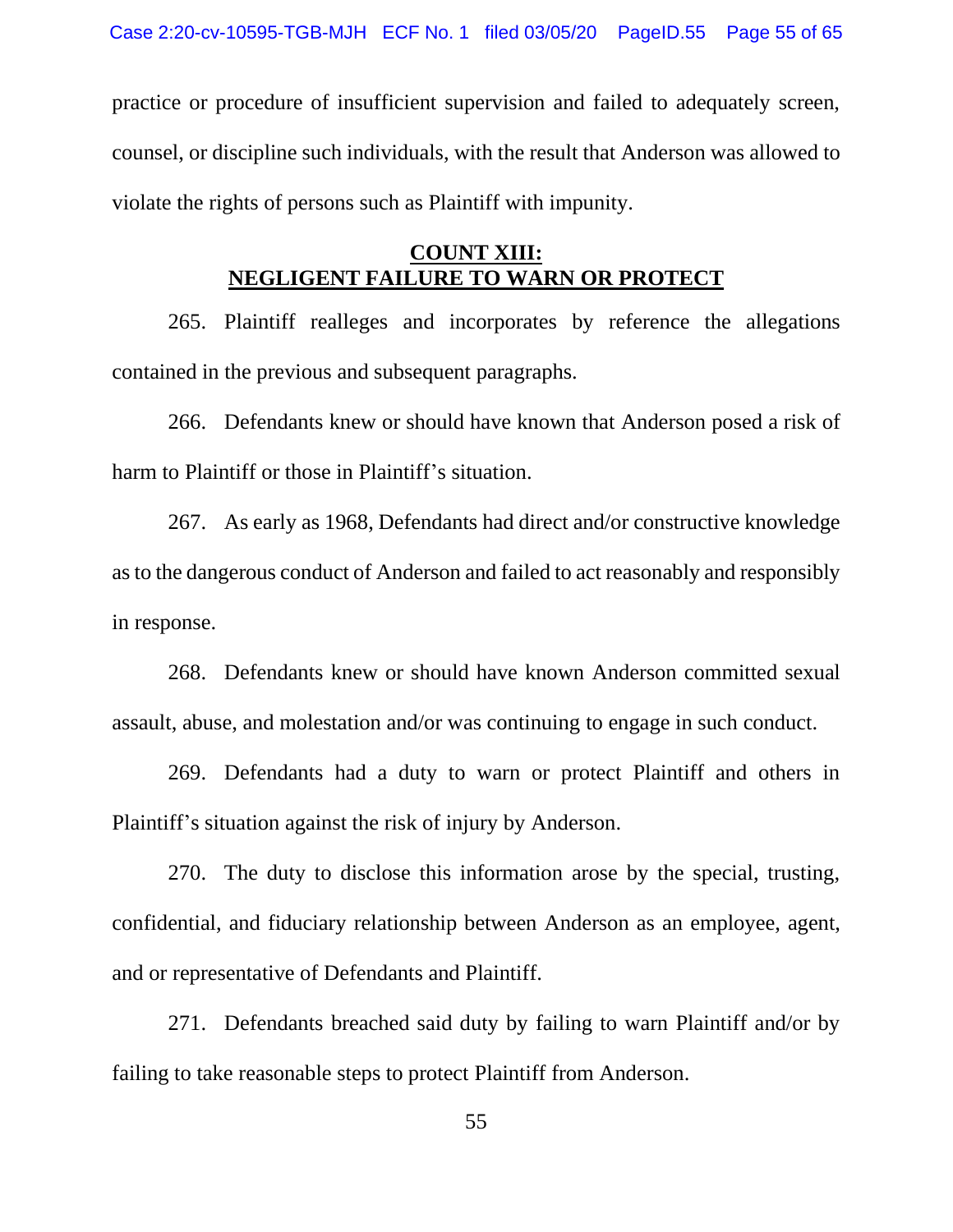272. In addition to affirmatively requiring Plaintiff to be treated, and thus subject to inappropriate genital manipulations and digital anal penetrations, where UM was aware of Anderson's prior sexual assaults, Defendants breached its duties to protect Plaintiff by failing to:

- a. Respond to allegations of sexual assault, abuse, and molestation;
- b. Act on evidence of sexual assault, abuse, and molestation; and,
- c. Investigate, adjudicate, and terminate Anderson's employment with UM prior to his treatment of Plaintiff between 1984 and 1989.

273. Defendants failed to adequately screen, counsel and/or discipline Anderson for physical and/or mental conditions that might have rendered him unfit to discharge the duties and responsibilities of a physician at an educational institution, resulting in violations of Plaintiff's rights.

274. Defendants willfully refused to notify, give adequate warning, and implement appropriate safeguards to protect Plaintiff from Anderson's conduct.

#### **COUNT XIV: NEGLIGENT FAILURE TO TRAIN OR EDUCATE**

275. Plaintiff realleges and incorporates by reference the allegations contained in the previous and subsequent paragraphs.

276. Defendants breached their duty to take reasonable protective measures to protect Plaintiff and other young adults from the risk of sexual assault by Anderson, such as the failure to properly train or educate Plaintiff and other individuals (including minors) about how to avoid such a risk.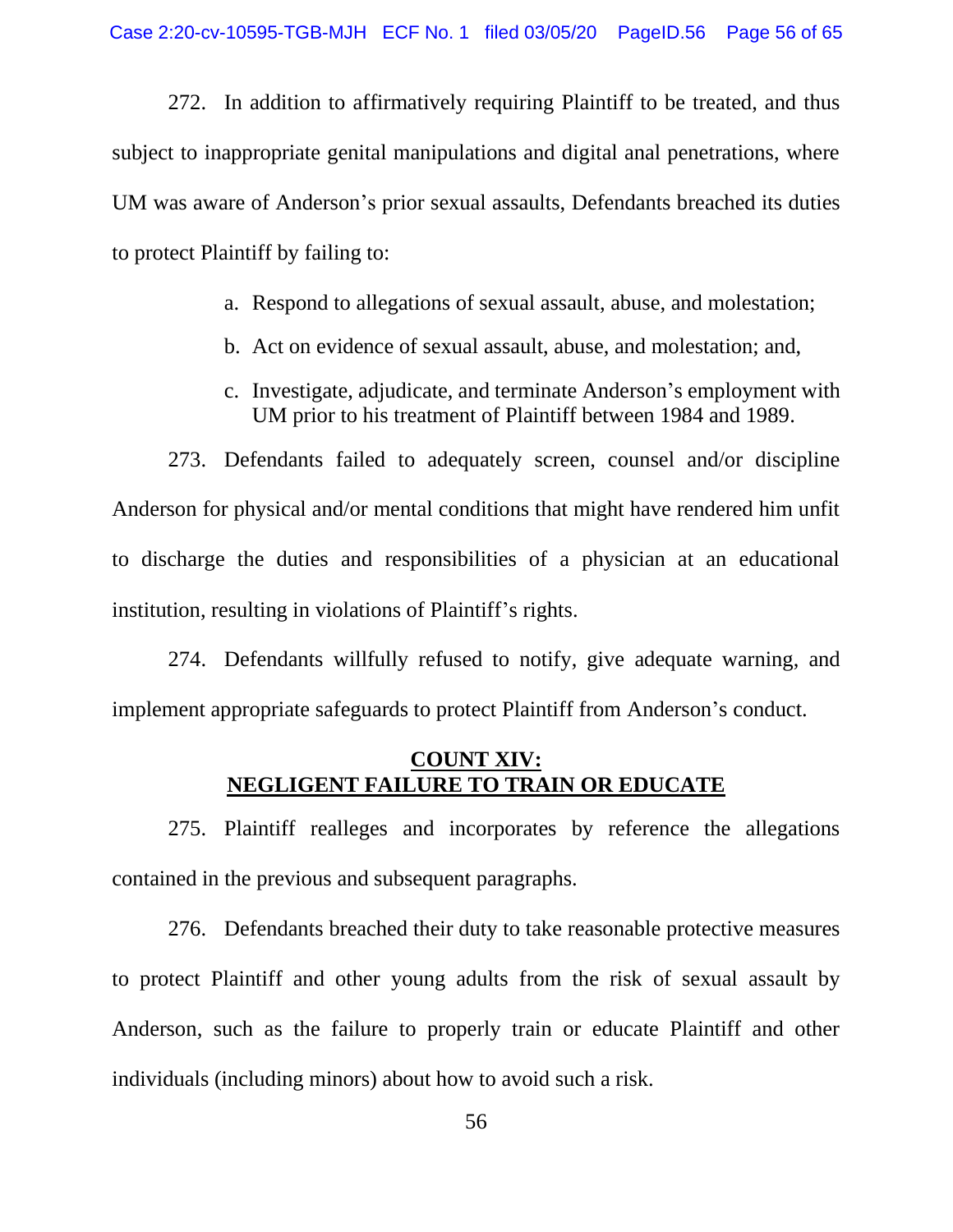277. Defendants failed to, among other things, implement reasonable safeguards to:

- a. Prevent acts of sexual assault;
- b. Avoid placing Anderson in positions where he would be in unsupervised contact and interaction with Plaintiff and other young athletes;
- c. Educate athletes such as Plaintiff on reporting and/or preventing unwanted touchings from authority figures, especially given UM's knowledge it was putting a predator such as Anderson in contact with young male athletes; and
- d. Training or educating coaches and trainers to be aware of improper touchings, especially given UM's knowledge it was putting a predator such as Anderson in contact with young male athletes.

#### **COUNT XV: NEGLIGENT RETENTION**

278. Plaintiff realleges and incorporates by reference the allegations contained in the previous and subsequent paragraphs.

279. Defendants had a duty when credentialing, hiring, retaining, screening,

checking, regulating, monitoring, and supervising employees, agents and/or representatives to exercise due care, but they failed to do so.

280. Defendants were negligent in the retention of Anderson as an employee, agent, and/or representative in their failure to adequately investigate, report and address complaints about his conduct of which they knew or should have known.

281. If Defendants had not retained Anderson, and instead fired him,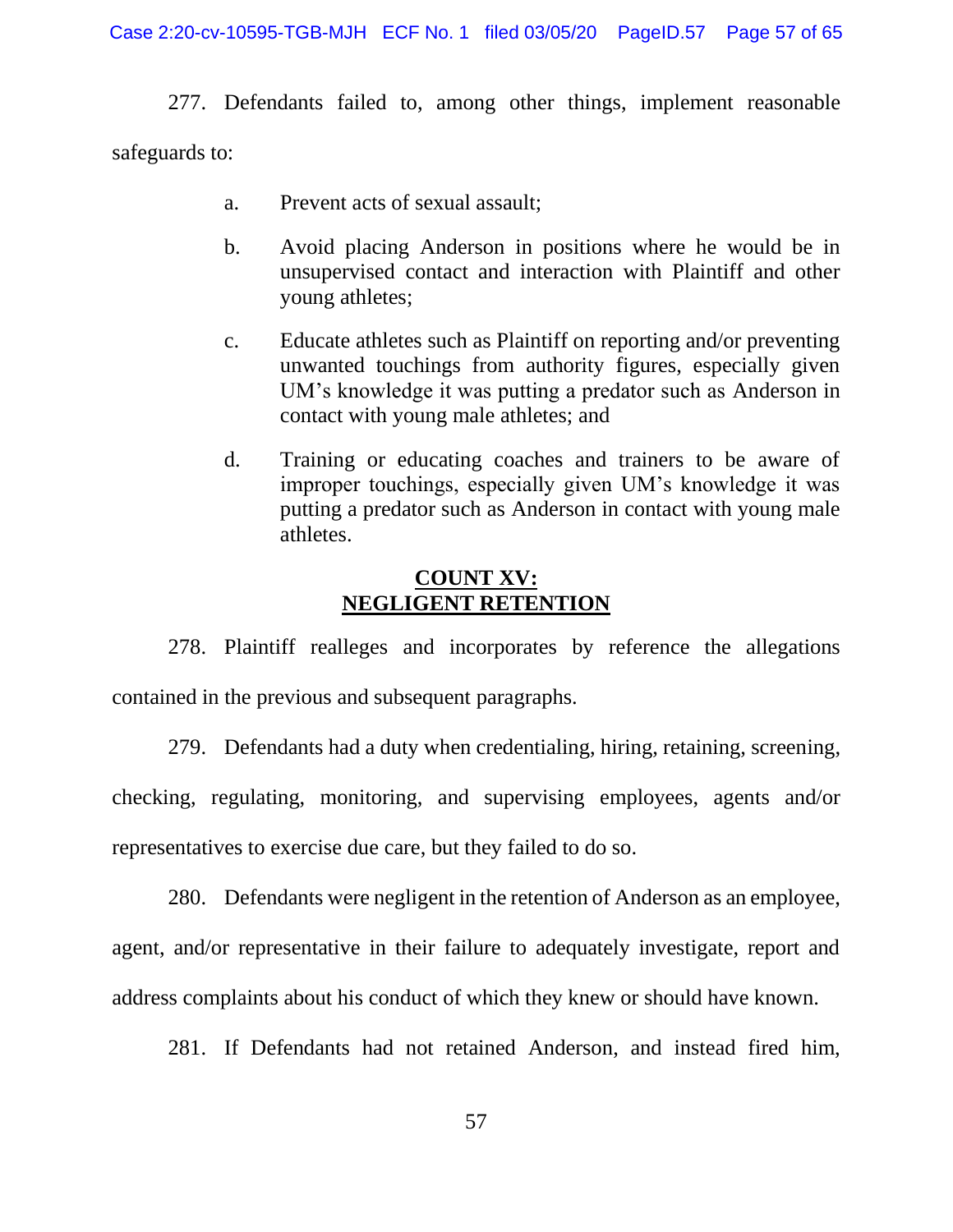Plaintiff's injuries would not have occurred.

282. Defendants were negligent in the retention of Anderson as an employee, agent, and/or representative when after they discovered, or reasonably should have discovered, Anderson's conduct which reflected a propensity for sexual misconduct.

283. Defendants' failure to act in accordance with the standard of care resulted in Anderson gaining access to and sexually abusing and/or sexually assaulting Plaintiff and an unknown number of other individuals.

284. The aforementioned negligence in the credentialing, hiring, retaining, screening, checking, regulating, monitoring, and supervising of Anderson created a foreseeable risk of harm to Plaintiff as well as other young adults.

#### **COUNT XVI: INTENTIONAL INFLICTION OF EMOTIONAL DISTRESS**

285. Plaintiff realleges and incorporates by reference the allegations contained in the previous and subsequent paragraphs.

286. Defendants allowed Anderson to be in a position where he could sexually assault, abuse, and molest minors and young adults. Defendants' actions were extreme and outrageous.

287. A reasonable person would not expect Defendants to tolerate or permit their employee or agent to carry out sexual assault, abuse, or molestation after they knew of complaints and claims of sexual assault and abuse occurring during Anderson's genital examinations.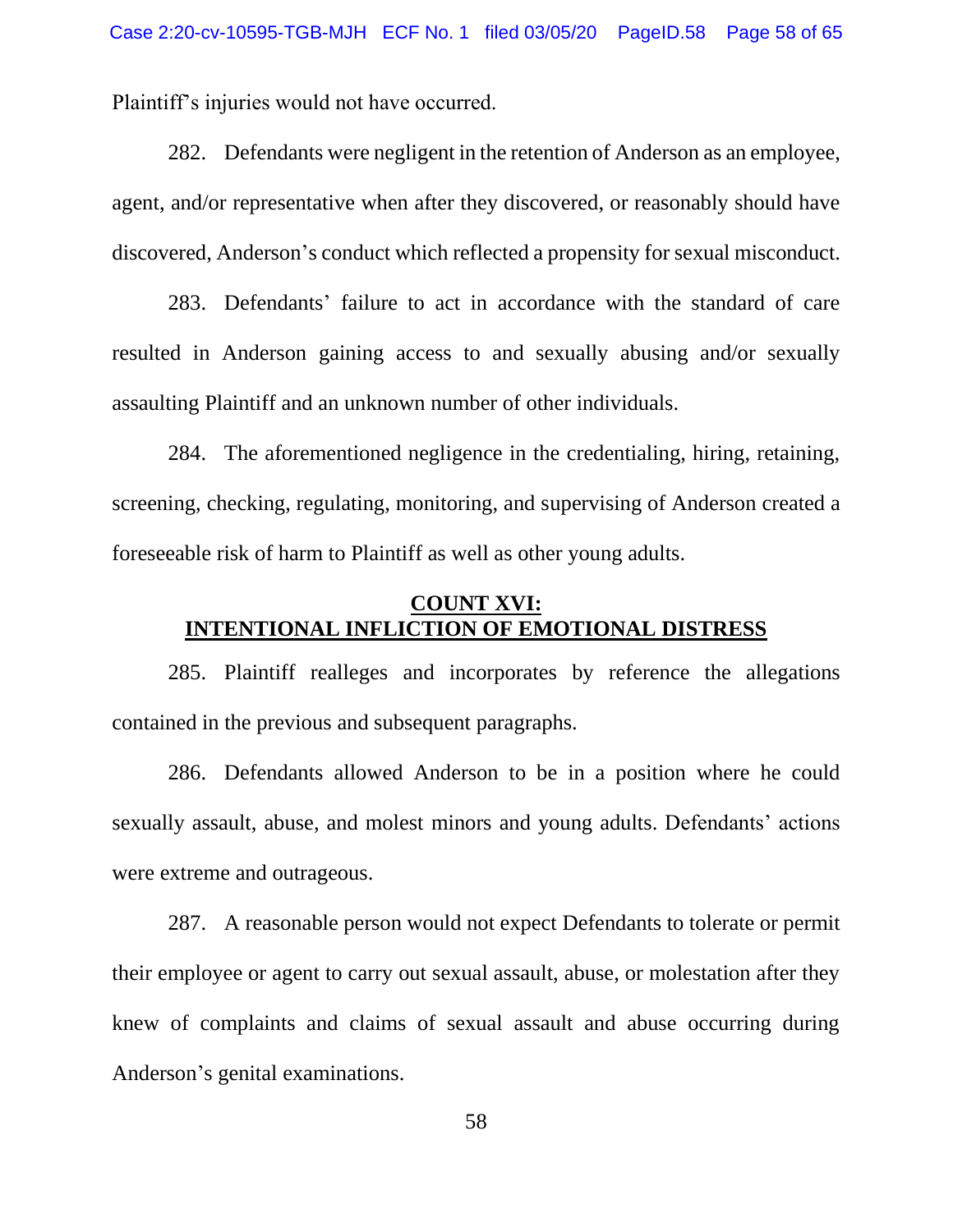288. Defendants held Anderson in high esteem and acclaim which in turn encouraged Plaintiff and others to respect and trust Anderson and to not question his methods or motives.

289. A reasonable person would not expect Defendants to be incapable of supervising Anderson and/or preventing Anderson from committing acts of sexual assault, abuse, and molestation.

290. Defendants' intentional and/or reckless conduct as described above caused Plaintiff severe emotional distress.

#### **COUNT XVII: NEGLIGENT INFLICTION OF EMOTIONAL DISTRESS**

291. Plaintiff realleges and incorporates by reference the allegations contained in the previous and subsequent paragraphs.

292. By allowing Anderson to be in a position where he could sexually assault, abuse, and molest minors and young adults, Defendants were negligent.

293. Defendants' negligence proximately caused Plaintiff to be sexually assaulted by Anderson.

294. Plaintiff has suffered severe damages related to the sexual assault as well as from discovering he was a victim of sexual assault caused by the actions of his beloved alma mater.

295. Events caused by Defendants, Anderson's sexual assault of Plaintiff, naturally and probably resulted in emotional distress.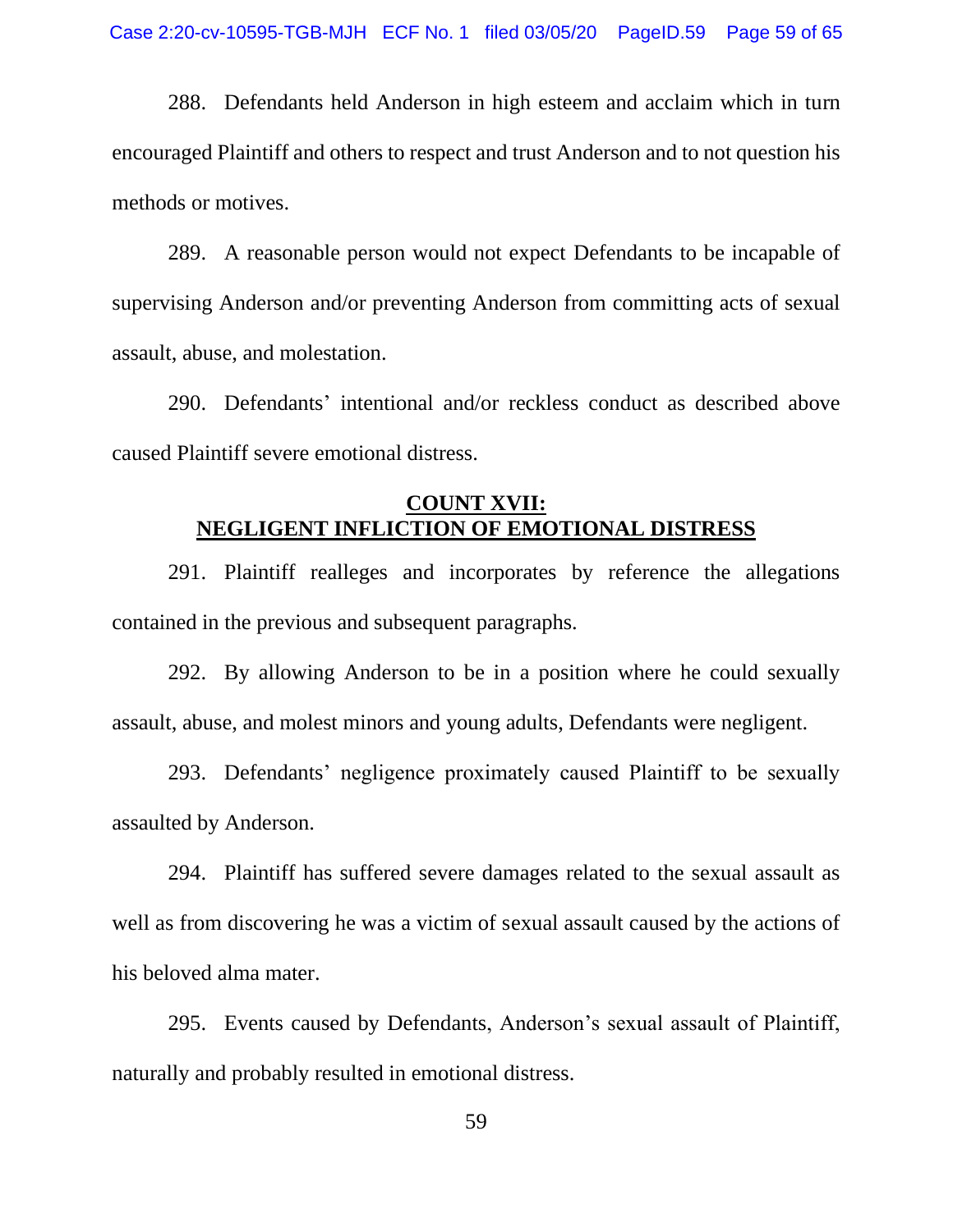Case 2:20-cv-10595-TGB-MJH ECF No. 1 filed 03/05/20 PageID.60 Page 60 of 65

296. Events caused by Defendants, Anderson's sexual assault of Plaintiff, did in fact result in emotional distress.

#### **COUNT XVIII: FRAUD AND MISREPRESENTATION**

297. Plaintiff realleges and incorporates by reference the allegations contained in the previous and subsequent paragraphs.

298. From approximately 1968-2003, Defendants represented to Plaintiff and the public that Anderson was a competent and safe physician.

299. By representing that Anderson was a team physician and athletic physician at UM, Defendants represented to Plaintiff and the public that Anderson was safe, trustworthy, of high moral and ethical repute, and that Plaintiff and the public need not worry about being harmed by Anderson.

300. The representations were false when they were made as Anderson had and was continuing to sexually assault, abuse, and molest Plaintiff and an unknown number of other individuals.

301. Between 1968 and 1979, Defendants received numerous complaints about Anderson's sexual assaults of male patients in the guise of genital and anal examinations, yet misrepresented his moving from UHS to the Athletic Department, as a "resignation" in oral and written representations to the UM community and public at large, when they knew Anderson was first fired, then reinstated with a demotion, as a result of his sexually predatory conduct toward college age males like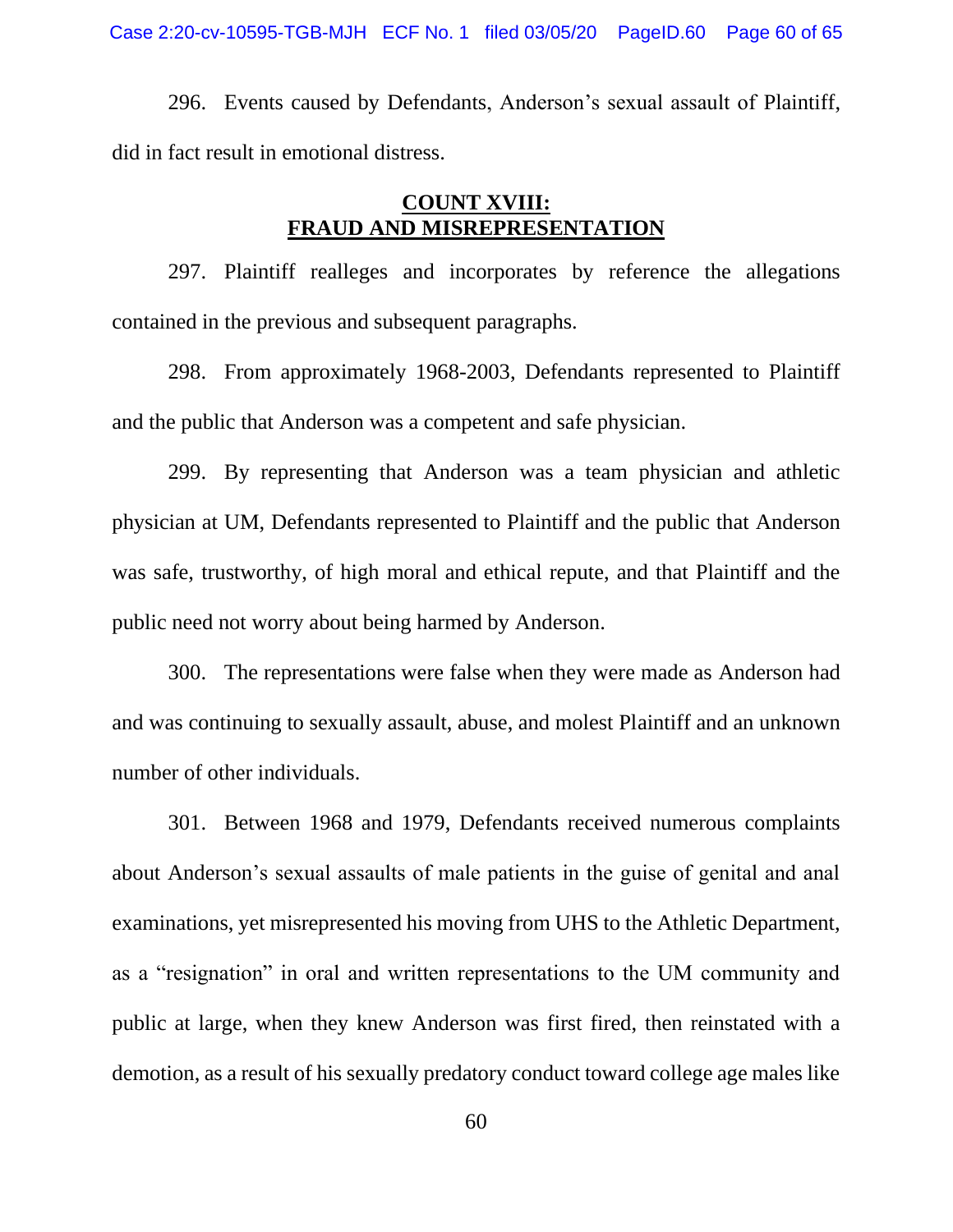Plaintiff.

302. Although UM was informed of Anderson's conduct they failed to investigate, remedy, or in any way address the patients' complaints.

303. Defendants continued to hold Anderson out as a competent and safe physician.

304. Defendants made such misrepresentations intending Plaintiff and others similarly situated to rely on them.

305. Plaintiff relied on the assertions of Defendants and continued to seek treatment from Anderson in the wake of concerns and dangers known only to Defendants.

306. Plaintiff was subjected to sexual assault, abuse, and molestation as a result of Defendants' fraudulent misrepresentations regarding Anderson.

#### **DAMAGES FOR ALL CAUSES OF ACTION, COUNTS I-XVIII**

307. As a direct and/or proximate result of Defendants' conduct, Plaintiff suffered and suffers discomfort, pain of mind and body, shock, emotional distress, physical manifestations of emotional distress, embarrassment, loss of self-esteem, disgrace, fright, grief, humiliation, and such other injuries and physical manifestations as may appear during the course of discovery and trial in this matter.

308. These irreparable harms Plaintiff suffers, and will continue suffering, are proven damages typically suffered by young men when sexually assaulted by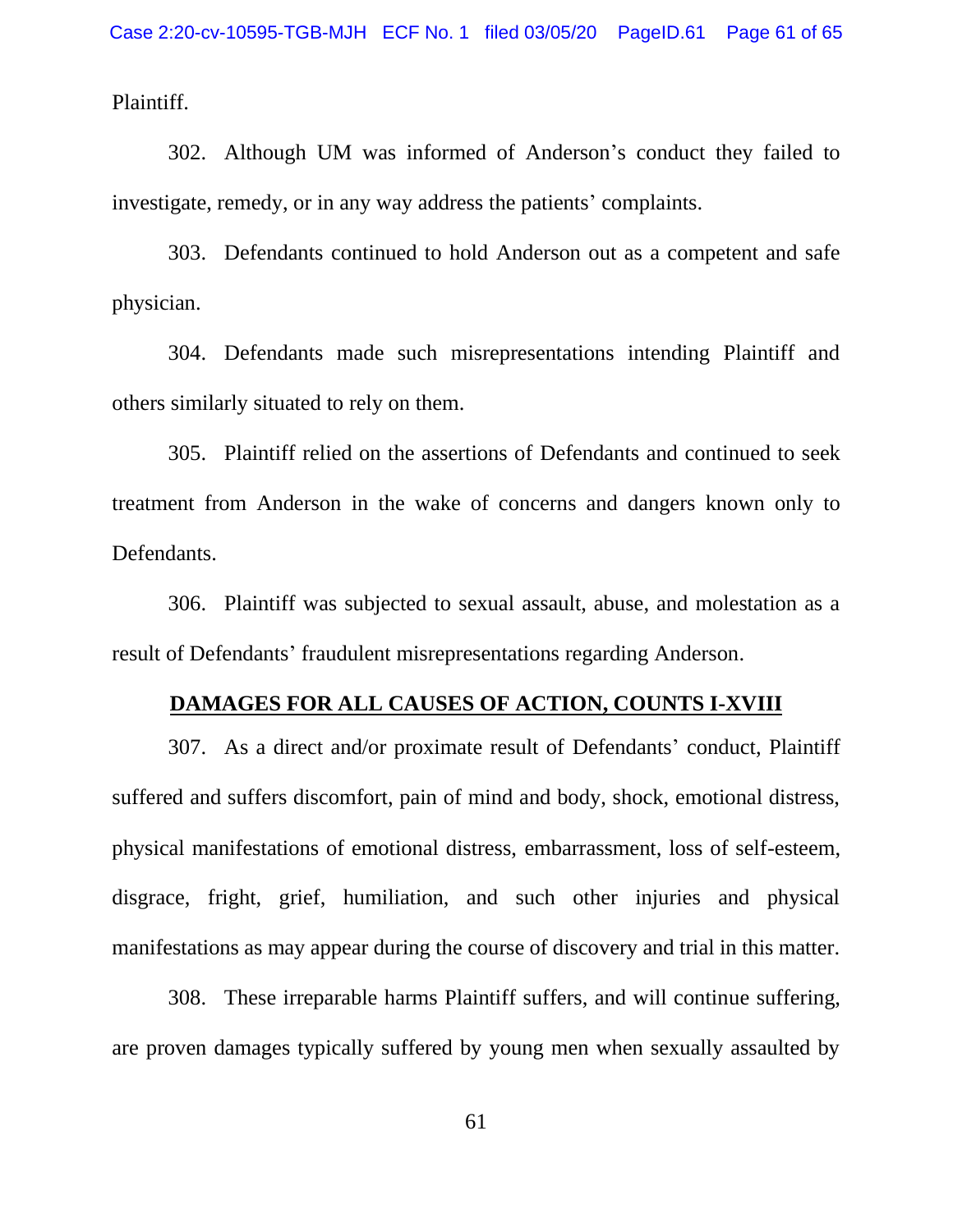another man who is a trusted person and/or medical provider.

309. Symptoms of male sexual abuse on male adults can last for decades and affect their lives in many ways from causing sexual dysfunction and the inability to engage in close relationships with others to confusion about sexual identity, embarrassment and depression. See *Male Victims of Male Sexual Assault: A Review of Psychological Consequences and Treatment* (Sexual and Relationship Therapy, August 2001); *Effects of Sexual Assaults on Men: Physical, Mental and Sexual Consequences* (International Journal of Men's Health, Vol. 6, No. 1, Spring 2007, pp. 22-35).

310. Psychological damage from sexual abuse is especially harmful when the perpetrator is known and trusted by the victim. See *Integration of Sexual Trauma in a Religious Narrative: Transformation, Resolution and Growth among Contemplative Nuns* (Transcult Psychiatry, Feb 2013 – 50 (1): 21-46); *Victim Impact: How Victims are Affected by Sexual Assault and How Law Enforcement Can Respond* (EVAW's OnLine Training Institute, May 2019, p. 34).

311. When sexual abuse is perpetrated by a medical provider, patients often lack the ability to comprehend the abuse due to the provider's position of access, trust and authority and commonly suffer from emotional distress, humiliation, and and the inability to trust medical care providers or the medical care professional generally. See *Above All, Do No Harm: Abuse of Power by Health Care*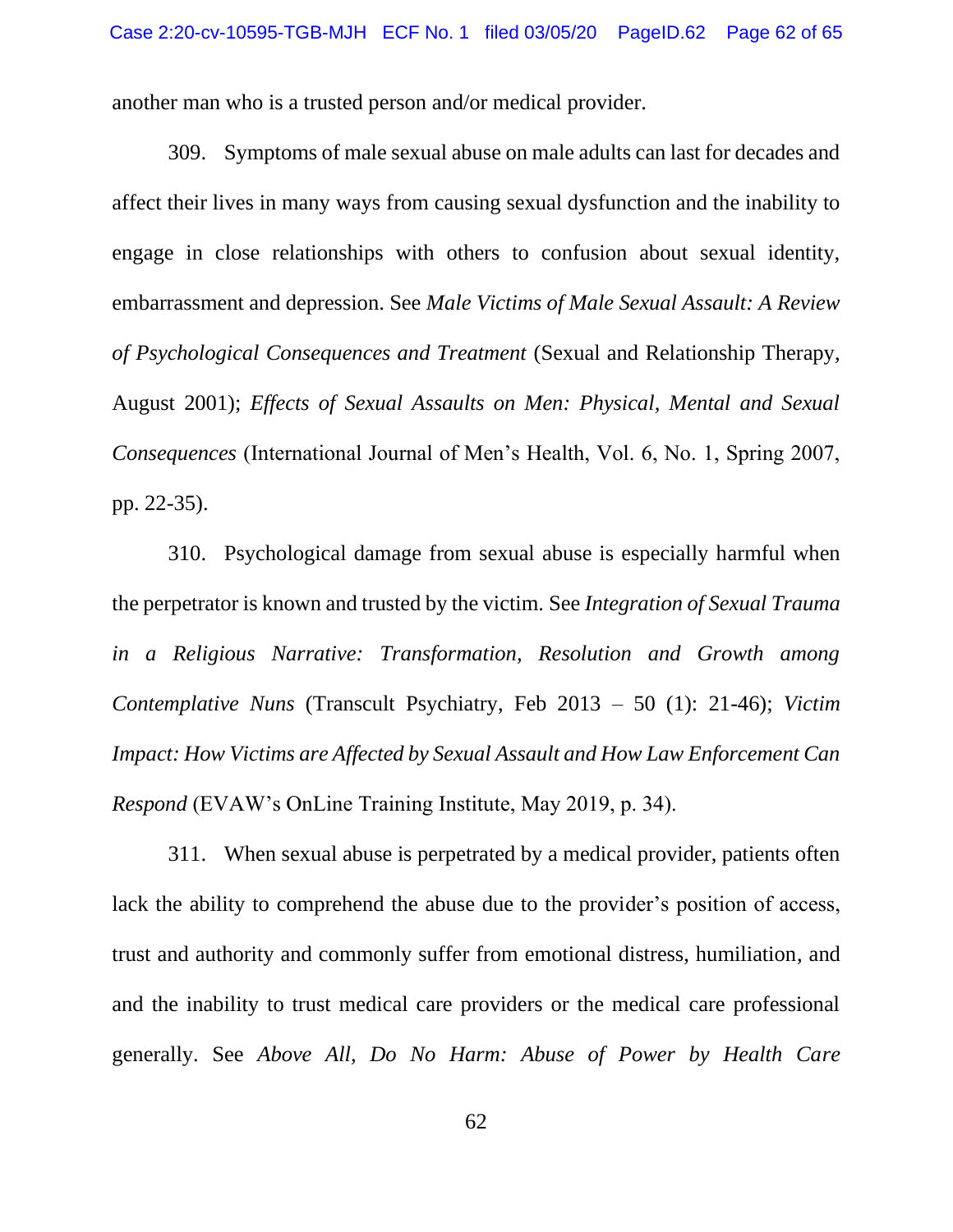*Professionals*, by Kathleen S. Lundgren, Wanda S. Needleman, Janet W. Wohlberg (2004), available at [https://www.therapyabuse.org/p2-abuse-of](https://www.therapyabuse.org/p2-abuse-of-power.htm)[power.htm.](https://www.therapyabuse.org/p2-abuse-of-power.htm)

312. In whole or in part, as a result of some or all of the above actions and/or inactions of Defendants, Plaintiff has and continues to suffer irreparable harm as a result of the violations.

**WHEREFORE,** Plaintiff requests this Court and the finder of fact to enter a Judgment in Plaintiff's favor against Defendants on all counts and claims above in an amount consistent with the proofs of trial, and seeks an award against Defendants for all appropriate damages arising out of law, equity, and fact for each or all of the above counts where applicable, including but not limited to:

- a. Compensatory damages in an amount to be determined as fair and just under the circumstances, by the trier of fact including, but not limited to medical expenses, loss of earnings, mental anguish, anxiety, humiliation, and embarrassment, violation of Plaintiff's Constitutional, Federal, and State rights, loss of social pleasure and enjoyment, and other damages to be proved;
- b. Punitive and/or exemplary damages in an amount to be determined as reasonable or just the trier of fact;
- c. Reasonable attorney fees, interest, and costs; and,
- d. Other declaratory, equitable, and/or injunctive relief, including, but not limited to implementation of institutional reform and measures of accountability to ensure the safety and protection of young athletes and other individuals, as appears to be reasonable and just.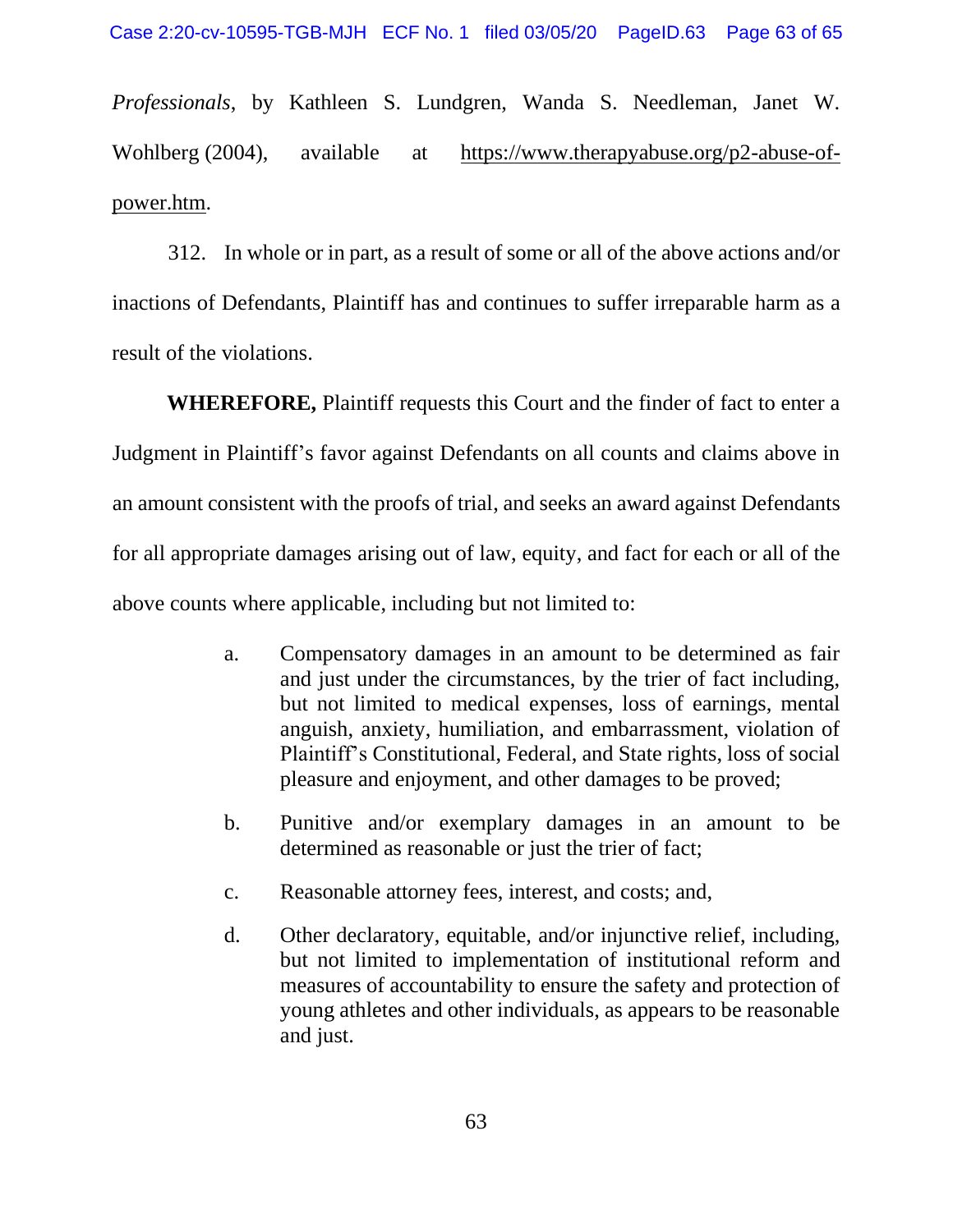Respectfully submitted,

#### **The Mike Cox Law Firm, PLLC**

By /s/ Michael A. Cox Michael A. Cox (P43039) Jackie J. Cook (P68781) Attorneys for Plaintiff 17430 Laurel Park Drive North, Suite 120E Livonia, MI 48152 Telephone: (734) 591-4002

Dated: March 5, 2020

Respectfully submitted,

## **Shea Law Firm PLLC**

By /s/ David J. Shea David J. Shea (P41399) Attorneys for Plaintiff 26100 American Dr., Ste. 200 Southfield, MI 48034 Telephone: (248) 354-0224 david.shea@sadplaw.com

Dated: March 5, 2020